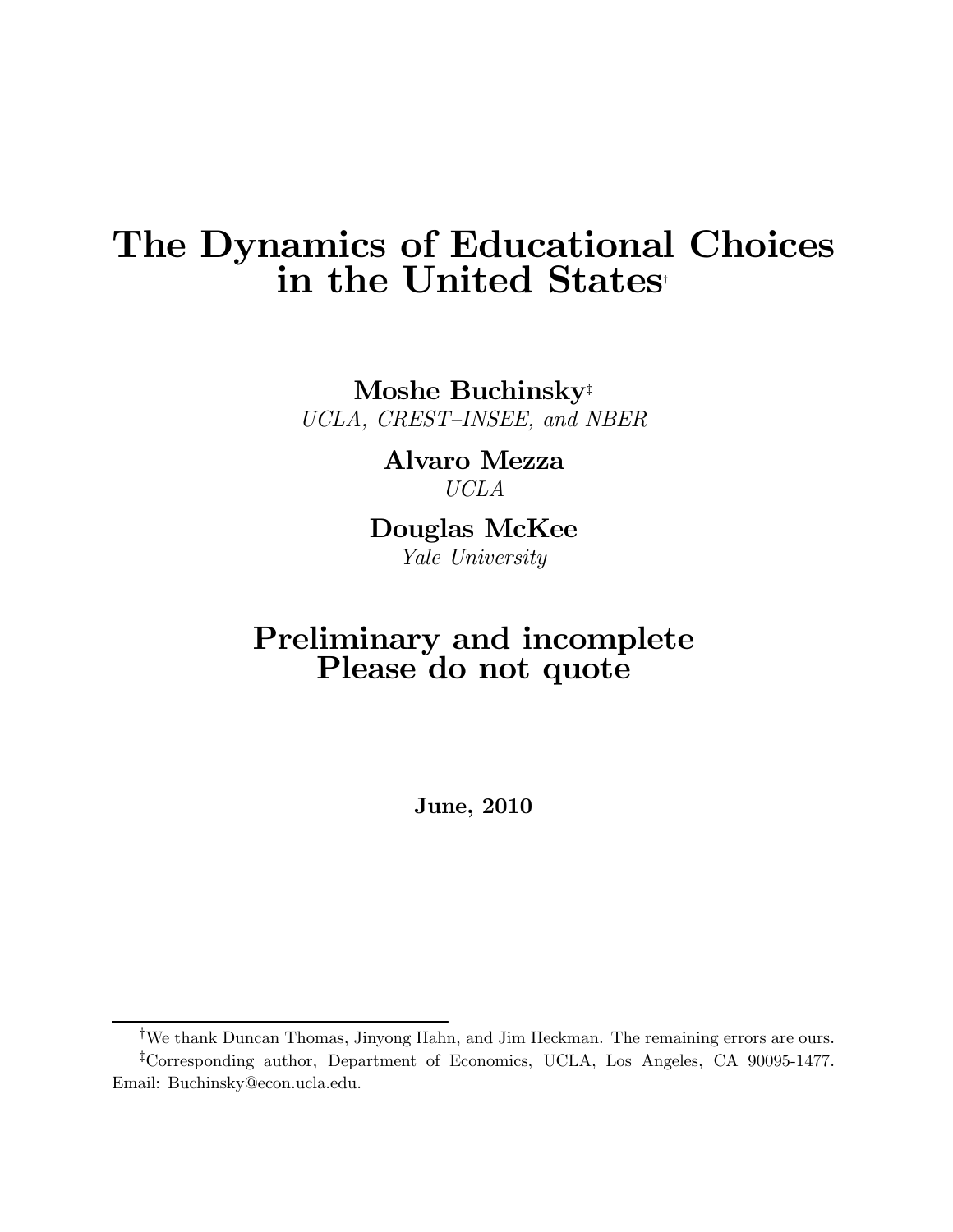#### Abstract

In this paper we develop and estimate a structural dynamic programming model following the seminal work by Keane and Wolpin (1997). We expand the model and introduce two types of schooling: Basic schooling and General schooling. These two types of schooling require different investment in human capital and have direct effect on the type of occupation that an individual can choose. Individuals can, in addition to being in school, be engaged in work activity. We also extend the model to include 16 different occupation-industry employment combinations. We use data from the National Longitudinal Survey, 1979. The results shed new light on the decision process individuals go through, especially at the early stages of their life cycle. The results indicate that it is extremely important to allow individual to be engaged in work activity while at school, as there have severe budget constraints that would not allow them to attend school otherwise. Also, the choice of education has huge and meaningful effects on the occupational choices in general, and their career paths in particular.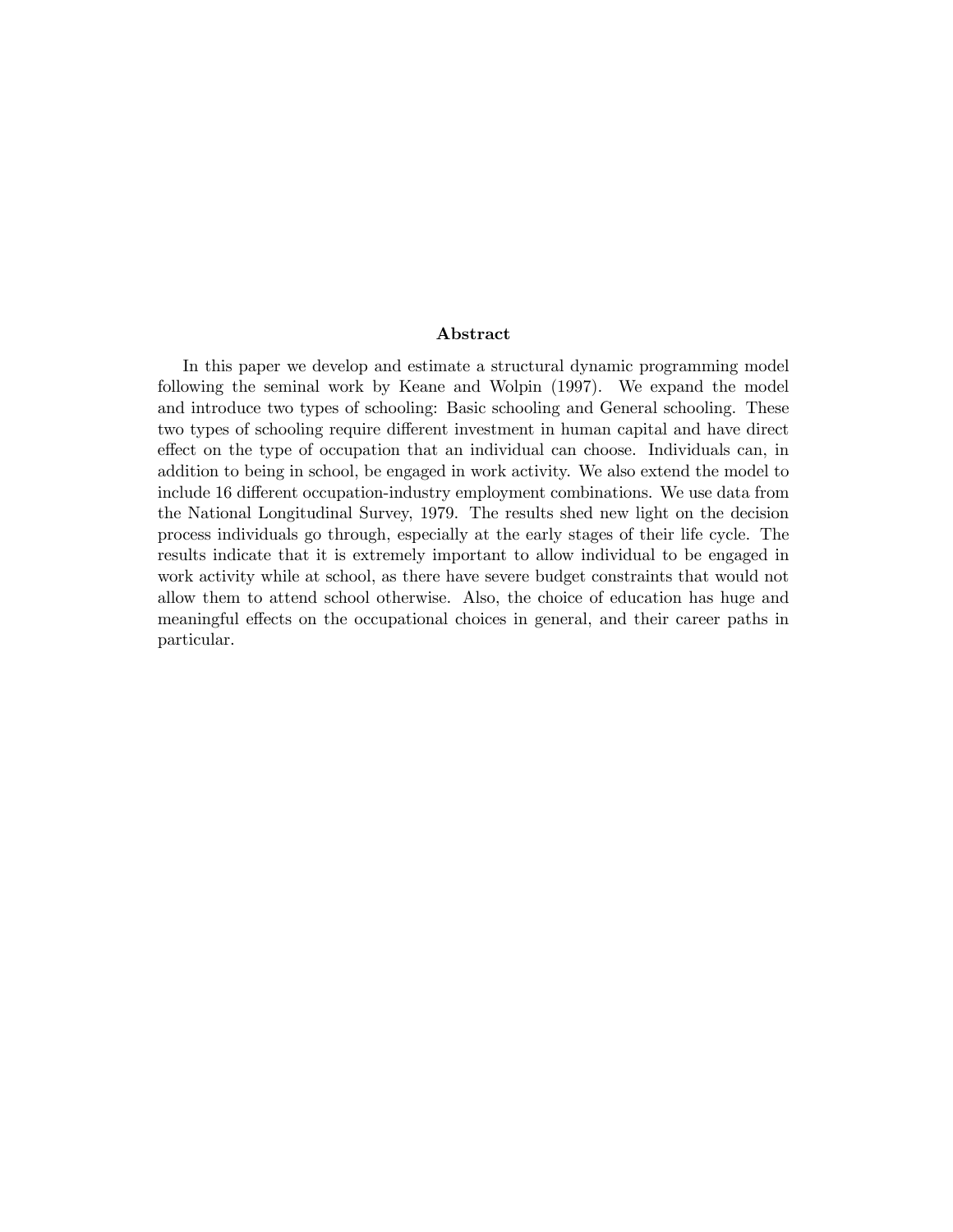# 1 Introduction

What is the process by which individuals choose their career path and their investment in human capital? While it has always been recognized that these choices are dynamic by nature, obtaining estimates for a particular model was not feasible, mainly due to computing limitations. Recently dynamic models have been developed that made it possible to more thoroughly investigate issues related the decision process of individuals.

In a very influential paper, Keane and Wolpin (1997) (hereafter KW) investigated the career choices of young men, using a dynamic programming model and data from the 1979 National Longitudinal Survey of Youth (NLSY). In this paper they model the schooling and occupational choices of young men in the early part of their career, namely age 16 to 27. Our starting point in this paper is the model developed by KW. However, we expand the model in several important dimensions, which allows us to investigate more realistic situations. As in KW, the model is based on basic investment in human capital theory. Investment in one's human capital is the basis for occupational choice made later in life, and hence serves as the basis for our ability to understand and interpret observed schooling, occupational, and industrial choices.

As is typical in structural modeling, the estimation imposes the restrictions implied by the theory. In doing so, we make it possible to investigate the relevance of the theoretical restrictions. In particular it allows us to examine the fitness of the model's predictions against observed data. We find that the life-cycle human capital investment model does a remarkable job in fitting observed data on school attendance (by two types), work, occupational choices, industrial allocation of individuals, and wages in the NLSY data. The out-of-sample performance makes it quite clear that the model is very suitable for analyzing alternative policy measures as is done below.

The structural approach adopted here allows one to directly interpret the parameters' estimates. While these estimates are of interest in their own right, they also allow us to conduct careful examinations of the relative importance of various factors in one's career path. Specifically, we demonstrate the quantitative importance of school attainment and occupation-industry specific accumulation of skills. Moreover, we quantify a number of effects on decisions that stem from altering some of the parameters of the underlying environment. We consider: (a) changes in the monetary incentives for attending college and/or other educational attainments; (b) the impact of government intervention on the career path of individuals and occupational choices; (c) the impact of government intervention on acquisition of education later in life; and (d) examination of welfare implications and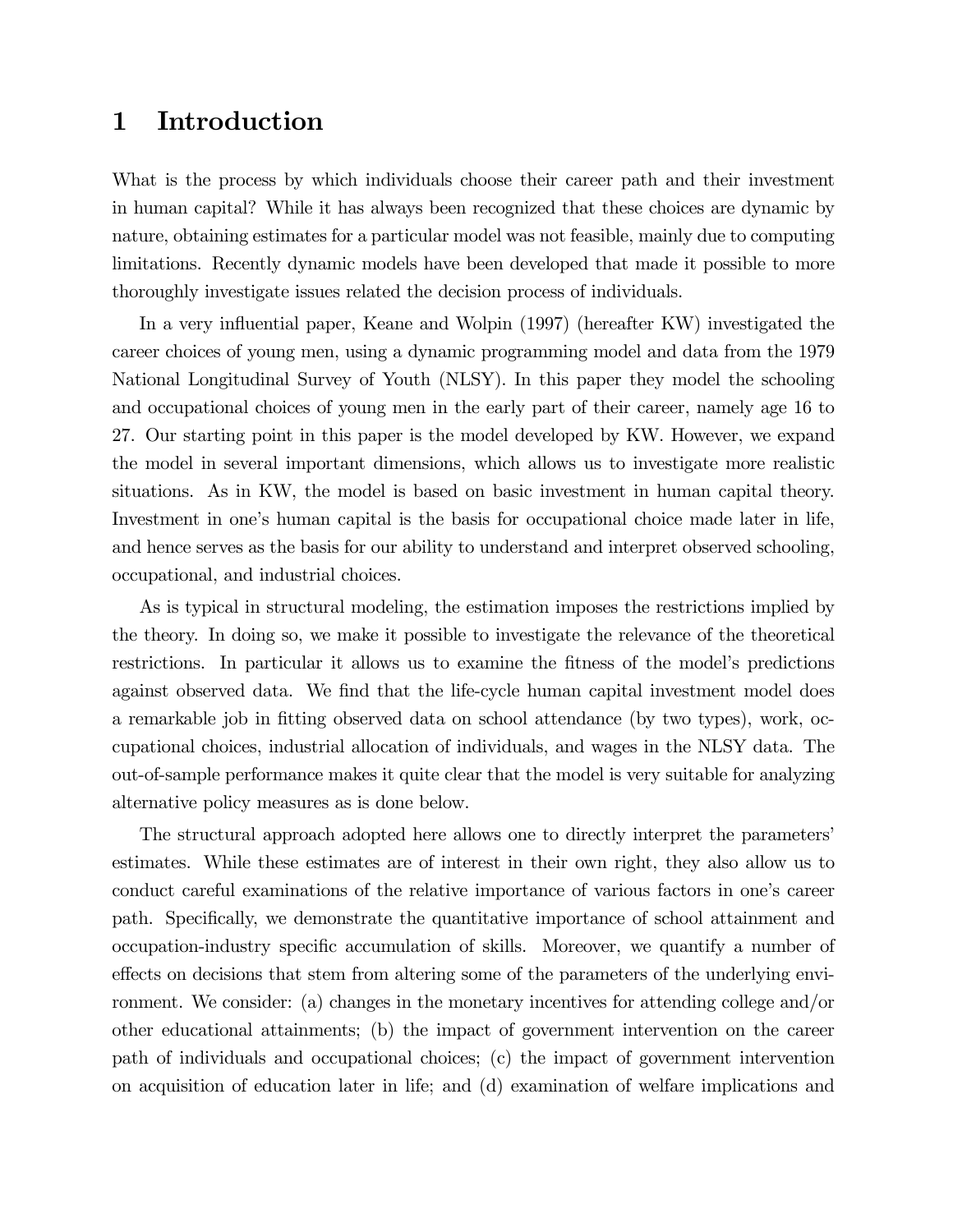distributional consequences of lifetime wealth and utility.

Recall that the general theory of human capital accumulation was developed primarily to interpret life cycle earnings profiles. From the very beginning, the theory concentrated mostly on explaining human capital investments in the form of schooling (e.g. Mincer 1958, Becker 1964, and Ben-Porath 1967). Consequently, the earlier empirical work concentrated exclusively on estimating the rates of return to schooling. The main problem with this literature is that, essentially, school attainment has been assumed to be exogenous, and not as it should be treated, namely a choice variable. Furthermore, there was almost no consideration of the effect of (unmeasured) ability on investment in human capital.

It has long been demonstrated in the literature that individuals are not similar on observe characteristics, let alone unobserved ones. Hence, their calculation on the individuals' rates of returns are likely to be different as well. As has been demonstrated by Willis and Rosen (1979) and Keane and Wolpin (1997), self-selection, based on their individual, observed and unobserved, characteristics plays a major role in the decision making process, one must incorporate these into the estimation as we do here.

It has also been documented in the literature the importance of on-the-job training in enhancing one's human capital. In that respect, we usually examine accumulation of job market experience, in general, and tenure within a firm in particular. While we abstract here from mobility decisions, and hence tenure on the job, we do treat experience as an additional endogenous variable, which stems from the decision making by the individuals regarding labor supply. Just like in the schooling decision, differences in endowments or other unobserved characteristics are likely to affect the choices made by different individuals. Hence, these considerations will also affect the interpretation of any cross-sectional relationship between earnings and work experience. We adopt here the general idea set forth by KW, but extend the model to allow for more realistic choices faced by the individuals.

Recent literature, specifically in KW, has demonstrated the vital need for controlling for unobserved heterogeneity, particularly that type of multidimensional heterogeneity which has varying skills across different occupations and industries. One line of research has taken a hedonic approach, where specific kinds of skills can be extracted from observed outcomes of workers, and each type of skill is priced differently in the market place (See e.g. Tinbergen 1951, Welch 1969, and Rosen 1974). An alternative approach is that adopted by KW, Heckman and Sedlacek (1985), and Willis (1986), where each individual's skill bundle maps into "task" units for which there is a market-determined price. We adopt here, as in KW the latter approach, and allow the tasks to be occupation-industry specific. Workers self-select themselves into occupations based on the occupation-specific skills they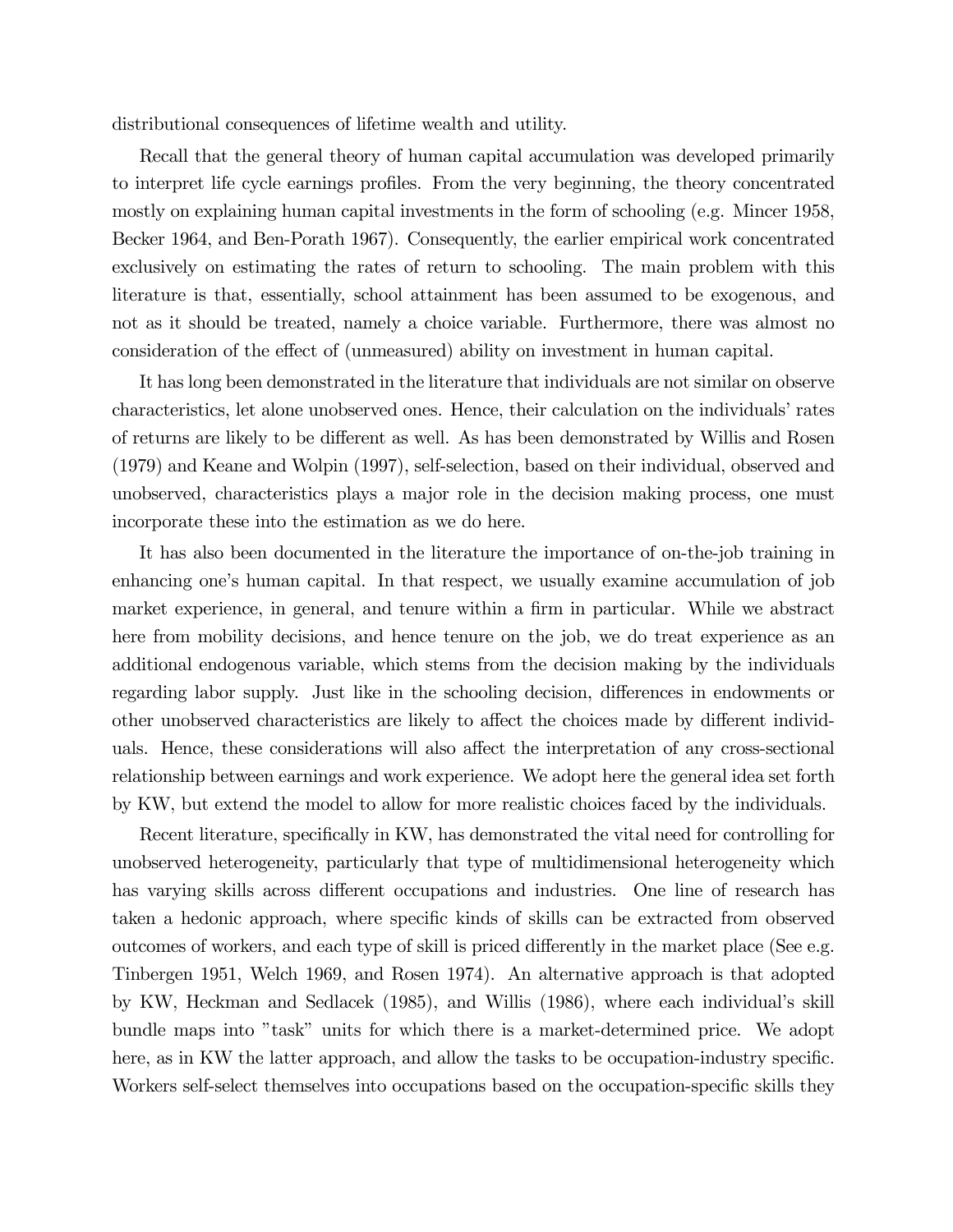possess (i.e., their occupation specific endowments) and the rental price of these skills. It is worth noting that, just as in the case of schooling and experience, one cannot compare earnings of observationally equivalent individuals across different occupations, because of the self-selection mechanism that drives the observed occupational choices.

This paper extends on the earlier work by KW. As in KW we consider self-selection in several dimensions, namely schooling, work, and occupational choices. However, we also allow the choices not to be mutually exclusive, in that one can work while at school, or can choose to work only part-time even after he/she finished his/her schooling. In addition we allow for two different types of schooling, which we term general and basic schooling.

An integral component for modeling schooling decisions is individuals' perception of the future returns to education relative to the alternative. However, there are at least two significant obstacles for empiricists when incorporating a satisfactory forecasting behavior in this context. First, the presence of unobservable heterogeneity which influences both outcomes and expectations. Second, even controlling for heterogeneity, future conditional wage distributions are unknown. To deal with the first problem we control, as explained above, for the individuals' multidimensional heterogeneity of skills. In order to get at the expectation of individuals about future outcomes, we allow the coefficients of the model to change over time, especially in a response to macro level changes in the factors affecting wages across occupations and industries. In a unique study carried out along these lines, Buchinsky and Leslie (2010) found that uncertainty about future outcomes play a major role, especially on schooling decisions. Also, recent literature provides considerable reasons to question the validity of the rational expectations assumption in this context. In a sequence of papers, Manski (1989, 1993a, 1993b) and Dominitz and Manski (1997) focus their attention on individual's perceptions of the rewards from education and rationalize the process by which people form expectations and make their decisions. The current study draws on the ideas expounded in these papers. This extends on the model of KW in which the conditional distribution of wages were assumed to be stationary.

A particularly important issue in the literature on human capital is the direct and indirect  $\cot$  of education.<sup>1</sup> The structural nature of our model is well suited to studying this issue, so we also provide an analysis of the impact of tuition costs. In addition, we investigate the effects of liquidity constraints on individuals' educational choices by varying the initial level of wealth in the period immediately following high school graduation.

The remainder of the paper is organized as follows. In Section 2 we present our dynamic behavioral model and its unique features relative to the earlier literature. Section 3 describes

<sup>1</sup>See, for example, Flyer and Rosen (1997), Fuller, Manski and Wise (1982) and Kane (1995).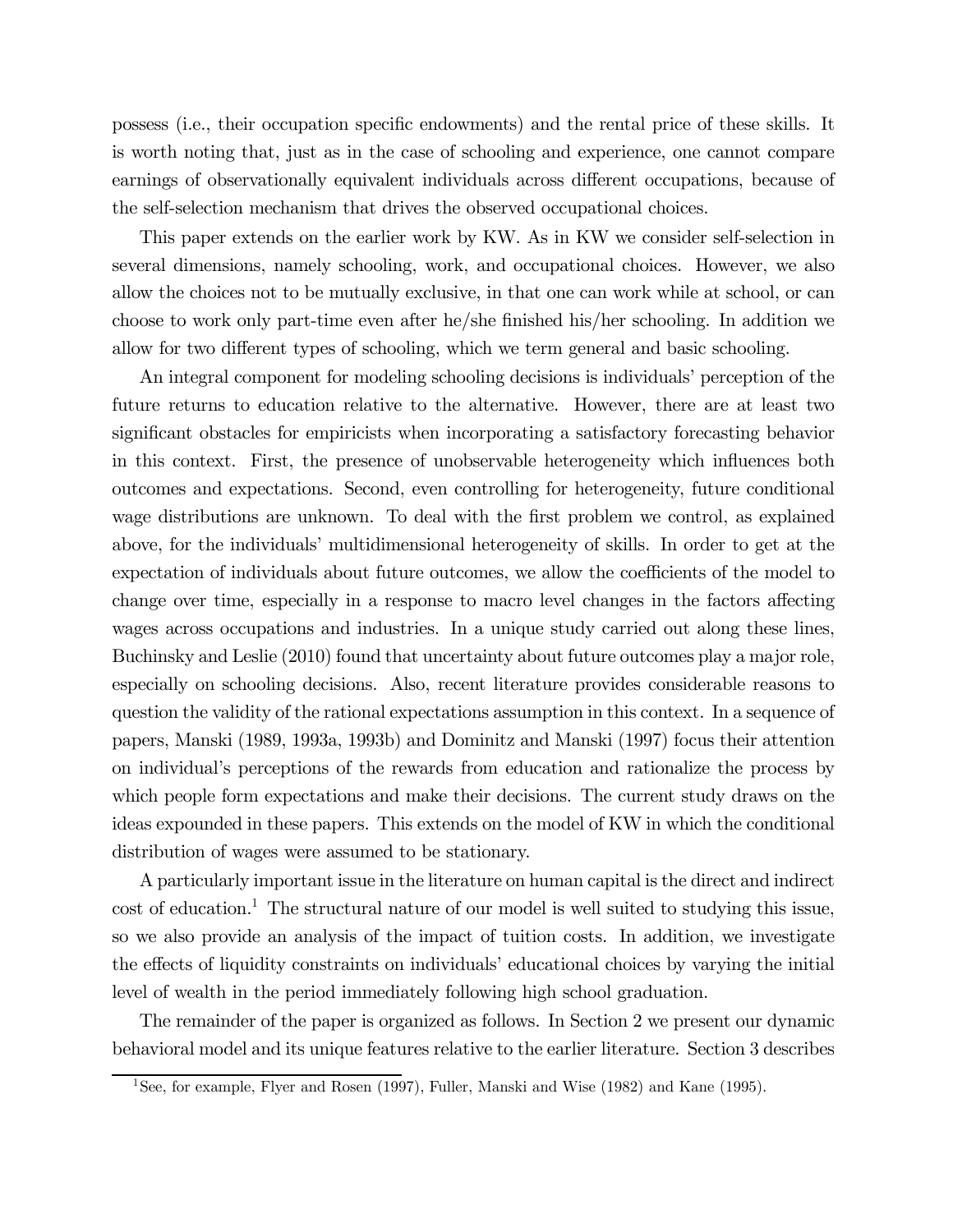the NLSY data, based on which the model is estimated. It also provides details about the particular patterns observed in the data. Section 4 provides the results of the estimated model, and discusses their implications. In Section 5 will provide a set of policy experiments that are designed to answer specific questions and discuss the implications of alternative policy instruments. A summary and some concluding remarks are offered in Section 6. An appendix details the estimation method employed and provides some general descriptions of all the approximation methods employed for computing the value functions at each calendar time.

# 2 The Model

The model is a dynamic programming (DP) model in which individuals make investment decisions in human capital and choices of their occupations over time. An individual maximizes the discounted present value of the utility given by

$$
\sum_{t=t_0}^T \delta^{t-t_0} E\left[U\left(c_{it}, l_{it}, s_{Git}, s_{Bit}\right) | z_{it}\right],
$$

subject to the following constraints:

$$
s_{Git} \leq \overline{S}_G,
$$
  
\n
$$
s_{Bit} \leq \overline{S}_B,
$$
  
\n
$$
l_{it} = 5,824 - hp_{it} - hw_{it} - tc_{t11}^I d_{1it} - tc_{t21}^I d_{2it},
$$
  
\n
$$
B_{it} = R_t[B_{it-1} + A_{it} + \sum_{j=1}^5 \sum_{m=1}^4 d_{jit}^O d_{mi}^I R_{jm}(z_{it}, t) - c_{it} - (tc_{t1}^D + tc_{t12}^I) d_{1it}
$$
  
\n
$$
- (tc_{t2}^D + tc_{t22}^I) d_{2it}],
$$
  
\n
$$
B_{ii} \geq \underline{B},
$$

where  $z_{it}$  denotes the state vector to be defined below. The quantity  $U(c_{it}, l_{it}, s_{Git}, s_{Bit})$ denotes the single-period utility, which is a function of a single consumption good, denoted  $c_{it}$ , leisure, denoted  $l_{it}$ , and the level of completed education. We allow education to be of two possible types, namely *general education*, denoted  $s_{Git}$ , and *basic education*, denoted  $s_{Bit}$ .

The quantities  $hp_{it}$  and  $hw_{it}$  denote the time invested in home production and at work (if the individual chooses to work). We assume here that there is an upper bound on the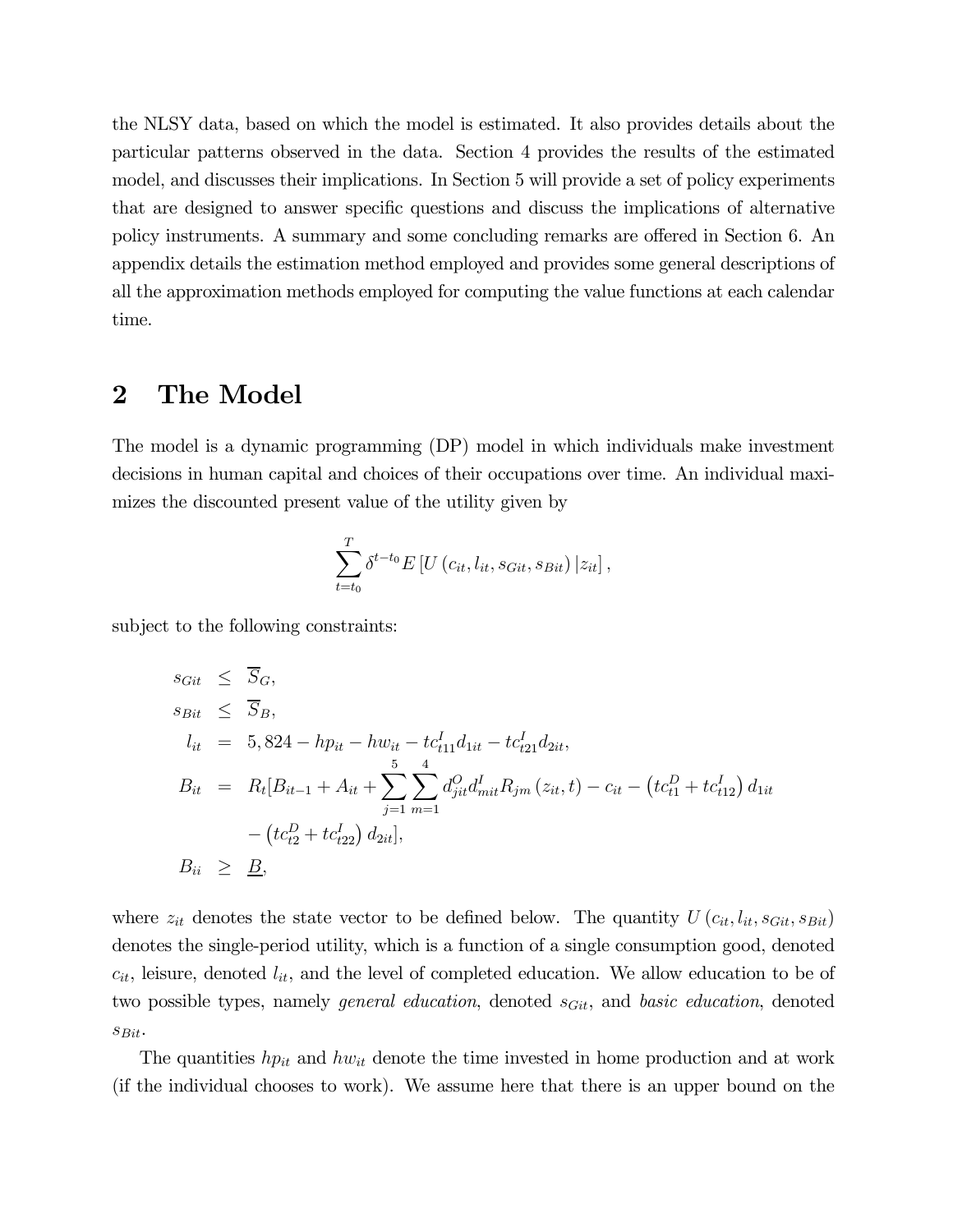amount of attainable general and basic education, denoted  $\overline{S}_G$  and  $\overline{S}_B$ , respectively. To simplify the presentation below, we define two dummy variables corresponding to the two possible types of education an individual can obtain.

The quantities  $tc_{t1}^D$  and  $tc_{t12}^I$  represent the monetary costs associated with general education, while  $tc_{t2}^D$  and  $tc_{t22}^I$  represent the monetary costs associated with basic education, as is explained below. Hence, the "budget" on the total amount of possible leisure time is given by the number of available hours (i.e., 5, 824) minus all time spent on other tasks.

The quantity  $R_{jm} (z_{it}, t)$  represents the reward associated with employment at occupation j and industry m. Also  $R_t$  is the gross interest rate on the net wealth, that is,  $B_{it}$ , carried over to the next period, while  $A_{it}$  is non-earned income. Note that we assume that there is a constraint on borrowing, in that  $B_{it}$  cannot go below a certain minimum level of B.

The single-period utility is given by

$$
U(c_{it}, l_{it}, s_{Git}, s_{Bit}) = \frac{c_{it}^{1-\alpha_c}}{1-\alpha_c} + \frac{l_{it}^{1-\alpha_l}}{1-\alpha_l} + \gamma_{11}^e d_{1it} \exp(\gamma_{12} s_{Git}) + \gamma_{21}^e d_{2it} \exp(\gamma_{22} s_{Bit}) \qquad (1)
$$

$$
+ \mathbf{1} (s_{Git} > 0) (a_e^G s_{Git} - b_e^G s_{Git}^2) (1 - \exp(-\rho_{cG} c_{it})) (1 - \exp(-\rho_{lG} l_{it}))
$$

$$
+ \mathbf{1} (s_{Bit} > 0) (a_e^B s_{Bit} - b_e^B s_{Bit}^2) (1 - \exp(-\rho_{cB} c_{it})) (1 - \exp(-\rho_{lB} l_{it})),
$$

where the first two terms represent the direct utility from the single-good consumption and leisure, respectively. The third and forth terms are included to allow for the individual to have direct utility (or disutility, depending on the coefficients  $\gamma_{11}$ ,  $\gamma_{12}$ ,  $\gamma_{21}$ , and  $\gamma_{22}$ ) from acquiring education, that is, when one of the dummy variables,  $d_{1it}$  or  $d_{2it}$ , takes the value one. These dummy variables are choice variables as is explained in detail below.

The last two terms are included to allow for an effect of education on the quality of consumption and leisure. Specifically, the level of utility from education depends on the level of consumption and leisure, that is, the higher the level of education the greater the utility that one obtains from a given level of consumption and leisure. We hypothesize that, for example, the general education  $a_e^G > 0$ ,  $b_e^G > 0$ ,  $\rho_{cG} > 0$ , and  $\rho_{lG} > 0$ . That is, the utility of consumption rises with the level of education at a decreasing rate, because of one's ability to consume more quality goods, such as cultural amenities, etc. Nevertheless, the increase of the utility as a function of education is bounded, as implied by the terms  $(1 - \exp(-\rho_{cG}c_{it}))$ and  $(1 - \exp(-\rho_{lG}l_{it}))$ . That is, above a certain level of education the ability to extract more utility from the same level of consumption declines. The same principal applies for basic education, only that we permit the parameters to differ from those for the general education.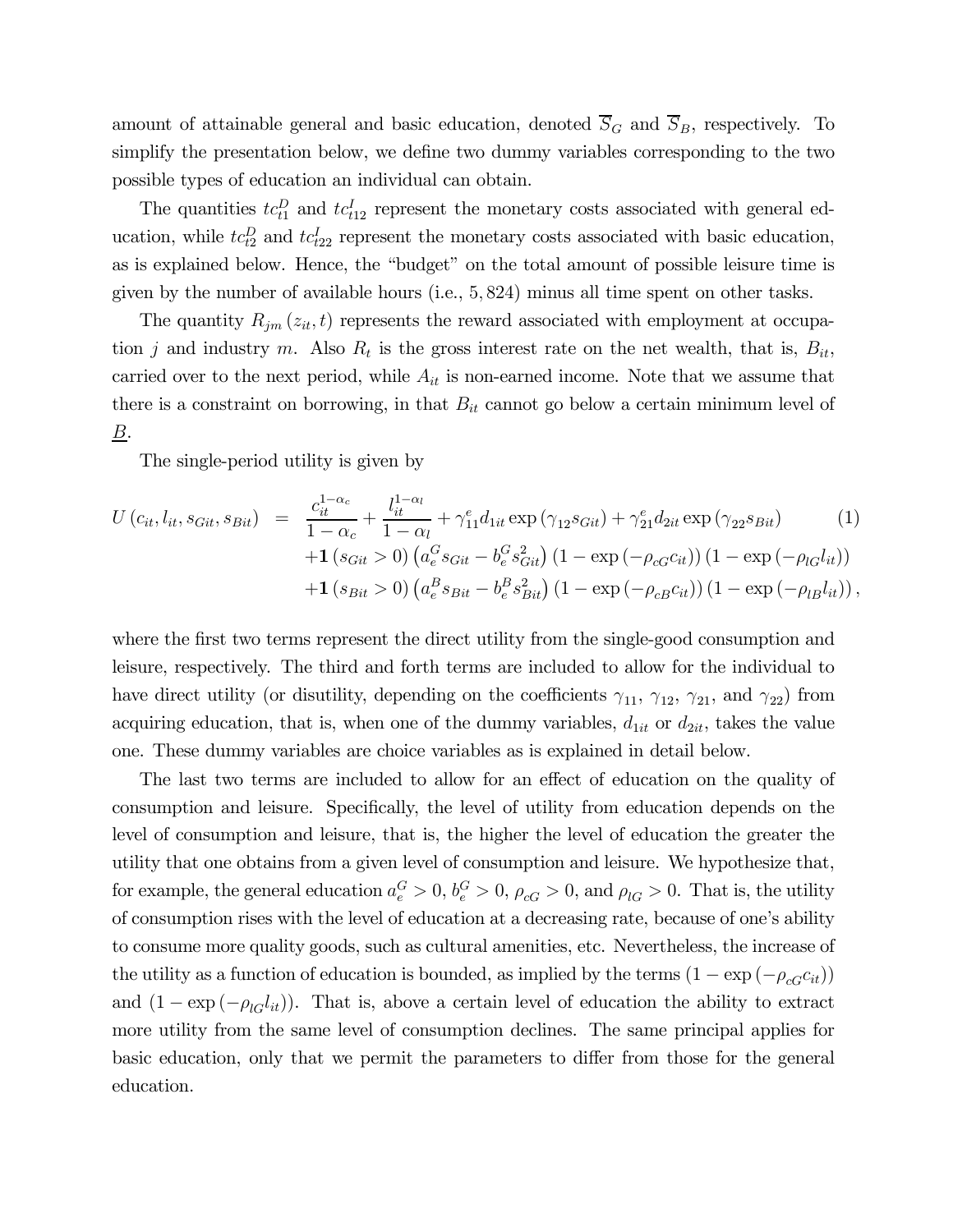## 2.1 The Choices

There are a number of choices that individuals make in each and every period. First, an individual chooses whether or not to attend school. Second, an individual chooses whether or not to work and in which specific occupation.

### Schooling choices:

In each period an individual chooses whether or not to attend school. The individual is faced with two schooling choices. One choice is a four-year college, while the other is a two-year college or any other basic type school. We refer to the first educational alternative as the general education, and similarly, we refer to the second educational alternative as the basic education. We assume that the first choice provide a more valuable education, in that the quality of the first alternative is higher than that of the second alternative. However, this hypothesis is testable. In the estimation we do not restrict the parameters to be such that this hypothesis will be satisfied, but rather test it. We define two dummy variables to denote the particular educational choice. Let

$$
d_{1it} = \begin{cases} 1 & \text{if the individual } i \text{ chooses general education in period } t, \\ 0 & \text{otherwise,} \end{cases}
$$

and similarly, let

$$
d_{2it} = \begin{cases} 1 & \text{if the individual } i \text{ chooses basic education in period } t, \\ 0 & \text{otherwise.} \end{cases}
$$

#### Occupational choices:

It has been documented in the literature that there are considerable number of individuals who choose to work while at school. After specifying the educational choices faced by an individual we further extend the model to allow each individual to be engaged in (at least some) work while at school.

In case an individuals chooses to work, he/she chooses among five alternative occupations, given by:

1. Technical: Including technical, professional, kindred workers, sales workers, and all service workers (except for workers in private households) ;

2. *Managerial*: Including managerial and administrators including farm managers;

3. Laborers: Including all operatives workers, laborers (including farm laborers, forestry, and fishing), clerical and unskilled workers; and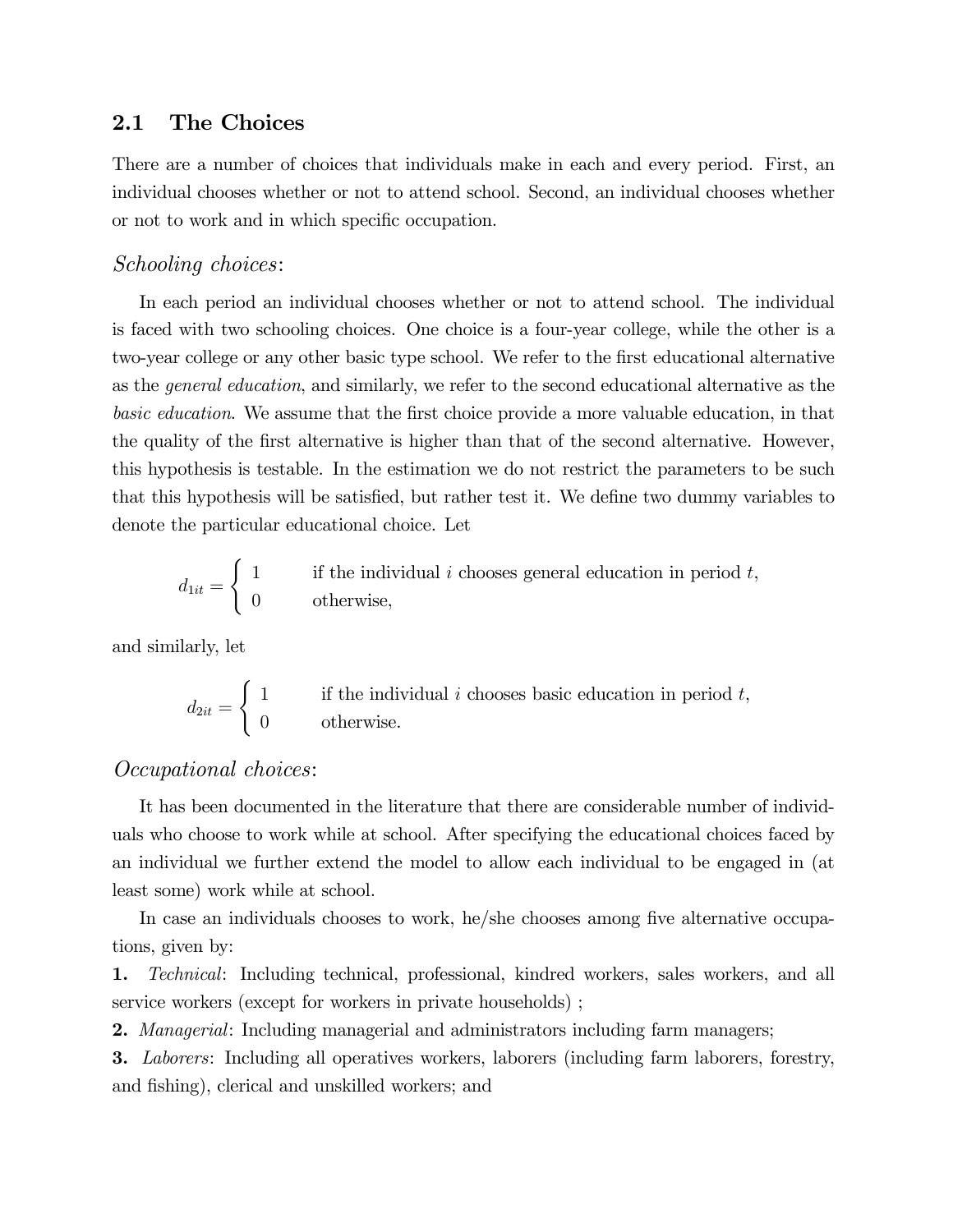4. Expert workers: Including precision production, craft, and repair occupations.

There are also four possible industries in which an individual can work. These are given by:

1. Production: Including agriculture, mining, construction, manufacturing, transportation, communication, or public utility;

3. Trade: Including both wholesale and retail;

3. Services: Including finance, insurance, real estate, repair services, personal services, entertainment, and recreation services; and

4. Professional: Including professional and related services and public administration.

However, unlike the occupational choice, industry is not chosen by the individual, but rather depends, in a distributional sense, on the occupational choice and the state vector  $z_{it}$ . An individual can find himself/herself in one of the four alternative industries.

We define two sets of dummy variables for the occupational and industrial allocations, respectively. For the occupations we have for each individual in each time period:

$$
d_{jit}^O = \begin{cases} 1 & \text{if the } j\text{th occupation is chosen,} \\ 0 & \text{otherwise,} \end{cases}
$$

for  $j = 1, ..., 5$ .

Similarly for the industrial allocation we have

$$
d_{mit}^I = \begin{cases} 1 & \text{if located in the } m\text{th industry,} \\ 0 & \text{otherwise,} \end{cases}
$$

for  $m = 1, ..., 4$ .

As indicated above, the main difference between  $d_{jit}^O$  and  $d_{mit}^I$  is that the former is chosen and the latter is realized after the occupation has been chosen. Specifically, conditional on the occupational choice, we assume the following multinomial distribution for the industry in which the individual will be located:

$$
\varphi_{mj}(z_{it}, d_{jit}^O) = \Pr\left(d_{lit}^I = 1 | d_{jit}^O, z_{it}\right) \n= \Phi\left(x'_{mjit}\eta_{mj} + \sum_{m=1}^4 \tau_m d_{mit-1}^I + \tau_p d_{3it}^p\right),
$$
\n(2)

where  $d_{3it}^p$  denotes whether or not the individual works in a part-time job (see the exact definition below). Note that in this specification the probability of being in a certain industry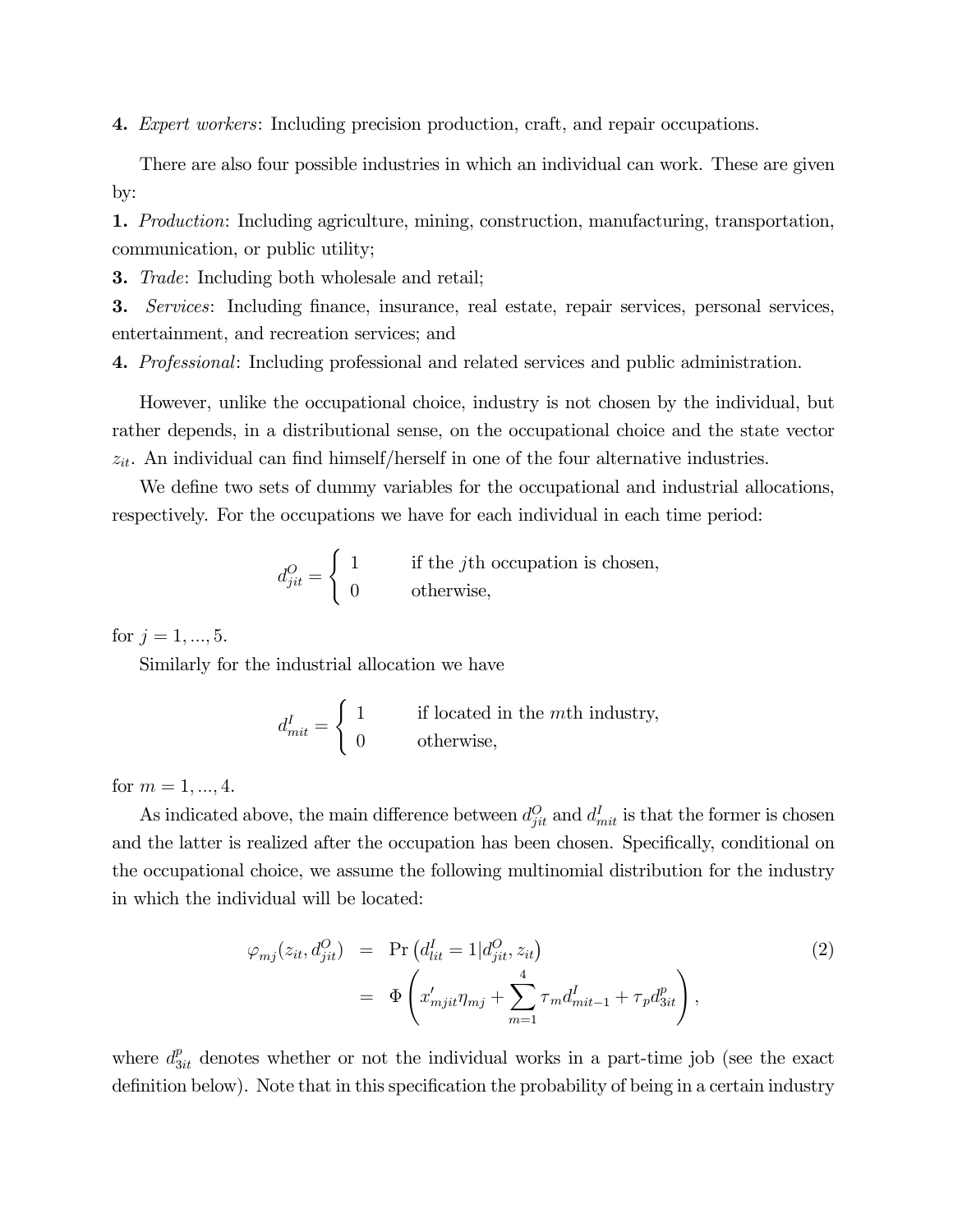is a function of past assignments, i.e.,  $d_{mit-1}^I$ , which allows us to capture the time dependence inherent in the data. The variables in  $x_{mit}$  affecting the industrial assignment include the experience accumulated in the relevant occupation-industry composition, the level of education of the individual, and the overall situation in the economy, as represented by the macro indicators described below, that is

$$
x_{mjit} = \left(s_{Git}d_{1it} + s_{Bit}d_{2it}, x_{jit}^O, x_{mit}^I, MC'_{it}\right)',
$$

where  $x_{jit}^O$  and  $x_{mit}^I$  denote the experience accumulated in occupation j and industry m  $(j = 1, ..., 5; m = 1, ... 4)$ ,  $s_{Git}d_{1it} + s_{Bit}d_{2it}$  gives the acquired level of education, which either general or basic education, depending whether  $d_{1it} = 1$ , or  $d_{2it} = 1$ , and  $MC_{it}$  is a vector of macro variables as explained in detail below.

Note that in order to estimate these probabilities we need not solve the DP model. These probabilities can be estimated for all industries  $m = 1, ...4$ , from the sub-sample of individuals who choose occupations  $j = 1, ..., 5$ . In principle (subject to the availability of data) we can let the coefficients vary over time, but this will create a problem of forecasting into the future for the purpose of computing the value function at each period.

Note that one can actually allow the industry to be chosen as well, but it would add considerable complication into the model, in that four more choices would be available. Instead, the current assumption allows the individual to simply integrate over the conditional distribution of the industrial allocations, conditional on his/her occupational choice.

### 2.2 Part- Versus Full-time Activity

As indicated above we allow an individual to work while at school. Specifically, we assume that an individual can work part-time if he/she chooses general schooling, while if the individual can work part-time or full-time if he/she chooses basic schooling.

Moreover, there is considerable evidence that there are many individuals who do not work full-time even when do not attend school. To incorporate this feature we allow an individual to choose between a full-time job, a part-time job, or completely be engaged in home production. Therefore, we define the following dummy variables for each individual i in each time period t:

$$
d_{3it}^h = \begin{cases} 1 & \text{if full-time in home production,} \\ 0 & \text{otherwise.} \end{cases} \tag{3}
$$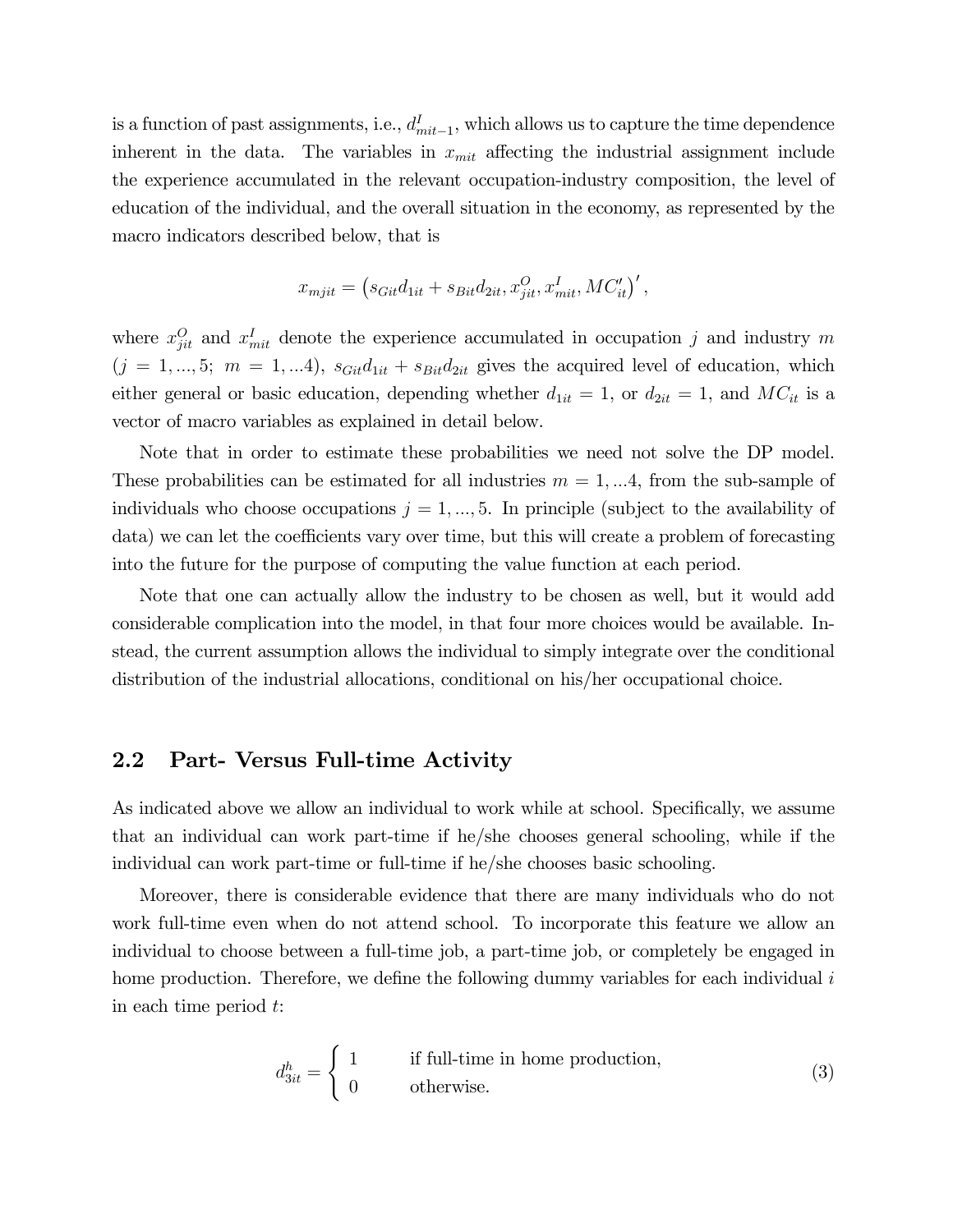Similarly, we define the full-time and part-time choices

$$
d_{3it}^f = \begin{cases} 1 & \text{if a full-time job is chosen} \\ 0 & \text{otherwise,} \end{cases}
$$
 (4)

and

$$
d_{3it}^p = \begin{cases} 1 & \text{if a part-time job is chosen} \\ 0 & \text{otherwise,} \end{cases} \tag{5}
$$

Note that, by definition, we have that

$$
d_{3it}^h + d_{3it}^f + d_{3it}^p = 1,
$$

regardless of what the other activity (school or work) that the individual is engaged in.

Even if an individual has a full-time job he/she has to take care of some tasks at home. Nevertheless, the amount of time invested in home production varies with the choice, that is, a person who works in a full-time job is likely to invest less in home production than a person who is engaged in only part-time job, or does not work at all. To capture these potential differential effects across the three employment choices we specify the following equations for the number of hours one is engaged in home production:

$$
hp_{it} = hp_{it}^h d_{3it}^h + hp_{it}^f d_{3it}^f + hp_{it}^p d_{3it}^p,
$$

where  $d_{3it}^h$ ,  $d_{3it}^f$ , and  $d_{3it}^p$  are defined in (3), (4), and (5), while for the time spent in home production, in hours per year, we have:

$$
hp_{it}^{h} = \exp \{ \alpha_i^h + x_{hit}' \beta_{hh} + \varepsilon_{hit} \},
$$
  
\n
$$
hp_{it}^{f} = \exp \{ \alpha_i^f + x_{hit}' \beta_{hf} + \varepsilon_{hit} \},
$$
 and  
\n
$$
hp_{it}^{p} = \exp \{ \alpha_i^p + x_{hit}' \beta_{hp} + \varepsilon_{hit} \},
$$
\n(6)

which contains variables of family characteristics, job market experience of the individual, education, etc. Note that in this specification it is assumed that the error  $\varepsilon_{hit}$  is common to all choices, that is, the idiosyncractic shock that affects the number of hours worked at home is independent of the specific employment choice.

We also define the number of hours of work per year on the job. If a person works in a full-time job then he/she spends 2,000 hours per year working (40 hour per week  $\times$  50 weeks). If a person works in a part-time job, then he/she works 1,000 hours per year.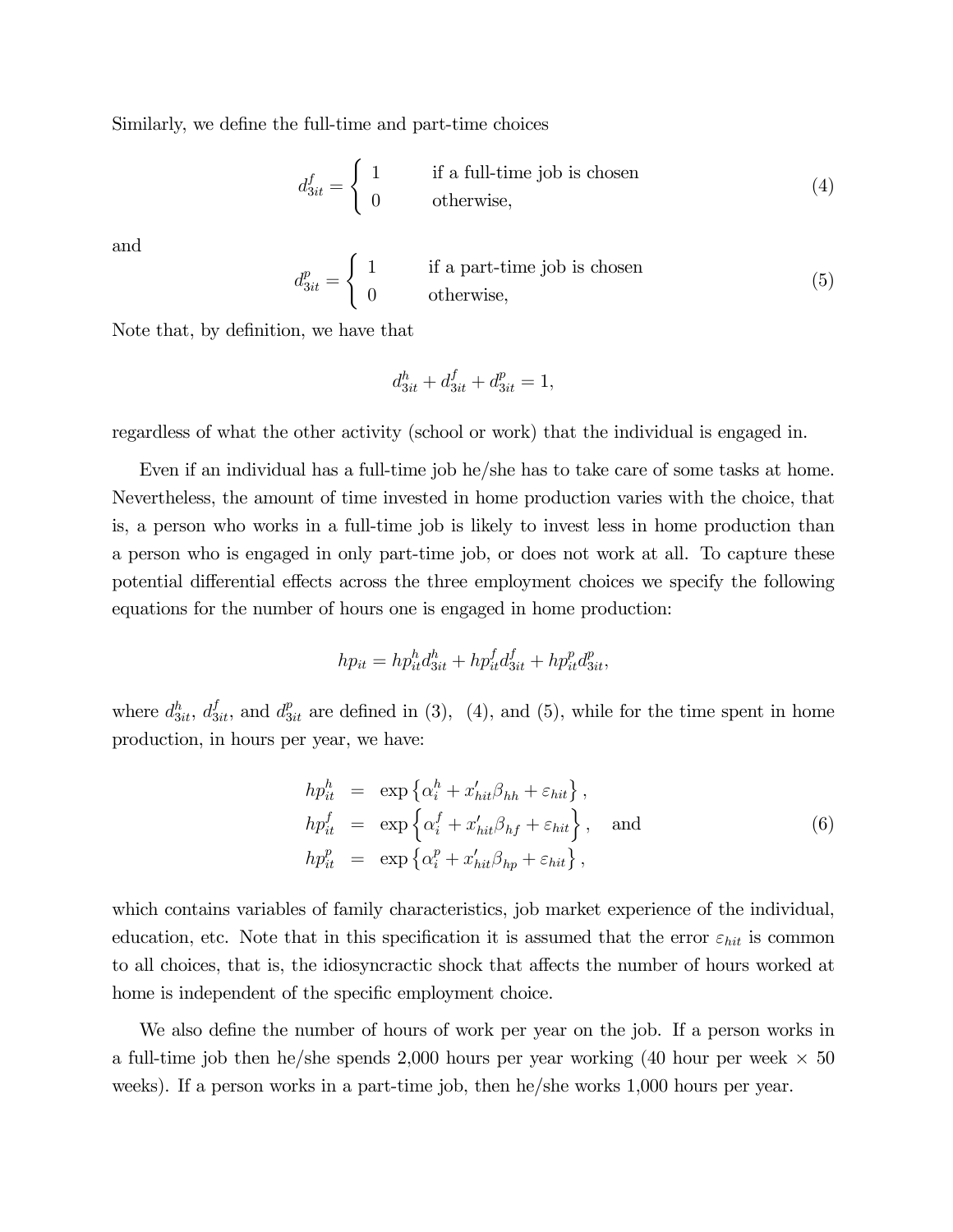## 2.3 The Cost of Education

We now define the costs associated with the alternative choices of education.

### General schooling:

Here we have

$$
C_1(z_{it}, t) = t c_{t1}^D I (s_{Git} \ge 12) + t c_{t1}^I I (s_{Git} \ge 12) + \varepsilon_{1it}, \tag{7}
$$

where  $\alpha_{1i}$  denotes the endowment of the person at the beginning of the sample period,  $tc_{t1}^D$ denotes the direct costs associated with attending a school (i.e., tuition, registration fees, books, etc.), while  $tc_{t1}^I$  denotes the indirect costs associated with school attendance. More specifically,

$$
tc_{t1}^I = tc_{t11}^I + tc_{t12}^I,
$$
\n(8)

where  $tc_{t11}^I$  denotes the costs associated with the fact the an individual might be out of school for a while and hence might have to incur the cost of "forgetting how to study". The  $\cos$ ts  $tc_{t12}^I$  denotes the costs that are associated with having to go to school and are related to the family and background variables.

Specifically we have

$$
tc_{t11}^I = \alpha_{1i} + \sum_{m=1}^{M-1} \lambda_m^G I(s_{Git}^O = m) + \lambda_M^G I(s_{Git}^O \ge M),
$$

where  $s_{Git}^O$  denotes the number of years the individual was out of school at the beginning of period t.

For the other indirect costs we have

$$
tc_{t12}^I = x'_{cit} \phi_{t1}^G,\tag{9}
$$

where  $x_{cit}$  is a vector of variables containing family characteristics, similar to the ones included in  $x_{hit}$  defined in (6).

#### Basic schooling:

Here we have

$$
C_2(z_{it}, t) = t c_{t2}^D I (s_{Bit} \ge 12) + t c_{t2}^I I (s_{Bit} \ge 12) + \varepsilon_{2it}, \tag{10}
$$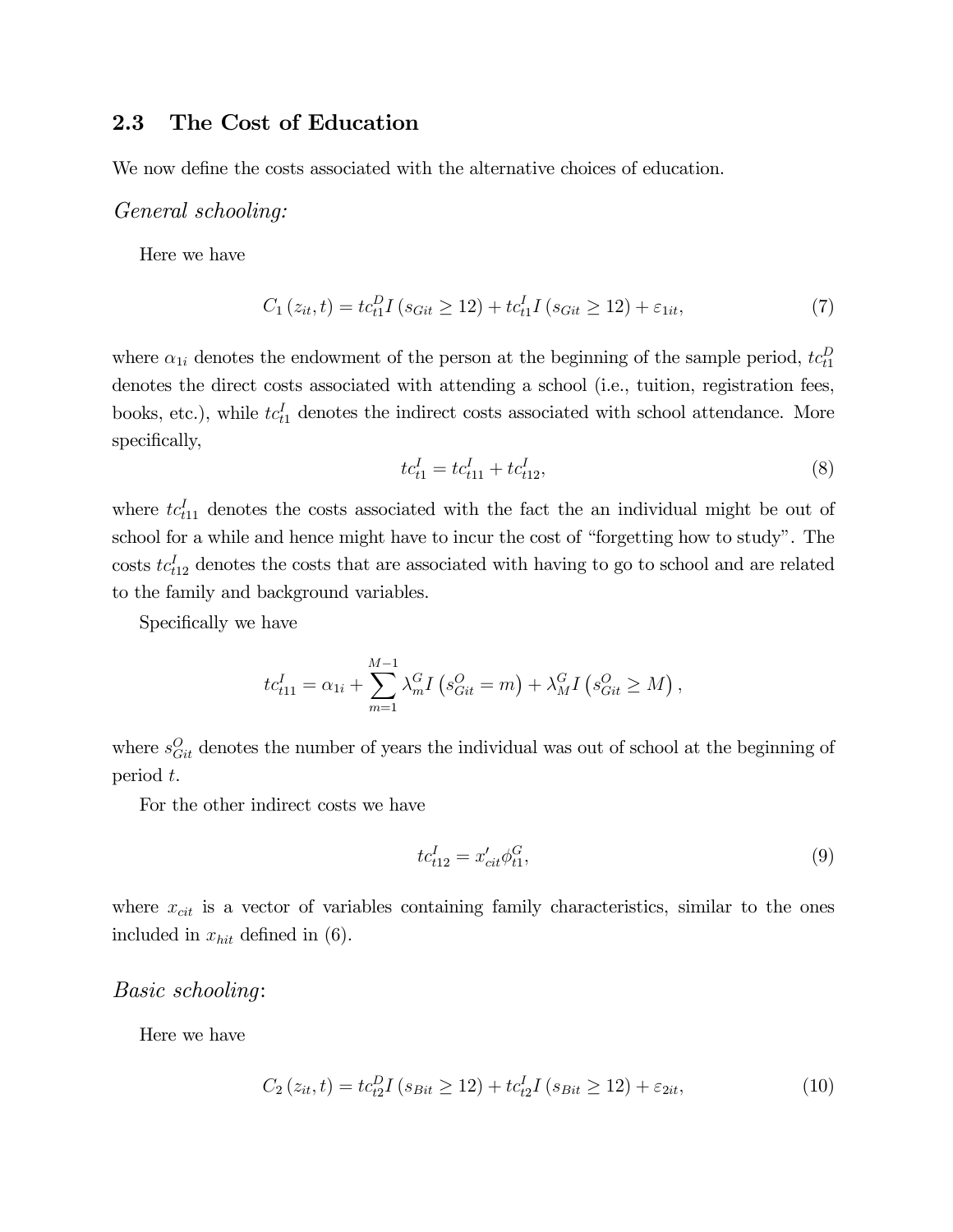where  $\alpha_{2i}$  denotes the endowment of the person at the beginning of the sample period. Similar to the choice of general schooling, we let  $tc_{t1}^D$  denote the direct costs associated with attending a school. We also let  $tc_{t2}^I$  denote the indirect costs associated with basic school attendance. As for the general school choice we break down the indirect costs into two components:

$$
tc_{t2}^I = tc_{t21}^I + tc_{t22}^I.
$$
\n(11)

The cost  $tc_{t21}^I$  denotes the costs associated with the fact the an individual might be out of school for a while and hence might have to incur the cost of "forgetting how to study", and is given by

$$
tc_{t21}^I = \alpha_{2i} + \sum_{m=1}^{M-1} \lambda_m^B I(s_{Bit}^O = m) + \lambda_M^B I(s_{Bit}^O \ge M),
$$

where  $s_{Git}^O$  denotes the number of years the individual was out of school at the beginning of period t. As for the general education, the costs  $tc_{t22}^I$  denotes the costs that are associated with having to go to school and are related to the family and background variables, that is,

$$
tc_{22}^I = x_{cit}^{\prime} \phi_{t2}^B,
$$
\n(12)

where  $x_{cit}$  is the same as defined above for general schooling.

We define two different types of education for several reasons. In reality these types of choices, although more refined, are quite common. Second, people with different educational attainment do choose different career paths, likely because there are people who are good at doing some tasks, but not good at others. Consequently, the return to their investment would be maximized by self-selecting themselves into the right occupation. Here we want to examine this aspect and capture the (potential) differential effects of educational attainments across alternative occupations and industries.

To do that we separate the two types of educations and measure the individual's respective achievement in each of these types. We assume that if a person has up to high school education then his/her education is basic education, and denote it by  $s_{Bit}$ . However, if an individual continues with acquiring general schooling, then we consider his schooling, including that obtained at the elementary and high school level, to be general schooling and denote it by  $s_{Git}$ . A third possible case is that the individual decides to switch from one type of education to another, in which case the last level of obtained education is the one that determines which of the two types of education the individual has. Note that, by definition, we have that either  $s_{Git} = 0$ , or  $s_{Bit} = 0$ .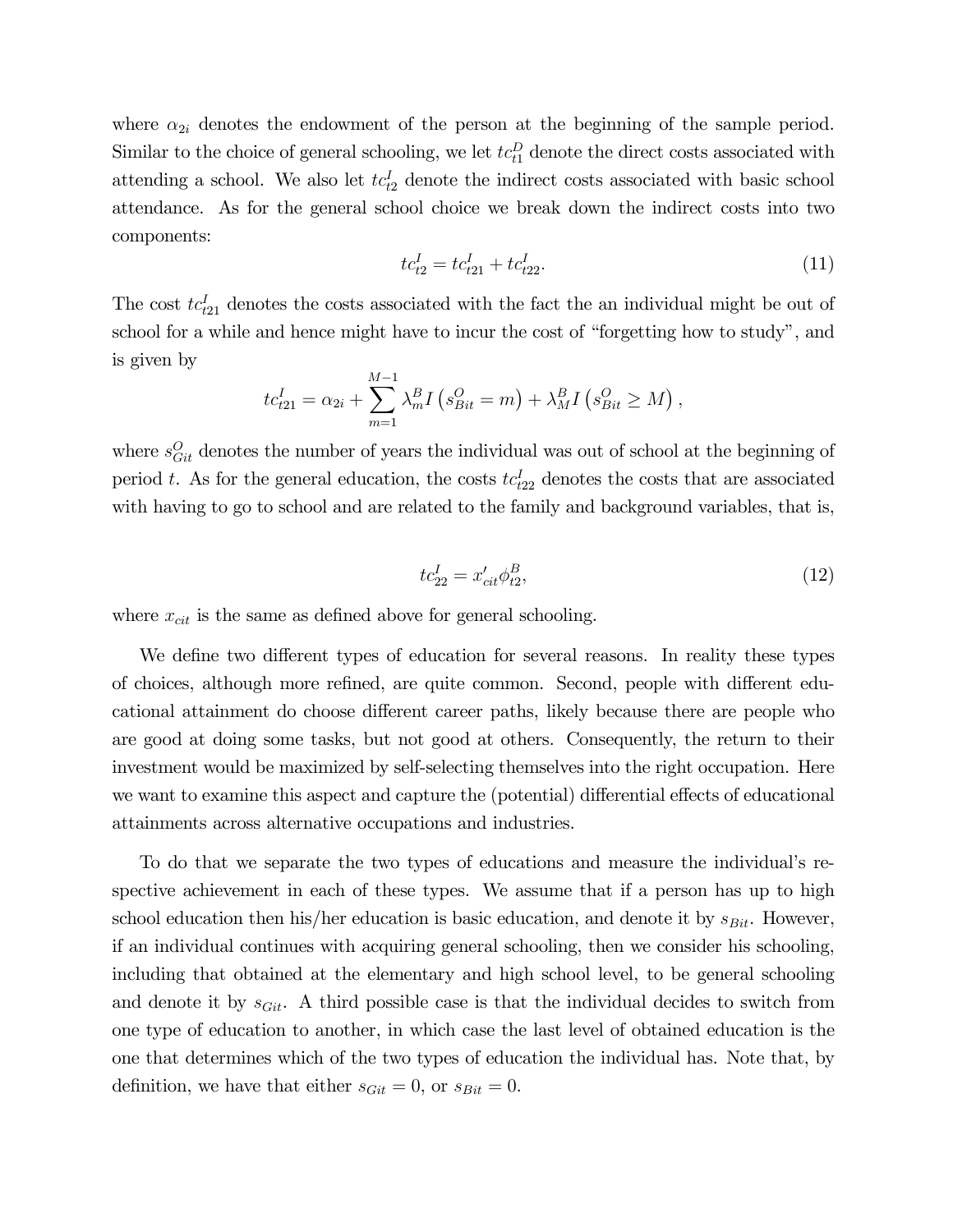### 2.4 The Occupations-Industry Reward Functions

It is important to emphasize here that the individual knows exactly what is the outcome of the industrial allocation right after he/she makes his/her occupational choice.

In general there are 20 different possible occupation-industry combinations. However, some are not feasible in reality. Below we specify a generic reward function for an occupationindustry combination. Specifically, the reward function is simply the wage in the particular occupation-industry combination, given by

$$
R_{jm}(z_{it}, t) = d_{3it}^{f} w_{jm}^{f}(z_{it}, t) + d_{3it}^{p} w_{jm}^{p}(z_{it}, t)
$$
  
=  $r_{jm}^{*}(t)e_{jm}(z_{it}, t)$ , (13)

where  $w_{jm}^{f}(z_{it},t)$  and  $w_{jm}^{p}(z_{it},t)$  represent the wage associated with full- and part-time jobs, respectively, where

$$
w_{jm}^f(z_{it}, t) = r_{jm}^{f*}(t)e_{jm}(z_{it}, t),
$$
  

$$
w_{jm}^p(z_{it}, t) = r_{jm}^{p*}(t)e_{jm}(z_{it}, t),
$$

and  $r_{jm}^{f*}(t)$  and  $r_{jm}^{p*}(t)$  represent the unit of skill prices in occupation j and industry m for full- and part-time workers, respectively. The quantity  $e_{jm}(z_{it}, t)$  represents the total number of productive units that the individual has. This number, as well as the unit price, can, and likely does, change over time as a result of macro economic shock, change in technology, etc. in the economy as a whole. In general we have

$$
e_{jm}\left(z_{it},t\right) = \exp\left\{\alpha_{ijm} + x_{jmit}^{*}/\beta_{jm}^{*}\left(t\right) + \varepsilon_{jmit}\right\},\tag{14}
$$

where  $\varepsilon_{jmit}$  represents idiosyncratic skill technology shock (or any other shock) to the individual agent.

Below we discuss in detail the specific structure of the regressor vector  $x_{imit}^*$  and the evolution of  $\beta^*_{jm}(t)$ ,  $r^{f*}_{jm}(t)$ , and  $r^{p*}_{jm}(t)$  over time. However, to do that it is convenient to first introduce additional notations and some definitions of new variables.

As explained above we allow individuals to have differential returns on their human capital. These returns are allowed to vary across the different occupation-industry combinations, as well as across the alternative types of educations, namely general and basic education.

We also distinguish between the different types of human capital that are accumulated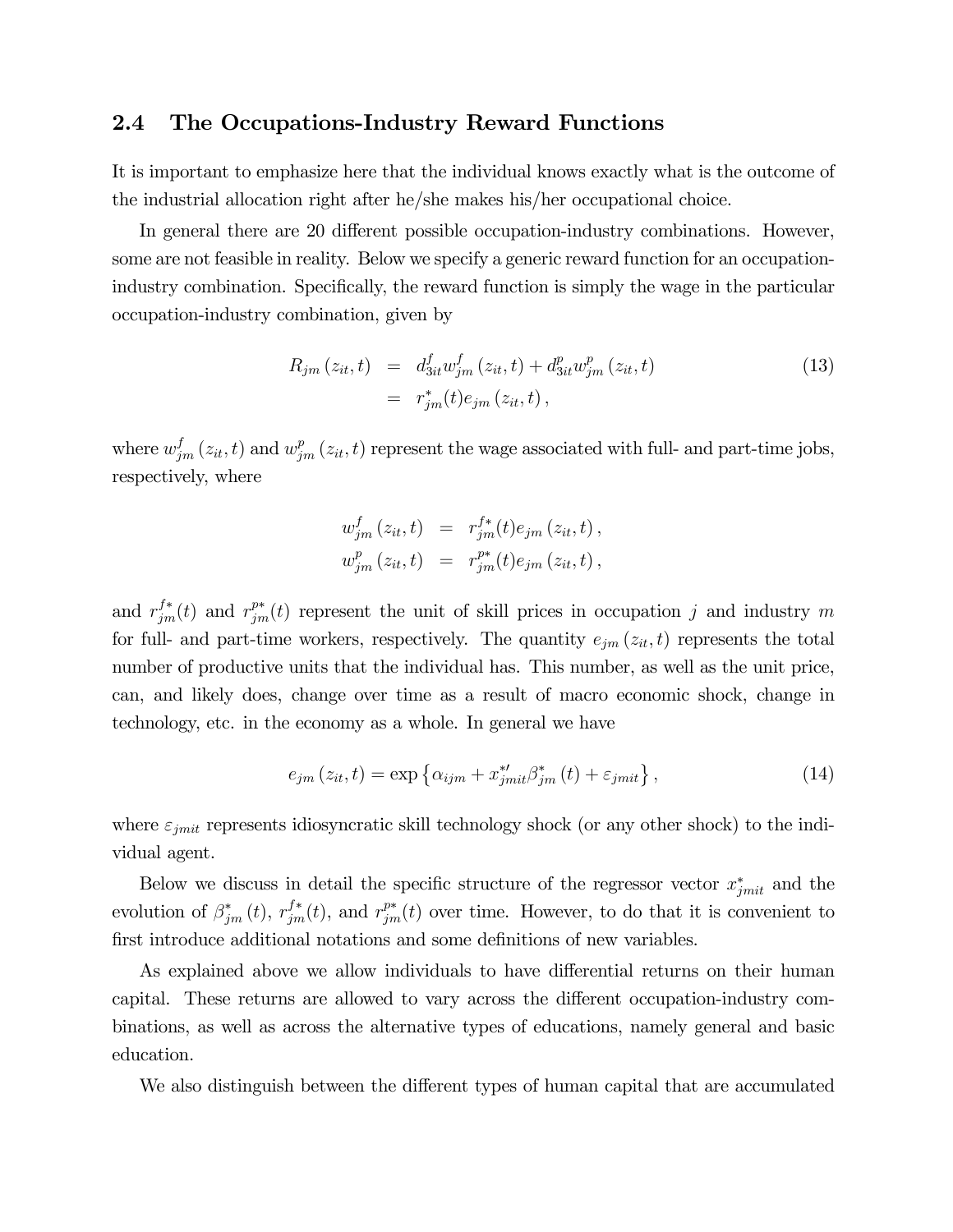on the job. Obviously, experience that is accumulated in a given occupation, and/or an industry, adds to the general human capital of the individual, but it cannot be fully transferred across different occupations and industries. Hence, the rewards for a given composition of experiences will differ across all occupation-industry combinations. To take into account these possible differential effects we also keep track of all the experiences acquired at each of the feasible occupation-industry combinations. We denote an experience accumulated at a given occupation by  $x_j^O$  (for  $j = 1, ..., 5$ ) and an experience accumulated at a given industry by  $x_m^I$  (for  $m = 1, ..., 4$ ).

Before we specify the content of  $x^{*}_{jmit}$  from (14) we first rewrite  $R_{jm}(z_{it},t)$  from (13) as follows

$$
R_{jm}(z_{it},t) = r_{jm}^{f*}(t) \exp \left\{ \alpha_{ijm}^{OI} + x_{jmit}^{*f} \beta_{jm}^{*}(t) + \varepsilon_{jmit} \right\} d_{3it}^{f}
$$
  
\n
$$
+ r_{jm}^{p*}(t) \exp \left\{ \alpha_{ijm}^{OI} + x_{jmit}^{*f} \beta_{jm}^{*}(t) + \varepsilon_{jmit} \right\} d_{3it}^{p}
$$
  
\n
$$
= \exp \left\{ \alpha_{ijm}^{OI} + r_{jm}^{f}(t) + x_{jmit}^{*f} \beta_{jm}^{*}(t) + \varepsilon_{jmit} \right\} d_{3it}^{f}
$$
  
\n
$$
+ \exp \left\{ \alpha_{ijm}^{OI} + r_{jm}^{p}(t) + x_{jmit}^{*f} \beta_{jm}^{*}(t) + \varepsilon_{jmit} \right\} d_{3it}^{p}
$$
  
\n
$$
= \exp \left\{ \alpha_{ij}^{O} \alpha_{im}^{I} + x_{jmit}^{'} \beta_{jm}^{f}(t) + \varepsilon_{jmit} \right\} d_{3it}^{f}
$$
  
\n
$$
+ \exp \left\{ \alpha_{ij}^{O} \alpha_{im}^{I} + x_{jmit}^{'} \beta_{jm}^{p}(t) + \varepsilon_{jmit} \right\} d_{3it}^{p}, \tag{15}
$$

where

$$
r_{jm}^{v}(t) = \log r_{jm}^{v*}(t),
$$
  
\n
$$
x_{jmit}' = (1, x_{jmit}^{*}) , \text{ and}
$$
  
\n
$$
\beta_{jm}^{v}(t)' = (r_{jm}^{v}(t), \beta_{jm}^{*}(t)'), \text{ for } v = f, p.
$$

Note that in the last equality of (15) we explicitly add an assumption that  $\alpha_{ijm}^{OI} = \alpha_{ij}^{O} \alpha_{im}^{I}$ , that is, the fixed effect across a given occupation-industry combination is simply the product of an occupation specific effect and an industry specific effect. Also, there might be a difference between the unit price of skill for part- and full-time worker, that is,  $r_{jm}^{f}(t)$  need not be equal to  $r_{jm}^p(t)$ . In fact, empirical studies indicate that  $r_{jm}^f(t) > r_{jm}^p(t)$ . Finally, the vector  $x_{jmit}^*$  is given by

$$
x_{jmit}^{*'} = \left(s_{Git}d_{1it} + s_{Bit}d_{2it}, s_{Git}^2d_{1it} + s_{Bit}^2d_{2it}, x_{jit}^O, (x_{jit}^O)^2, x_{mit}^I, (x_{mit}^I)^2\right).
$$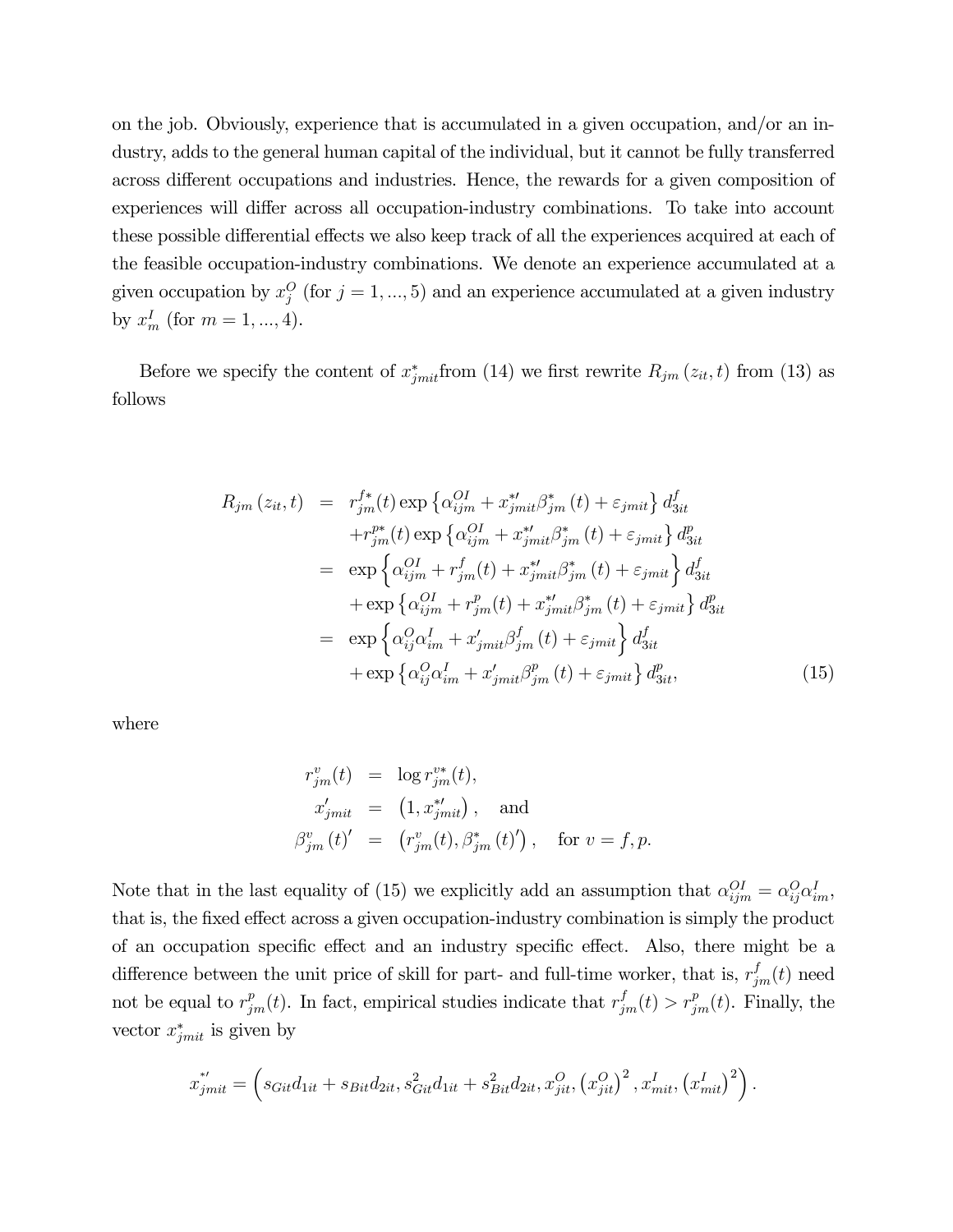### Distributional assumptions:

Given the specification above one needs to make some simplifying assumptions about the distribution of the vector of errors given, from  $(6)$ ,  $(7)$ ,  $(10)$  and  $(15)$ , by

$$
\varepsilon_{it} = \left(\varepsilon_{1it}, \varepsilon_{2it}, \varepsilon_{3it}, \varepsilon_{11it}, \dots, \varepsilon_{14it}, \varepsilon_{51it}, \dots, \varepsilon_{54it}\right)',\tag{16}
$$

which is a vector with 23 entries. Practically, one cannot hope to estimate the dynamic model without further simplification of the error structure.

We assume that for each occupation-industry combination we have

$$
\varepsilon_{jmit} = \varepsilon_{jit}^O + \tau_m \varepsilon_{mit}^I,\tag{17}
$$

for  $j = 1, ..., 5$  and  $m = 1, ..., 4$ .

Hence  $\varepsilon_{it}$  from (16) is reduced to

$$
\varepsilon_{it} = \left(\varepsilon_{1it}, \varepsilon_{2it}, \varepsilon_{3it}, \varepsilon_{1it}^O, ..., \varepsilon_{5it}^O, \varepsilon_{1it}^I, ..., \varepsilon_{4it}^I\right)',
$$

a vector with only 12 entries. We further assume that  $\varepsilon_{it}$  follows a multivariate normal distribution with

$$
Cov\left(\varepsilon_{it}, \varepsilon_{it-1}\right) = \Sigma_{\varepsilon 1},
$$

that is, we assume that

$$
\varepsilon_{it}|\varepsilon_{it-1} \sim N(\mu_t, \Sigma_t), \text{ and}
$$

$$
\varepsilon_{it} \sim N(0, \Sigma_{\varepsilon}),
$$

where

$$
\mu_t = \Sigma'_{\varepsilon 1} \varepsilon_{it-1}, \text{ and}
$$
  

$$
\Sigma_t = \Sigma_{\varepsilon} - \Sigma'_{\varepsilon 1} \Sigma_{\varepsilon}^{-1} \Sigma_{\varepsilon 1}.
$$

#### The state vector:

The state vector is quite large and it is therefore necessary that we extensively use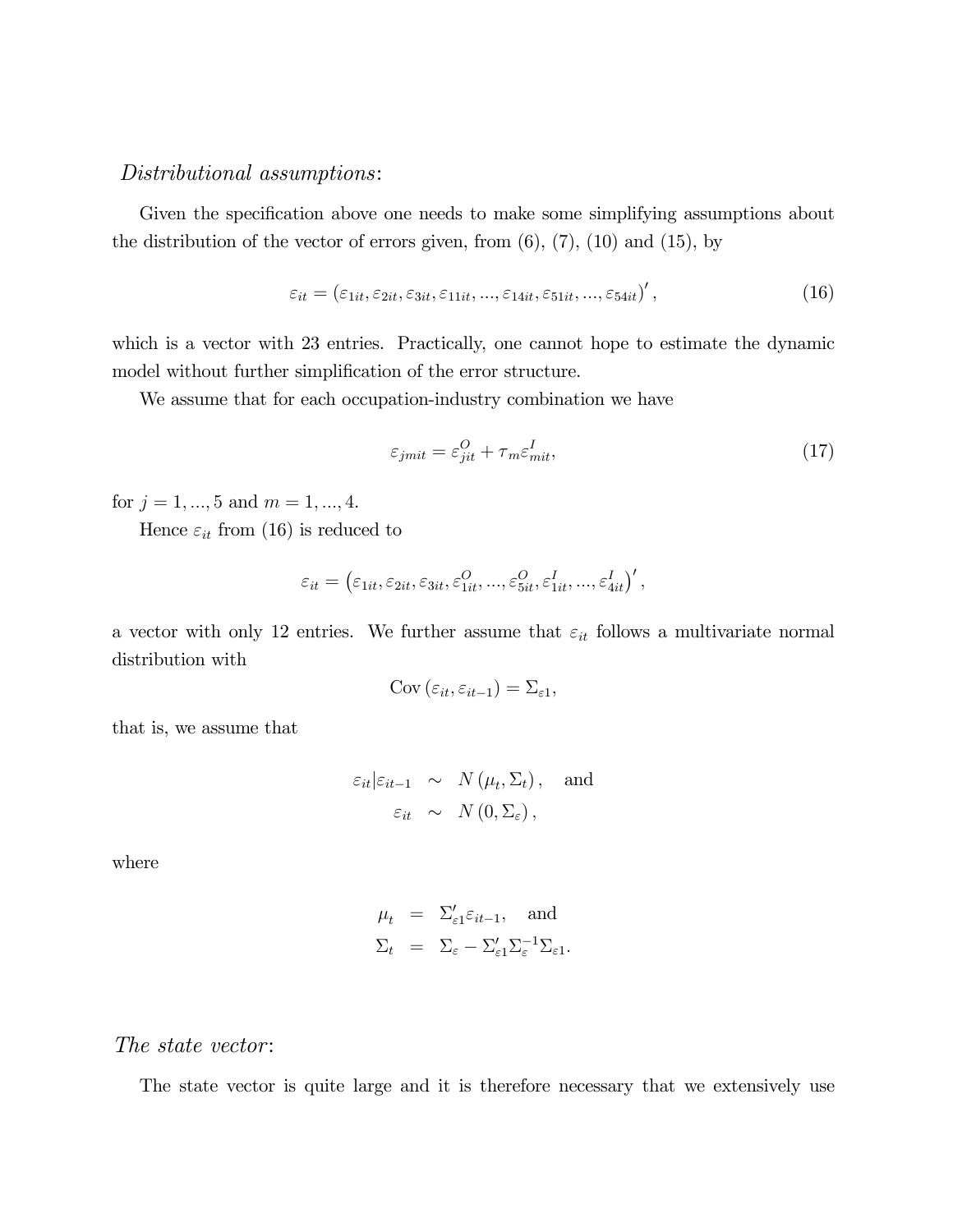approximation methods when evaluating the value function at different points of the state space.

The state vector  $z_{it}$  consists of the following variables: (i) education level by education type; (ii) experience levels in each occupation and industry; (iii) savings; (iv) a set of dummy variables indicating the occupation of the individual at time  $t - 1$ ; and (v) a set of errors from each of the wage equations and educational choice (10 in total).

#### 2.5 The Law of Motion for the Model's Parameters

In this section we described the law of motion for the model's parameters, which change over time. We first denote the vectors containing all the parameters that are related to the reward function specified in (7), (10), and (15) by  $\theta(t)$ . This vector includes only the parameters in the reward and cost functions, but does not include the more primitive parameters of the model, that is, the parameters that are associated with the utility function, etc.

Naturally, there is no reason to believe that the parameter vector  $\theta(t)$  will remain constant over time. In fact, all of the research in the past few decades regarding the changing wage structure in the United States indicates that the underlying parameters of the conditional wage distributions have dramatically changed. In the statistical model assumed below we do not directly take into account the general equilibrium effects that stem from large changes in the choices of the population as a whole. However, to the extent that the world behaves in a stationary way, the statistical model described below captures this aspect.

We assume that  $\theta(t)$  follows a simple augmented vector auto-regression (VAR) model given by

$$
\theta(t) = \gamma_{\theta} + \Gamma_{\theta}\theta(t-1) + \Delta_{\theta}MC(t) + \nu_{t},
$$
\n(18)

where  $MC(t)$  is a vector of exogenously given macro variables that affect  $\theta(t)$  over time.

Note that the parameter vector  $\theta(t)$  is part of the model written above, so we can estimate it given the data we use from the NLSY. In contrast, while the macro variables are endogenously determined in the economy as a whole, they are exogenous to the decision making by the individual agents temporally maximizing their utility functions. Therefore, we specify the following VAR model for the macro vector  $MC(t)$ :

$$
MC(t) = c_m + C_m MC(t-1) + \xi_t.
$$
 (19)

Note that the model in (19) needs to be estimated only once and the estimated parame-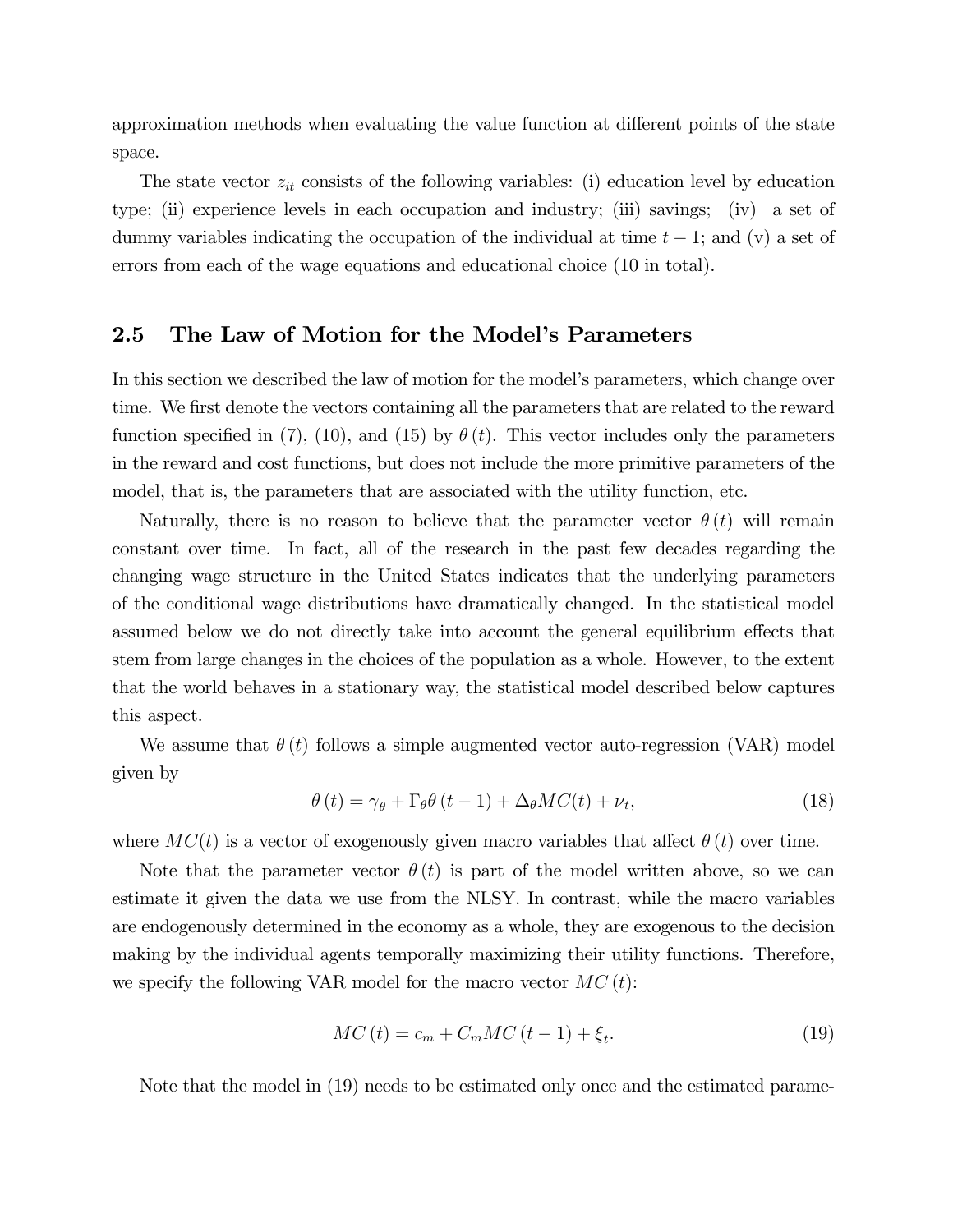ters, say  $\widehat{c}_m$  and  $\widehat{C}_m$ , are taken as given for the DP model specified above.

# 3 The Data

The data for this study are taken from the 1979 youth cohort of the National Longitudinal Surveys of Labor Market Experience (better known as the NLSY). The NLSY consists of 12,686 individuals, split evenly between men and women, who were between the age of 14 and 21 in January 1, 1979. The sample consists of a core random sample and an oversample of blacks, Hispanics, poor whites, and the military. The first interviews were conducted in 1979 and have been conducted annually until 1994. Since 1994 the interviews were conducted only in 1996, 1998, and 2000. The analysis here is based on all men and women from the core sample for whom we have at least five consecutive observations in the first ten years of the sample. For the estimation we use only the years 1979 through 1994, while the rest of the years, namely 1996, 1998, and 2000, we use for validation purposes. The sample consists of over 4,000 individuals depending on the sample period (see Table 1).

The NLSY collects schooling and employment data retrospectively back to the preceding interview date. The survey also includes information on schooling including information about the highest grade attended and the highest grade completed at each interview. It also provides the monthly attendance in each calendar month (beginning in 1980), the date of termination of each schooling episode, and the dates at which the individuals obtained their degrees (or diplomas).

The employment data include the beginning and ending dates (to the exact calendar week) of all job episodes, all gaps in employment within the same job, usual hours worked on each job, the usual rate of pay on each job, three-digit occupation, and three-digit industry for each job.

Following KW, the discrete decision period is assumed to be a school year, that is, the period that starts on October 1 and ends on the following September 30. Note that while this period corresponds approximately to a school year, this timing is not of any significance with respect to the timing of employment and occupational choice decisions.

Essentially the data we used provides weekly observations, so that individuals may actually be in several alternatives in any given year. We use here some clear rules regarding the actual annual activity for each person. Of course, any such rule is somewhat arbitrary, but, nevertheless, needed, in order to convert the data into annual observations. Unlike in KW some of the choices need not be mutually exclusive alternatives. For example, an individual may hold a full-time job while attending a basic school. Below we provide details about all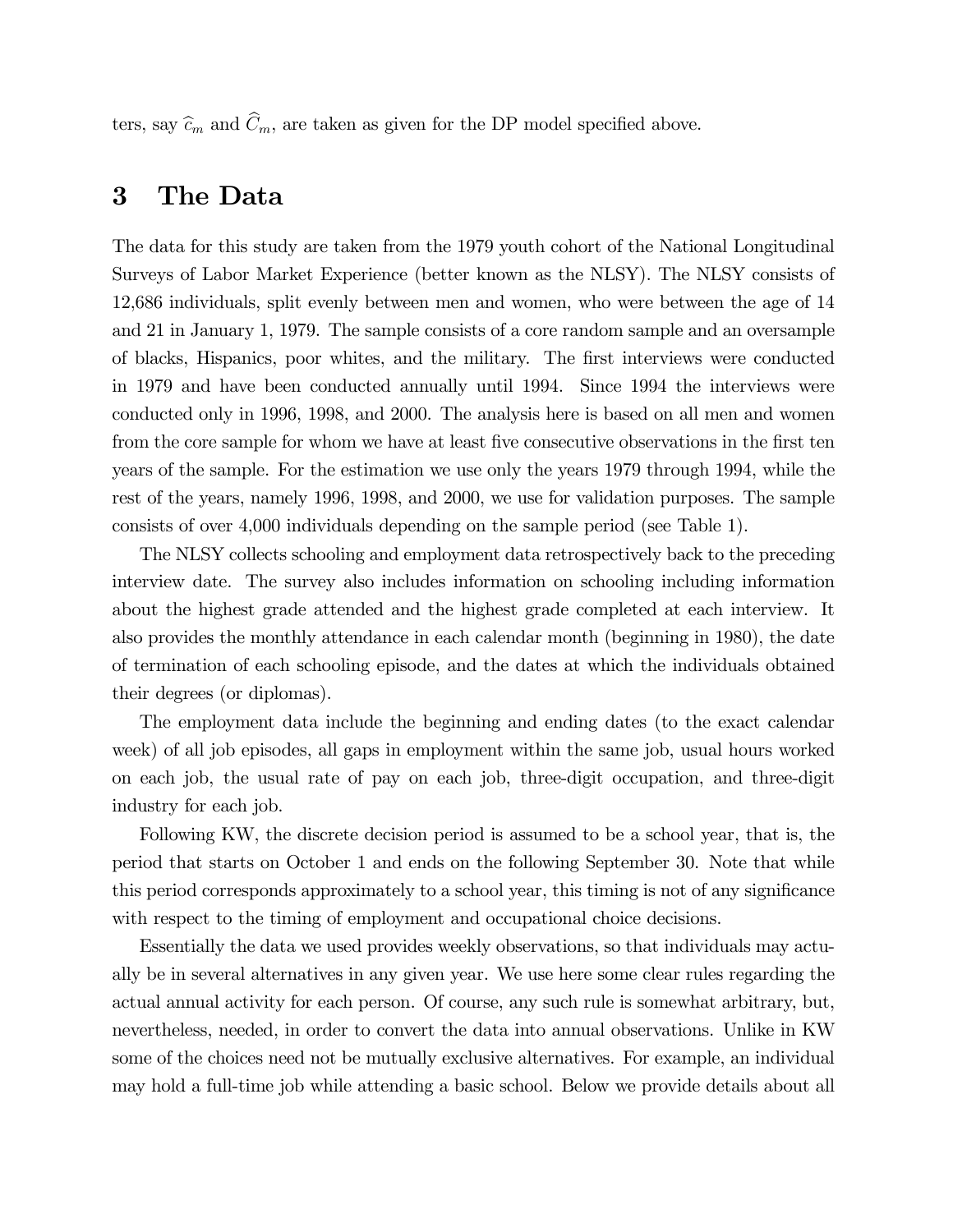the possible choices.

### 3.1 Definition of Choices and Wages

#### Schooling:

To simplify the determination of school attendance, we look at an individual's activity each month of every calendar year. An individual is considered to have attended school during the year if he/she attended school in at least half of the points during the calendar year, and the he/she reported to have completed an additional grade level by October 1 of the next calendar year. We further classify whether the individual attended a general school or basic school, according to the information on the highest degree ever received.2 Also, as noted above in Section 2.2, an individual who chooses general schooling can, but need not, choose to work at a part-time job, while an individual who chooses basic schooling can, but need not, work at a part- or full-time job.

#### Working:

The work assignment used data on work status in all weeks between October 1 and June 30. Note that we do not take into account the summer quarter, since we do not to count summer jobs of those individuals that are in school. An individual is considered to have worked during the year if he/she was employed in at least two-thirds of the weeks for an average of at least 15 hours per week. If the work status is missing for less than two-thirds of the weeks, then the work criterion assigned for those weeks is the same as the one based on the weeks for which the information is available. If more than two-third of the weeks have missing information the observation is truncated at that point of time.

 $2\text{As}$  is well-known in the literature that uses the NLSY, there is a relatively large number of observations with longitudinally inconsistent data on enrollment and highest grade completed. However, with careful examination of the records, we were able to resolve most of the inconsistencies and construct accurate history of school attendance and grade completion. To do that we use other information provided in the NLSY, that is, the monthly attendance calendar, survey date attendance, highest grade attended, highest grade completed, dates of departure from school leaving, dates of diplomas received, and the highest grade completed as of May 1 of the relevant calendar year. Attention was given to those who obtained a general equivalency diploma (GED), but have not completed regular high school. For each such observation the level of education assigned is the actual number of years of completed education rather than twelve years of education. As indicated in KW, this treatment is consistent with recent work by Cameron and Heckman (1993). Determining school attendance was a bit more problematic and required us to use a somewhat more complicated rule because some of the attendance data was also missing. When we could not determine whether or not the individual attended school, we determined school attendance by whether or not a grade was completed. If this variable was also missing, then we truncated at that period.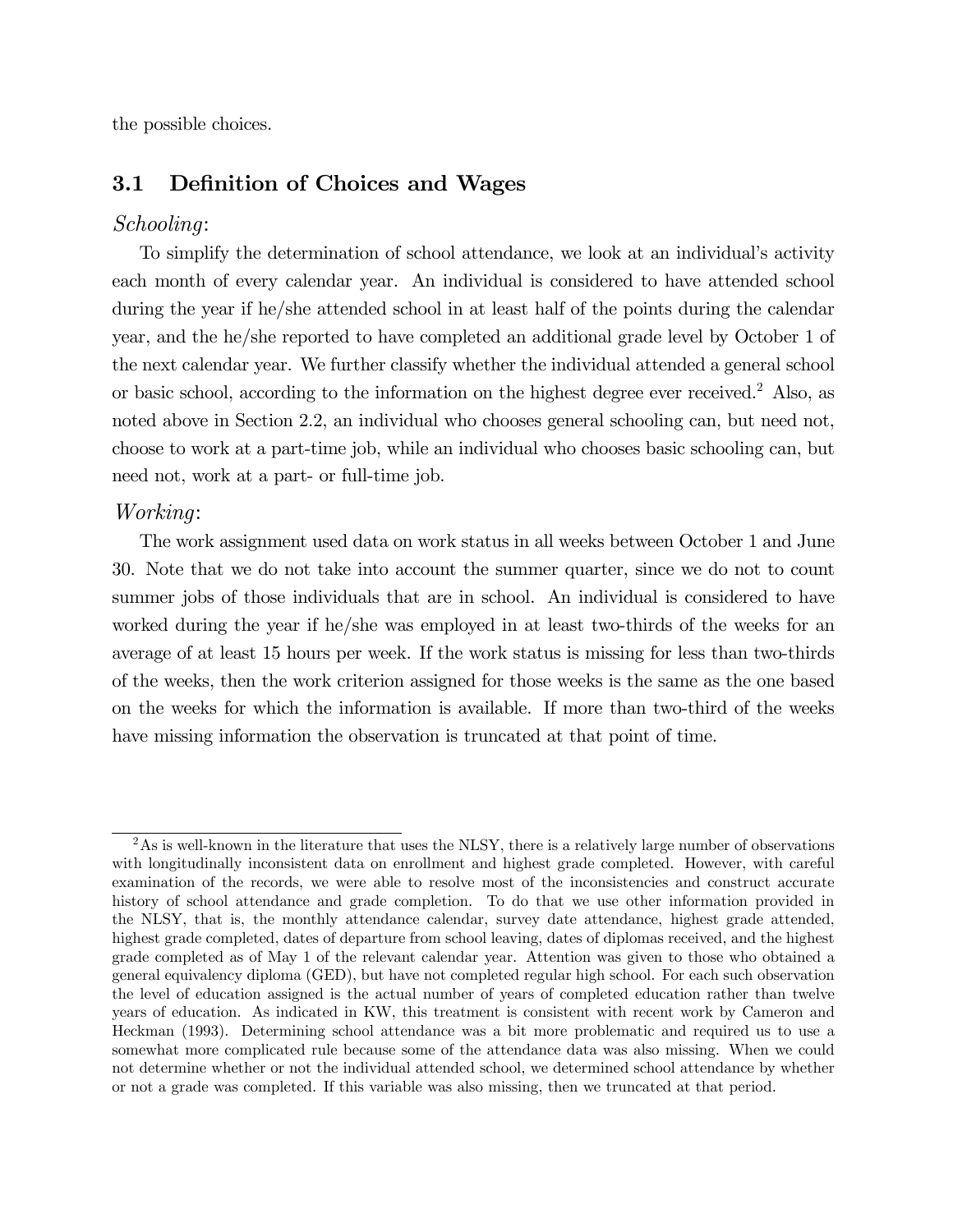### Occupation:

A working individual is assigned to one of the four occupations: (1) technical; (2) managerial; (3) laborers; and (4) expert workers.<sup>3</sup> The exact one-digit occupation assigned to an individual is the one in which the individual worked for most the weeks during the year. (based on the same nine months used to determine work status). Note that we employ here a more disaggregated classification than the one employed KW (who use only blue- and white-collar occupations). As in KW, we assume here that the disaggregated occupations within each category utilize the same type of skill units, so that the wage differences within the aggregated occupations reflect differences in units of homogeneous skills.

### Industry:

A working individual is also assigned to one of the four industries: (1) production; (2) trade; (3) services; and (4) professional.<sup>4</sup> The exact one-digit industry assigned to an individual is the one in which the individual worked for most the weeks during the year. (based on the same nine months used to determine work status). We assume here that the number of units of skills an individual has is a function of his/her occupation, and the industry in which the individual works. Although, as modelled above, the exact industry is not chosen, but is assigned stochastically to each individual, the returns on units of skills accumulated in each industry are allowed to differ across industries. Within each occupationindustry occupation we assume that variation among individuals is due to differences in the number of homogeneous units of skills.

Real wages: Occupation-industry specific real wages are obtained by multiplying the average real weekly wage for the weeks worked in the specific occupation-industry (assigned as above) times 50 weeks. However, we compute different average wages for those who worked at full-time jobs and for those who worked at a part-time job. All wages are deflated by the gross national product deflator and are expressed in 1987 dollars.

#### Home:

Recall that above we allow individuals to be engaged in part-time work, so that the rest of their available time they spend at home. Accordingly, we classify an individual to be full-time at home if during the year in question the individual was neither enrolled in school nor worked, according to the definitions above.

<sup>3</sup>The exact classification into the various occupations is given above in Section 2.1.

<sup>&</sup>lt;sup>4</sup>As for the occupation classification, the exact classification into the various industries is given above in Section 2.1.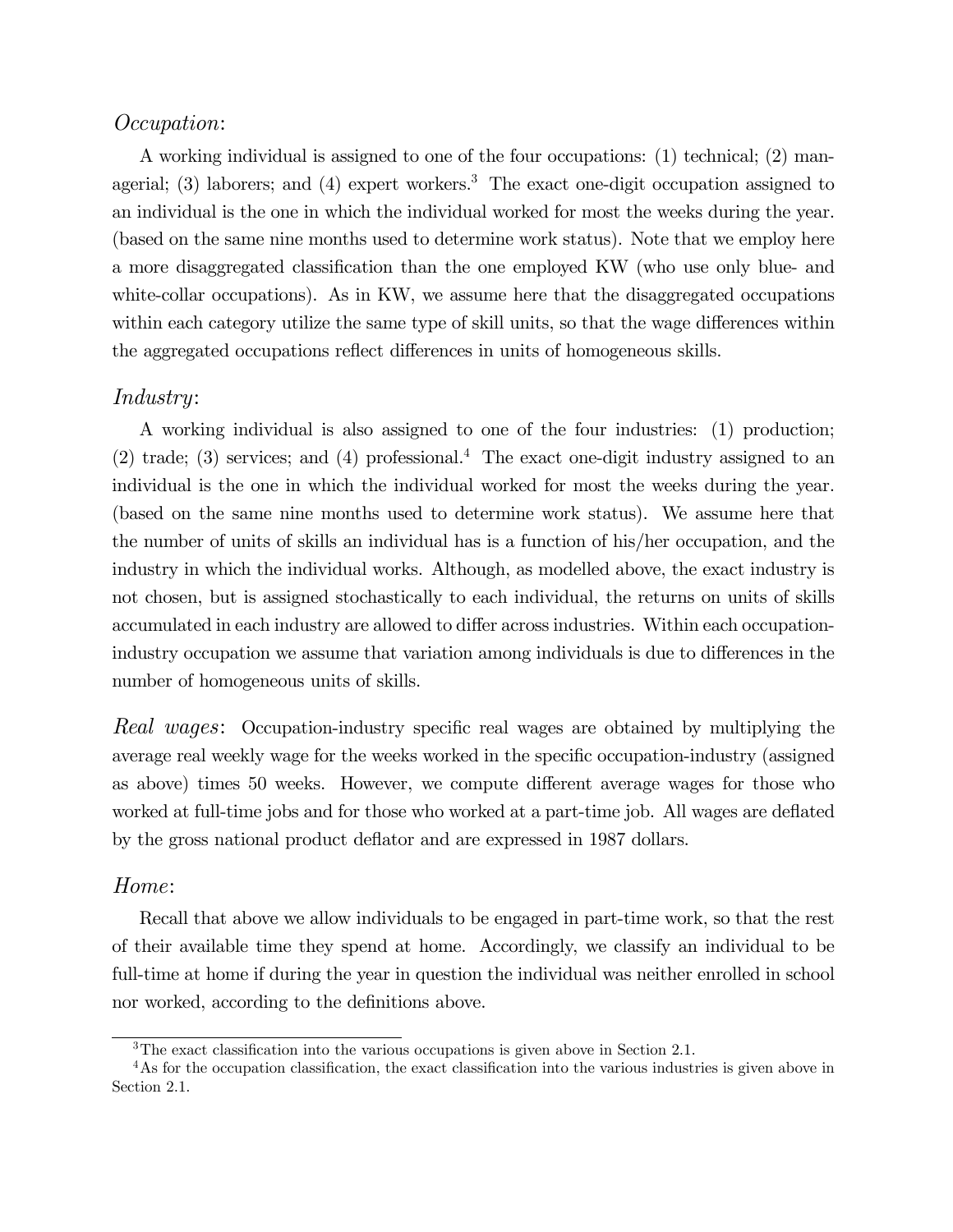### 3.2 Descriptive Statistics and Observed Patterns

This section is intended to present the basic patterns observed in the data and motivate the particular structure of the modeling strategy adopted here.

In Table 1 we present available data by year and age. By construction the distribution of ages in 1979, the first sample year, is between 16 and 22. We do not use the individuals who were younger than 16 in the first year, but do include them when they turn 16. As a result, in 1981 we have a set of individuals who are 16 to 24. By 1993, the end of the sample period, this set of individuals is between the ages of 28 and 36. Using this methodology, the number of observations in the first few years is actually increasing, and declines thereafter, largely due to attrition. Overall, the number of individual-year observations we use is 64,534.

Table 2 presents the distribution of individuals across the various possible activities by age. A graphic illustration of Table 2 is provided in Figure 1. At younger ages the individuals spend most of their time at school. Nevertheless, a significant number of individuals do engage in some work activity while at school. For example over 24% of the individuals who are 18 years old do work while at school. This fraction declines over time, as the individuals complete their studies, or when decide to quit school and concentrate on working only. But, even at the relatively older age of 30 years, a significant fraction, of about 5% is still engaged in schooling, while working. Table 2 clearly demonstrates that schooling and work decisions are not mutually exclusive as is typically assumed in the literature. This is in our model we allow for individuals to be engaged in work while at school.

Who are the individuals that choose to work while at school? We address this question in Table 3, which presents the distribution of individuals in general and basic education categories. In Figures 2a—2c we provide graphical presentations of the fractions of individuals in the two education categories from the population as a whole (Figure 2a), from those attending school (Figure 2b), and for those with at least 12 years of education (Figure 2c). Until an individual goes to college, either a two-year college or a four-year college, his education is counted as basic. If the individual does not continue with the accumulation of post-secondary education or if he chooses to go to a two-year college his education is considered to be basic. If the individual goes to a four-year college and complete his education it is then considered to be general. The education of an individual that transfers from a two-year college to a four-year college is also counted as general. These definitions of basic and general education explain the specific patterns observed in Table 3 and Figures 2a—2c.

Note from Figures 2b and 2c that there is a substantial number of individuals who attend some kind of school which is not a four-year college. As noted above, the fraction of individuals acquiring basic education, who are older than 18 years, is about 24%, while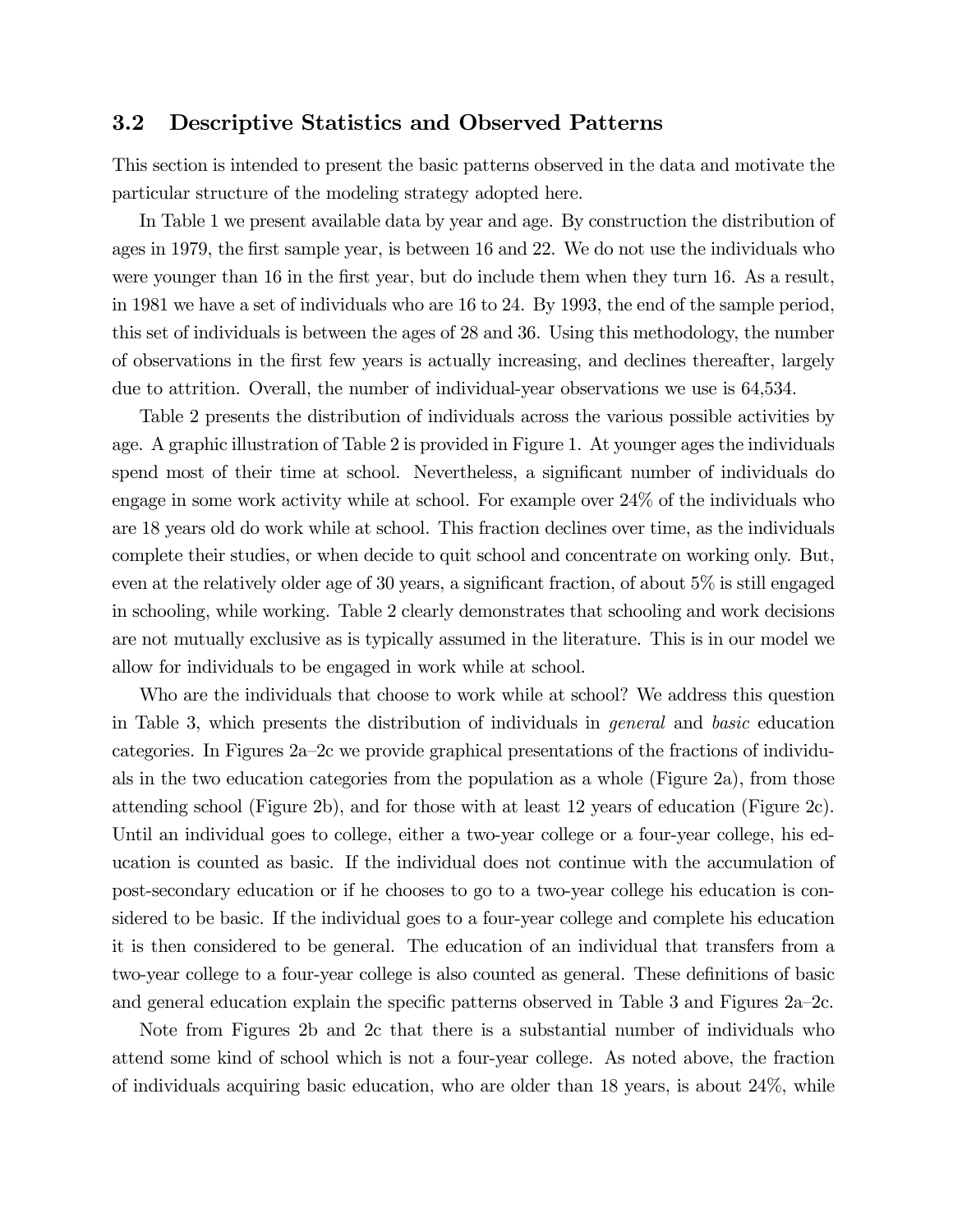the fraction of individuals going to two-year colleges is over 30%. Not surprisingly, school attendance in general declines significantly as individuals age. Nevertheless, a significant fraction acquire basic, and only basic, education. A large fraction of these individuals do so while working either in a part-time job or a full-time job.

The evidence provided in Table 3 and Figures 2a—2c further highlight the need for one to allow individuals to choose a working option while at school. This is especially important, since most of the individuals who continue acquiring only basic education will not be able to do so without working, at least at part-time jobs. These individuals are severely affected by liquidity constraints, not being able to borrow against their future human capital.

In Table 4 we present the transition probabilities between the various alternative activities considered in this paper. Panel A of the table provides the transition probabilities for the age group of 16-25 years old, while those for the 26-35 age group are provided in Panel B of the table.

Note that all activities have strong state dependence, in that the probability that one will continue in an activity at time t in which he was engaged in at period  $t - 1$  is quite large for all activities. Nevertheless there are also significant transitions between the various activities as well. In particular, individuals that are at school at time  $t-1$  are very likely to be engaged in some working, while continuing school, at time t. Also, individuals that are working while at school frequently transition to the school only activity.

To examine this issue further, we present in Figure 3 the fraction of individuals in the basic and general education categories by their enrollment status, i.e., part-time versus fulltime students. Restricting attention to individuals who are older than 18 years we see that there is a large fraction of individuals who acquire both basic and general schooling on a part-time basis. Most of the individuals who acquire general schooling do so full-time, but that fraction declines over time. In contrast the fraction of individuals who acquire general schooling on a part-time basis increases over time. In their late 20s, about 30% of the individuals do so only on a part-time basis. Most of these individuals are also engaged in full- and part-time work.

From the individuals who acquire basic education, the fraction of those who are doing so on a part-time basis is almost the same, in most years, as the fraction of those doing so full-time.

The mirror image of the patterns of school attendance is seen in Figure 4 where we present the fraction of individuals working part- and full-time. As the figure clearly shows, at younger ages a relatively large fraction of the individuals in our sample work part-time. But that fraction declines over time. Nevertheless, even by age 35 over 12% of the individuals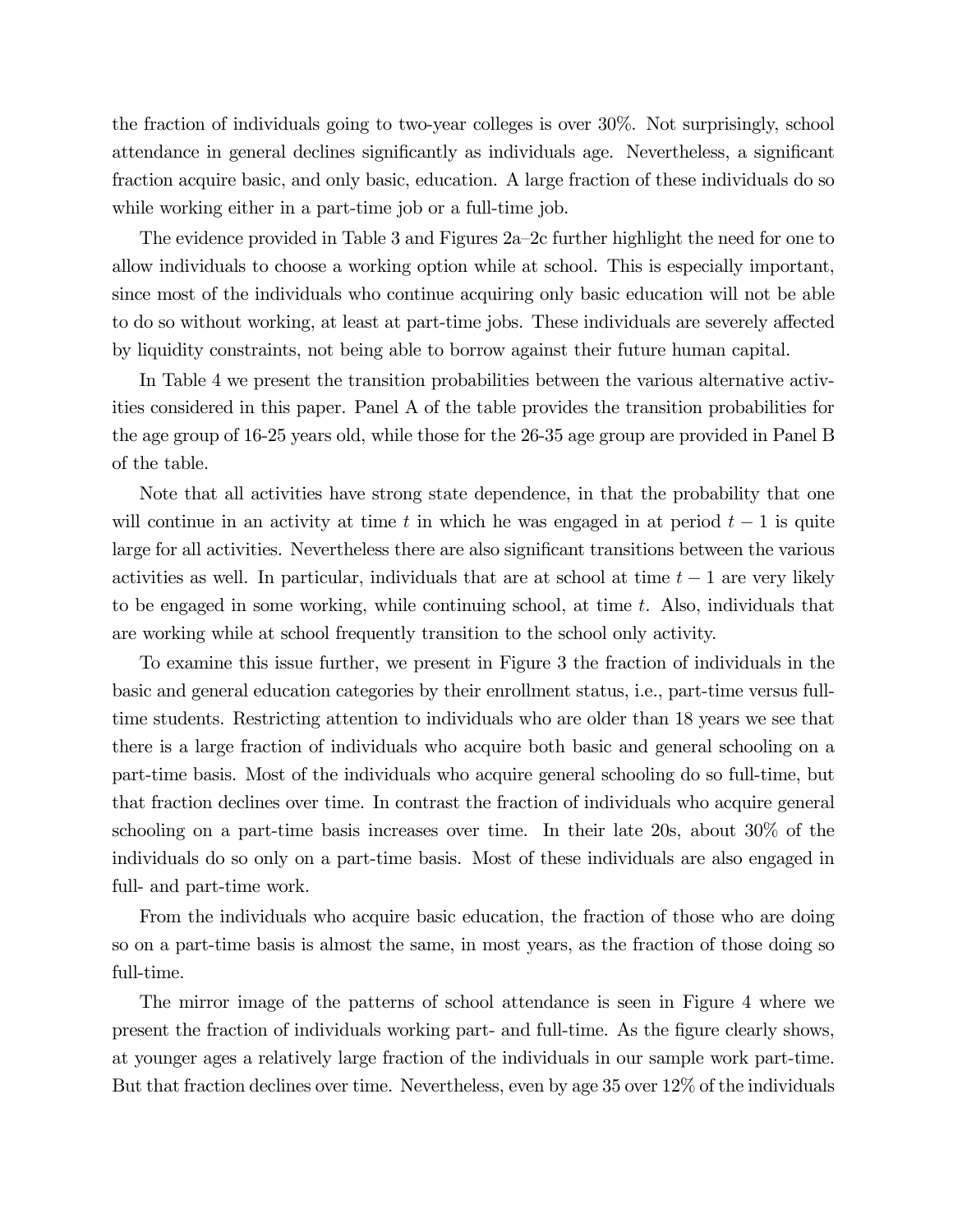in the sample only work part-time. In complete contrast, the fraction of individuals who work full-time rises significantly until age 22, where most of them complete their college education.

How do individual who end up having basic education compare with those who obtain general education? To see this we plot in Figure 5 the average hourly wages for the two groups. As can be clearly seen, investment in human capital seems to pay off. While the individuals who have basic education earn more than their general education counterparts early on, as soon as the latter complete their college education their hourly wage exceeds that of those who have only basic education. Moreover, there a steeper increase in the hourly wage for those who have general education. By age 30 the hourly wage for those who have general schooling is over  $25\%$  larger than those who only have basic schooling.

We now turn to the examination of the distribution of individuals with the two types of schooling across industries and occupations. In Table 5 we present the distribution of individuals by type of schooling across the four industries defined here. A graphical presentation is also provided in Figures 6a—6c, where we show the distribution across industries for the entire population (Figure 6a), for those with general schooling (Figure 6b), and for those with basic schooling (Figure 6c). The pattern of changes in the distribution across the various industries is remarkably different for the two educational groups. For both groups the fraction in production industry increases dramatically over the sample period. But for those with basic schooling the fraction to begin with is quite high (25%) relative to that those with general education (less than 15%). By the end of the sample period, over 55% of the individuals with basic education end up in the production industry, while less than 45% of their general education counterpart ending in that industry. Those with general schooling are a lot more likely to be working in the *professional* industry. The distribution for the other two industries is quite similar.

In Table 6 we report the joint distribution of occupation and industry by age group. In Panel A we present the younger group, age 16-25, while the 26-35 group is presented in Panel B of the table. As one might expect, there is larger fraction of the older individuals in the technical and managerial occupations and in the professional industry. More of the younger group are in the laborer occupation category, especially working in the production industry. Overall a larger fraction of the older workers is in the occupation-industry combinations requiring more highly skilled worker. As has been demonstrated before, the more highly skilled workers are largely those who obtained general, rather than basic, education.

In Figures 7a—7c we present the fraction of individuals across the various occupations (Figure 7a) broken down by the type of education. In Figure 7b we present the individuals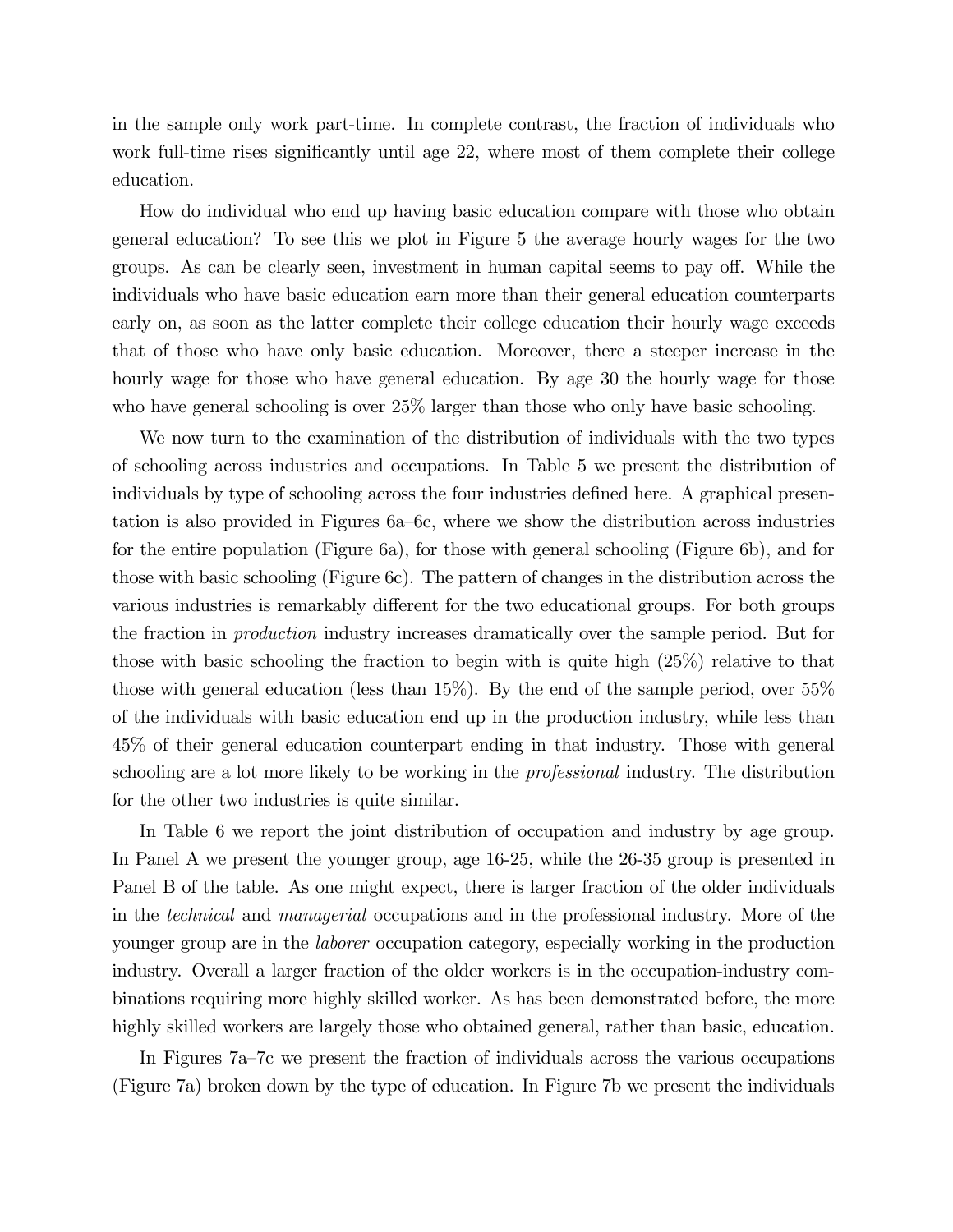with general education, while Figure 7c provide the distribution for individuals with basic education. As can be seen from Figure 7a the fraction of individuals working as laborers declines significantly as people age, but there is a more dramatic drop for those with general education (Figure 7b) of more than 20 percentage points than for those with basic education (Figure 7c) for whom the drop is about 12 percentage points. Furthermore, individuals with general education are a lot more likely to be in the technical occupations and are more likely to switch to the managerial occupations than their basic education counterparts. These figures clearly demonstrate that there is a clear difference between general and basic education, as the more highly educated individuals find themselves in better occupations with higher wages.

In Tables 7 and 8 we present the transition between occupation and industry, respectively. In both tables we provide the transition probabilities for the young (16-25) and older (26-35) age groups. Table 7 shows that generally the older group, as we may expect, has more stability in their occupational choices. Also, individuals generally move up to higher paying occupation, starting at the low end occupations, such as laborers, and then moving to expert and managerial position over time. Nevertheless, a significant number of individuals do stay in their occupation over time.

The same general picture is transparent for industrial mobility, as is demonstrated in Table 8. In general, production workers who consist in large part of individuals with basic education transit, if they transit, to the trade and services industries. Individuals in the professional industries tend to stay in this industries even at relatively young ages. Over 80% of the individuals who are 16-25 stay in the professional industries conditional on being there at the preceding period. This number climbs to almost 86% for the individuals in the 26-35 age group.

# 4 Results

The estimation is carried out using simulated maximum likelihood (SML). Given the relatively large number of state variable and choices, one needs to combine the estimation with some advanced approximation methods. We use the general techniques of approximation by Chebychev's orthogonal polynomial. A more detailed description of the method and the justification for some choices we had to be made is provided in a web appendix.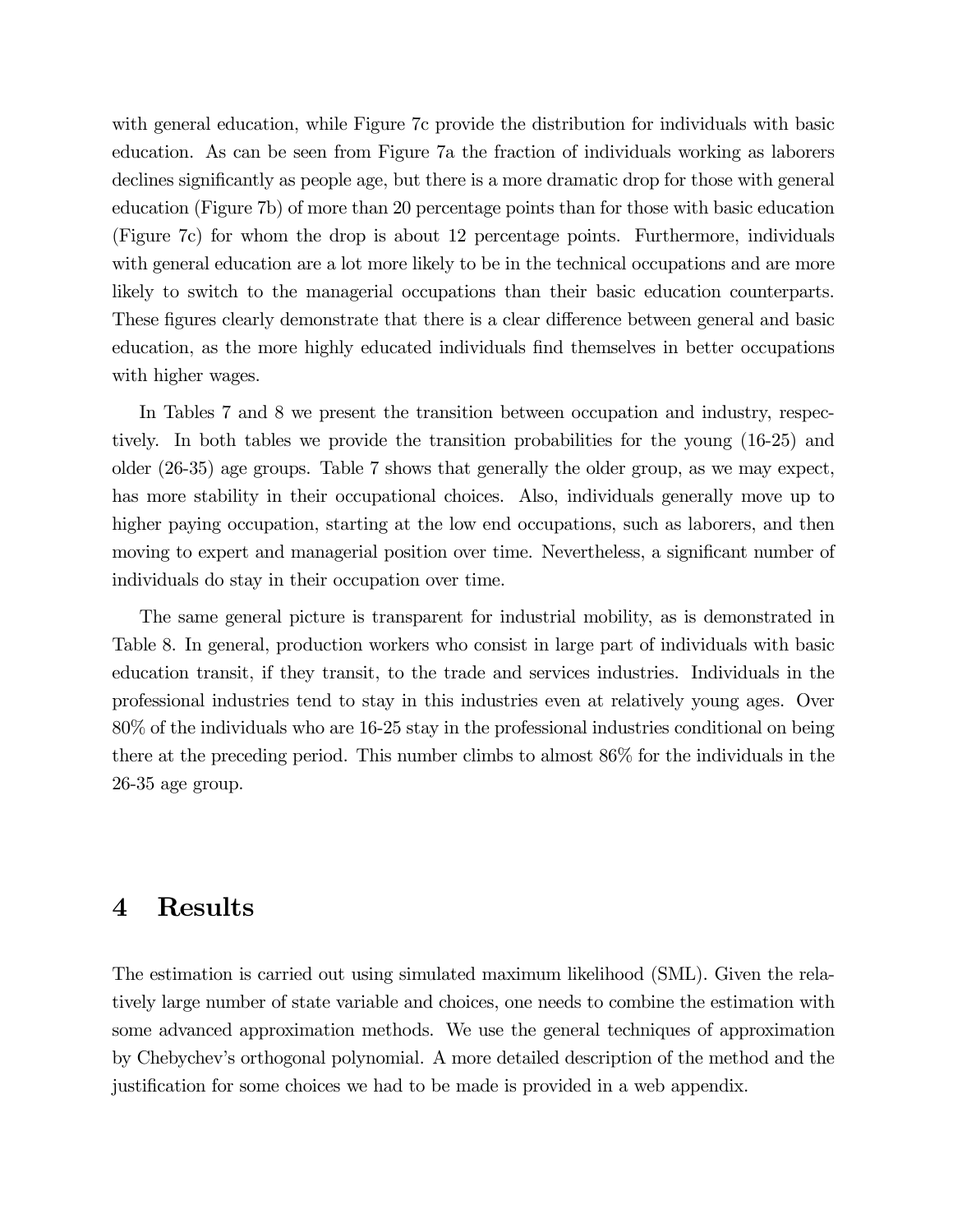#### 4.1 Parameter Estimates

The results for the point estimate are summarized in Table 9 through Table 14.<sup>5</sup> In Table 9 we provide estimates for the industrial transition probabilities described above in (2). These parameters are estimated outside the model and not as part of the SML procedure described above. Note that because the experience across all occupations and industries are linearly dependent we omit the experience in Industry 4 (professional) from the estimation. The results show that experience acquired in an industry induces individuals to stay in that industry, since, as it is shown below, the return to experience acquired at any given industry is not fully compensated for when switching to a different industry. Moreover, individuals in all occupations have a higher likelihood of being in the professional industry (Industry 4), largely because wages in this industry are larger than those in any other industry.

Note that there is very large degree of state dependence. That is, individuals tend to stay at time t in the industry in which they were at time  $t - 1$ , as is demonstrated by the large coefficient estimate on the industry dummy variables. Also, individuals in part-time jobs have higher tendency to remain at time t in the industry they were at time  $t - 1$ . This is because the individuals in part-time jobs are also engaged in some type of human capital accumulation, either of basic education or general education, and will change industry when they acquire more permanent jobs.

In Table 10 we present the results for the parameters that correspond to the utility function defined in (1). The estimates for  $\alpha_c$  and  $\alpha_l$ , .560 and .767, respectively, corresponding to the utility from consumption and leisure, indicate that the elasticity of substitution of consumption is 1.8, while that of leisure is 1.3, which is consistent with estimates found in the consumption literature. Interestingly, the estimates indicate that individuals obtain higher utility from simply having better education and more so for the general education. The positive, and highly significant, estimate for  $\gamma_{11}$  indicates that individuals get more utility from having general education. Moreover, the estimate for the slope parameter  $\gamma_{12}$ of .122 indicates an increasing utility as the function of the level of education. The point estimate for the constant for basic education is negative, but it is not statistically, or economically, significant, so that the effect of increasing level of basic education, namely  $\gamma_{22}$ , while is positive and significant, is completely muted.

In Table 11 we present parameter estimates which correspond to the wage functions. As before, for identification purposes we omit from all equations the experience in the

<sup>&</sup>lt;sup>5</sup>The standard errors have been computed using numerical derivatives, which are known to be sensitive and, at least sometime, inaccurate. Standard errors using the bootstrap method are currently in computation and will be provide in future versions of the paper.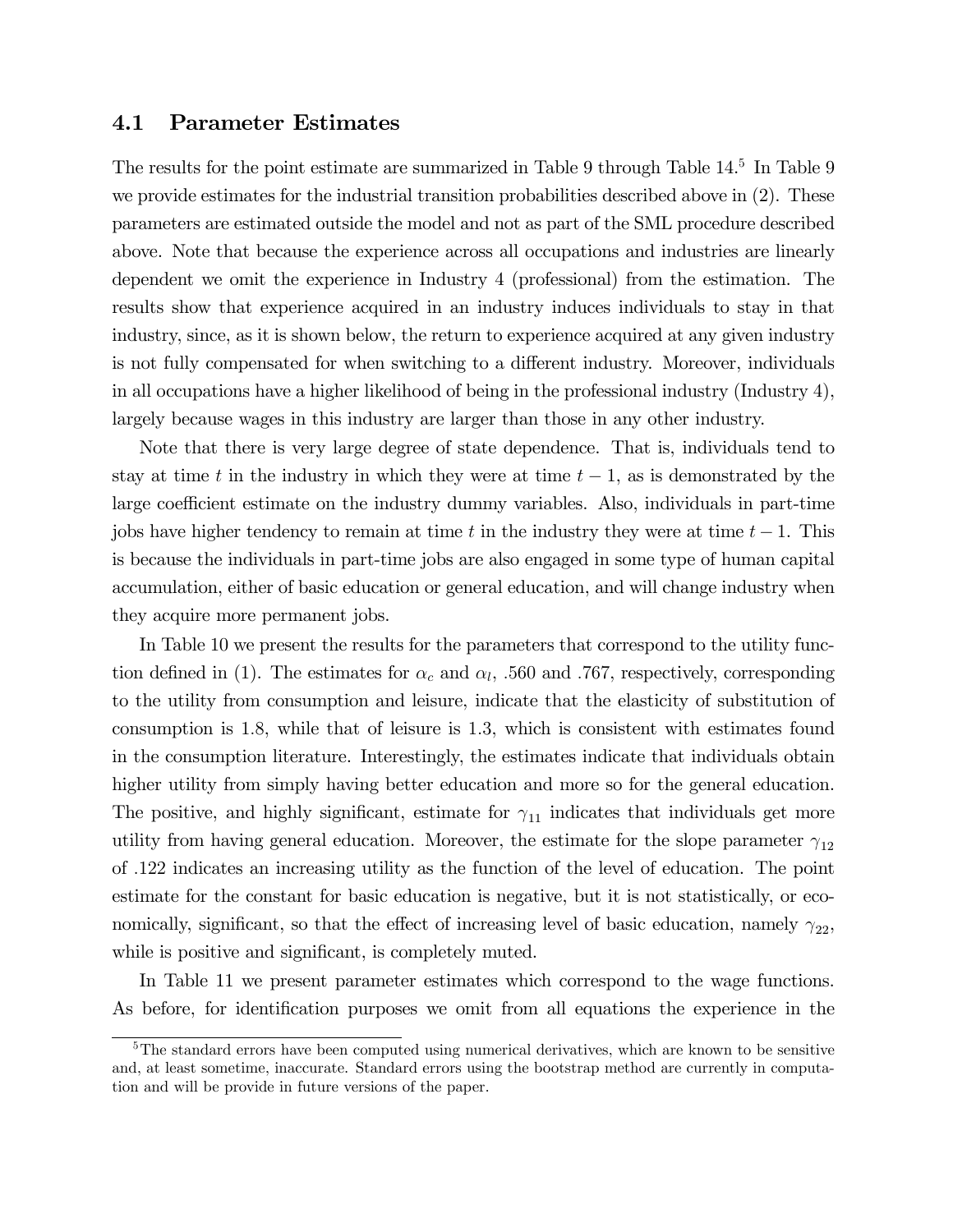professional industry. As we can see the return to experience in any occupation is most highly rewarded in that occupation. For Technical occupation the return for an additional year of experience is 5.6%, in managerial it is 5.5%, in laborer it is the highest, at 7.4%, while in the *expert* occupation it is 6.8%. These returns are much larger compared to experience obtained in other occupations. Moreover the return to experience accumulated in a particular industry is rather negligible, except maybe for the return in the production industry when being in the expert occupation. The returns to education do vary across the two types of education. Interestingly, the return to general education in the technical and managerial occupation exceeds that of the return to basic education in these two occupation. However, in the other two occupations the return to basic education is higher than that for general education. Overall, the returns to education are higher in the occupations that require more comprehensive training, namely the technical and managerial occupations, than in the laborer and expert occupation.

It is worth noting that the estimated returns control for selection of individuals into a particular education type and occupation. If an individual were to be randomly assigned to one of the educational categories, the return to education in these occupations would not be as nearly that high.

In Table 12 we present the results for the cost of schooling. Interestingly, the cost of an additional year of post-secondary schooling in both the general and basic categories is about the same. However, the total cost of a college degree in a four-year college is twice as high because more years are needed in order to obtain what seems to be a more valuable degree. The cost of additional year of schooling in graduate school, \$2, 700 in 1987 dollars, exceeds that of an additional year of undergraduate degree.

Note also that we estimate the additional time required for obtaining an additional year of schooling if an individual were to rejoin school after first quitting it. We estimate that this would cost 400 more hours if a person pursues general schooling, and 351 more hours if a person pursues basic schooling. This is very large relative to the number of hours we assume are needed for schooling at the post-secondary level, which we set at 750 hours per year.

In Table 13 we present the estimate which corresponds to the stochastic terms, more specifically the estimate of the standard error for the stochastic terms in the four occupations four industries and the two schooling alternatives. Recall from (17) that the error structure in each occupation-industry combination is given by  $\varepsilon_{jmit} = \varepsilon_{jit}^O + \tau_m \varepsilon_{mit}^I$ . We estimate for all industries (estimates are omitted) that  $\tau_m$ ,  $m = 1,...4$ , are all equal to 1, so that the error in each occupation-industry combination is merely the sum of the errors, namely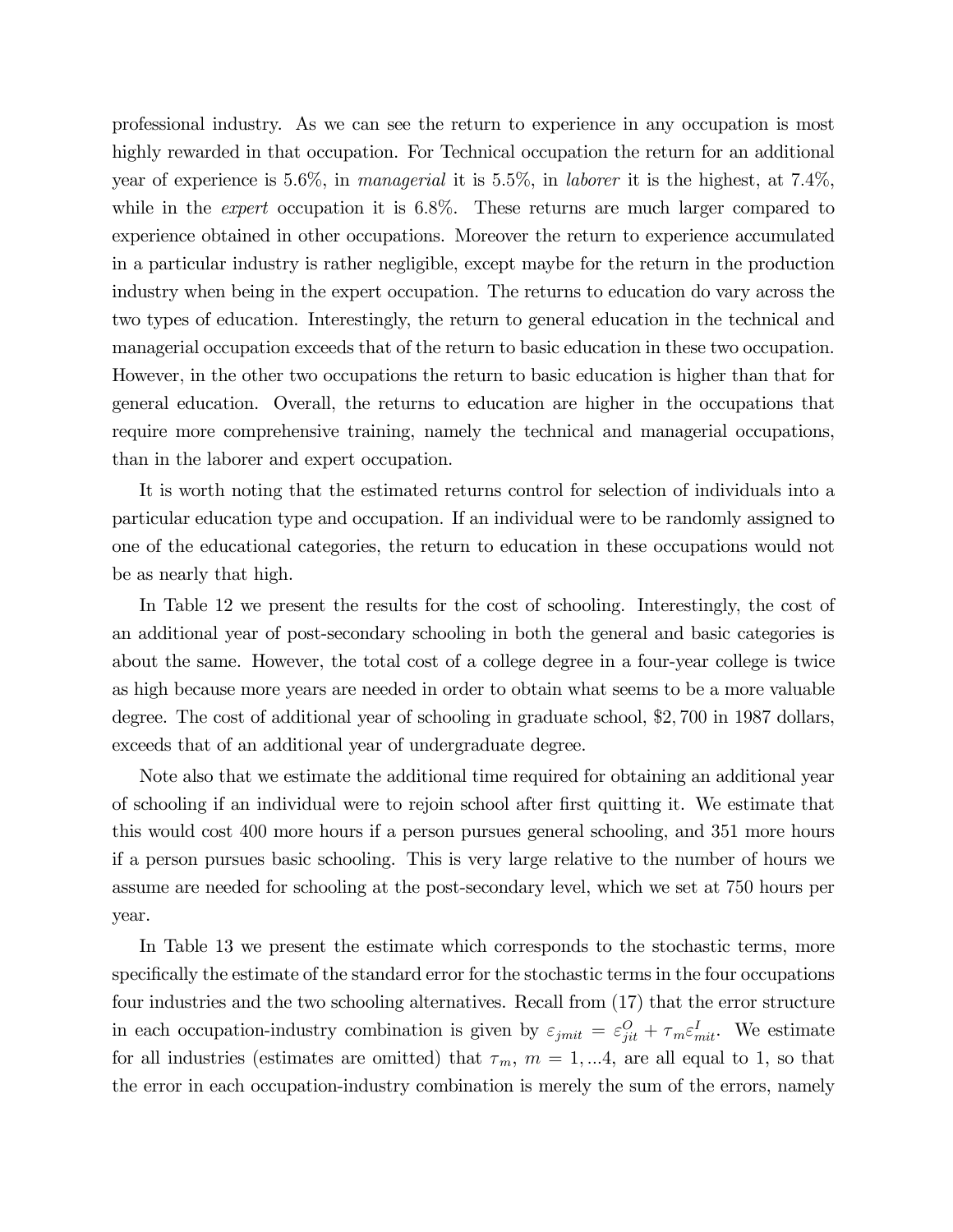$\varepsilon_{jmit} = \varepsilon_{jit}^O + \varepsilon_{mit}^I$ . From the results in Table 13 we see that the estimated standard errors for the errors that are due to the occupation are much smaller than those which correspond to the industries. While the estimate for the formers vary between .20 and .23, those that are associated with the industries are estimated to be at least twice as large varying between .52 and .80.

Note also that the standard error associated with general schooling is larger than that associate with basic schooling. In both cases the estimated standard errors are quite large relative to the estimated mean cost of schooling in the two types of schooling venues which is around \$2,700 (see Table 12).

The estimate for  $\tau_{PT}^G$  and  $\tau_{PT}^B$  of .55 and .56, respectively indicate that the standard error associated with the cost of schooling when one attends school only on a part-time basis, are about half those that are associated with the full-time schooling activity.

Finally, we report in Table 14 the estimated correlation between the various error components in the model. Note that except for very few cases, all the correlations are estimated to be essentially zeros. Even those that are not zeros are quite small in magnitude. The only correlation coefficient that seems to be of meaningful magnitude is  $\rho_{GB} = .1186$ , the correlation between the errors in the two schooling cost equations.

#### 4.2 Goodness of Fit

We assess the goodness of fit of the model by presenting a number of figures representing the most important aspects of the data that we want to match. In some cases we do a very good job, while in others further improvement is required. It is worth while noting that we do not use any time dummy variables nor do we use any other type of dummy variable to improve fitness of the model. The estimation is carried out using variables that are defined by the model.

In Figure 8a we present the fraction of individuals in school, while in Figures 8b—8c we present the fraction of individuals in school by type of school, namely general schooling (Figure 8b) and basic schooling (Figure 8c). As can be seen in all three figure we match schooling attendance quite well, with relatively small deviations. In particular we match the shape of schooling attendance, as a function of age, for the general schooling, which has a hump shape.

In Figures 9a—9b we provide the fraction of individuals who attend school on a part-time basis (Figure 9a) and a full-time basis (Figure 9b). While we do a very good job fitting the pattern in the data of full-time attendance we do not do a particularly good job in fitting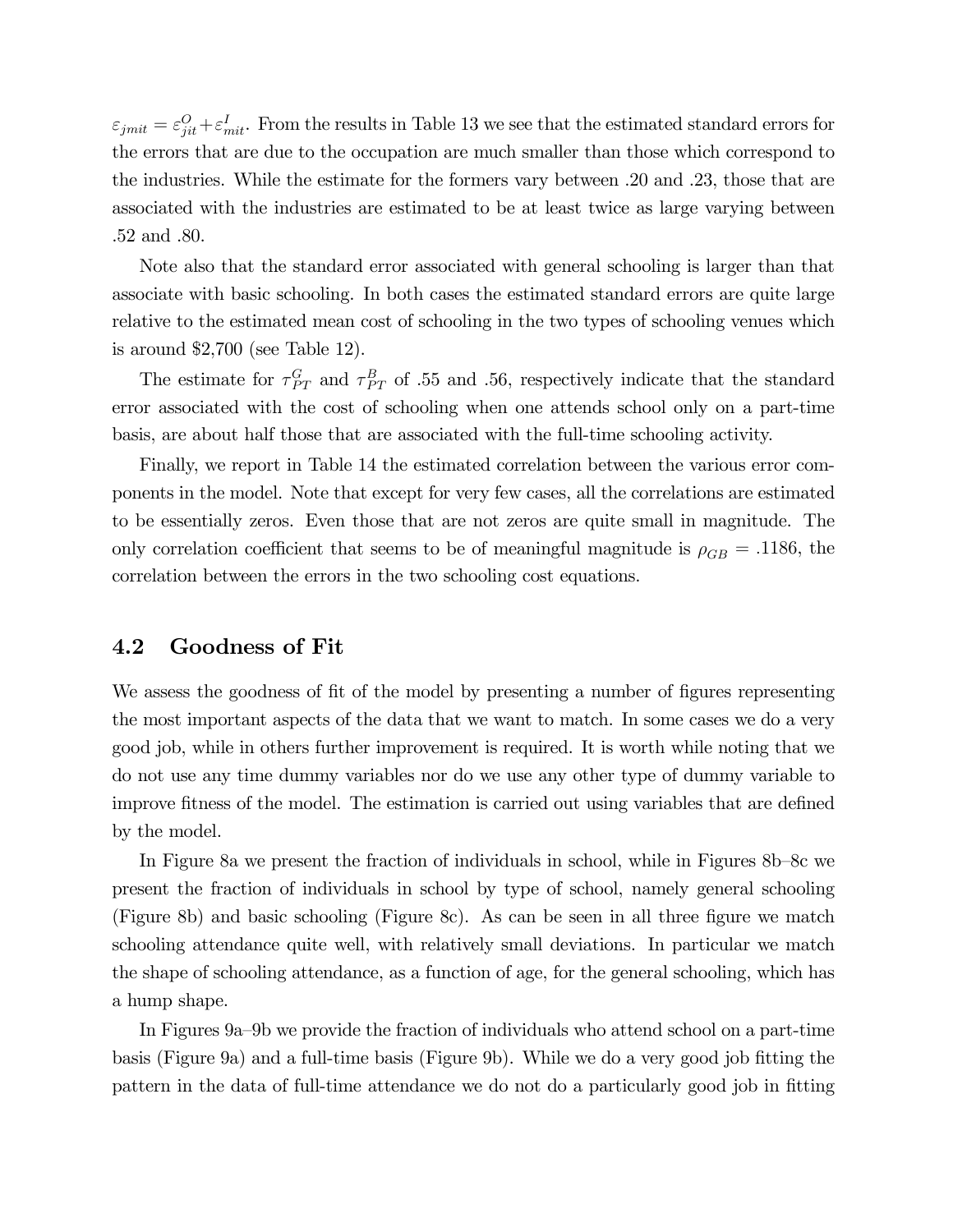the part-time school attendance pattern in the data. Nevertheless, the pattern predicted by the model for part-time attendance has a very similar shape to that observed in the actual data.

The main reason why we do not do such a good job in predicted part-time school attendance is because we systematically underestimate the wages in all occupation. This can be clearly seen from Figure 10 which depicts the average hourly wage across all occupationindustry combinations, for those who decide to work. Since we are underpredicting the hourly wages the cost of attending school because of foregone wages declines. Consequently, more individuals decide to acquire basic schooling instead of working at a full-time job. The reason that this mainly affects those who attend school on a part-time basis, is because these are also the individuals who suffer the most from liquidity constraint.

In Figures 11a and 11b we see the average accumulated years of education in the general and basic schooling categories, respectively. Note that while we match the shape of the pattern quite closely for both groups we are underpredicting the accumulation of general human capital by about 1/2 year, while overpredicting the accumulation of basic human capital, early in one's life cycle by about 1/2 year as well.

In terms of matching accumulated experiences in the four occupations we do quite well over all, although not as well as one might have liked for at least the expert occupation. This is seen in Figures 12a—12d. For the technical and managerial occupations we predict the accumulation of experience quite well. For the laborer we do a good job early on in one's life cycle, but do relatively poorly toward the end of the sample year, as is the case for the accumulated experience in the expert occupation.

As Figures 13a—13d show we do a much better job in matching accumulated experiences in the various industries that in the four occupations. In particular in the first years (up to age 30), where most of the data are available we do a remarkable job in matching the model predictions against the actual data across all industries. For the service and professional industries we match the data very well throughout the sample period, while for the production and trade industries we systematically underpredicted the level of accumulated experience for at least the last few age groups from 31 through 35.

Finally, in Figures 14a—c we present the predictions of the model regarding the fraction of working men (Figure 14a), the fraction of men working part-time (Figure 14b), and the fraction of men working full-time (Figure 14c). Admittedly, the prediction of these aspects of the model are not very good and need to be dramatically improved. Yet, the general patterns observed in the data generally match those predicted by the model.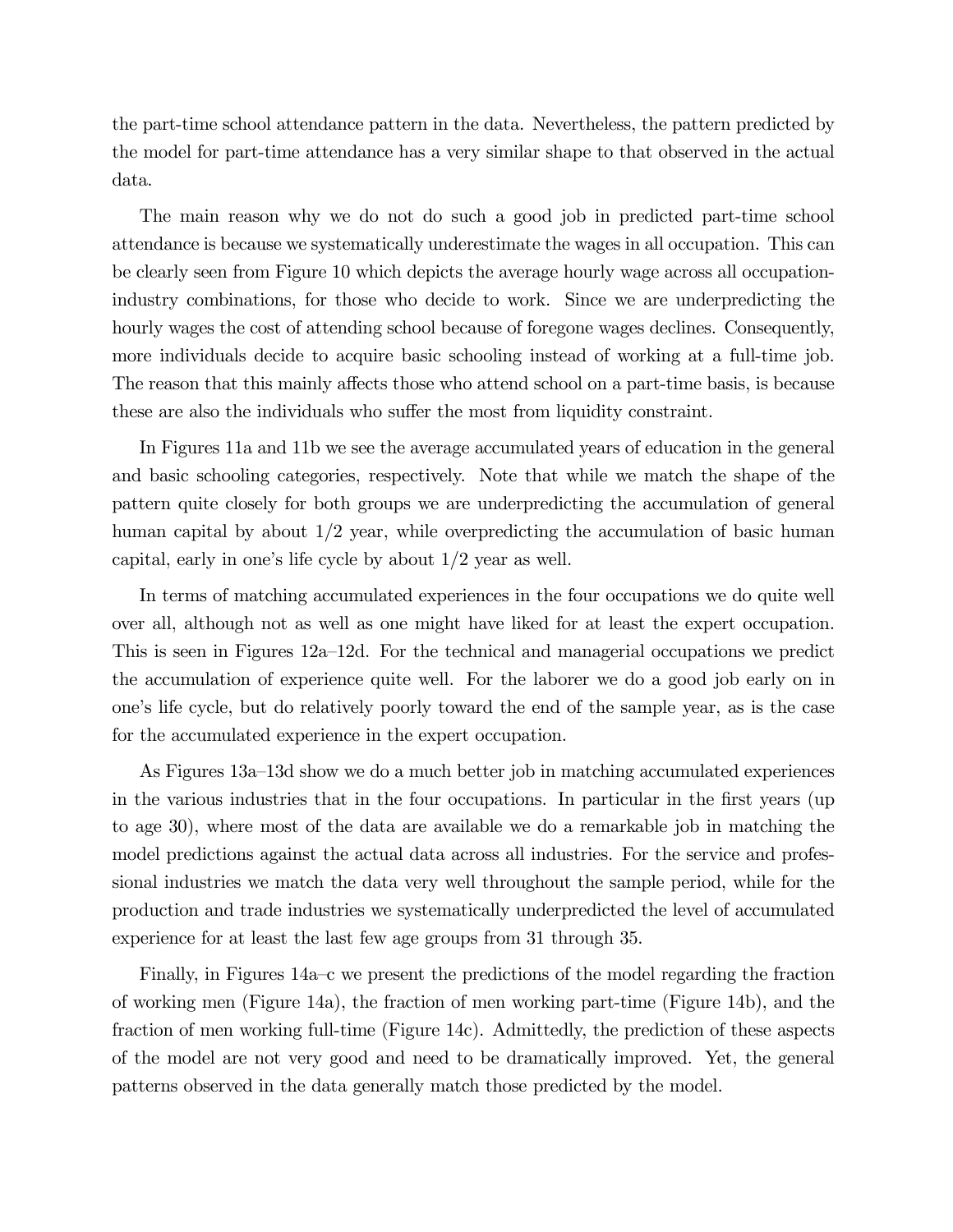# 5 Summary and Conclusions

In this paper we revisit the results previously obtained in the literature regarding the career choices of individuals early in their life cycle, particularly Keane and Wolpin (1997). The literature is well aware of the fact that the choices one makes, particularly at young ages, are dynamic in nature. Nevertheless, constrained by computer capabilities some of the models that are currently available are somewhat abstract in nature and do not allow for too many choices to be made.

In this paper we expand on the influential paper of Keane and Wolpin (1997) and examine the career choices of young men, using data from the 1979 National Longitudinal Survey of Youth (NLSY). We expand their model allowing for several important new features that empirically are found to be quite important. One particularly important extension is that we allow individuals to choose between two alternative educational paths, which we term general schooling and basic schooling. Another feature that is important for individuals who try to obtain more human capital through studies in some formal school is that there is a large fraction of them that have liquidity constraints. Thus, they are not able to attend school without being engaged in at least some work. We therefore allow in our model for choice of schooling not to be mutually exclusive. That is, in general, an individual can also work while at school. This is particularly important in explaining schooling attendance in two-year colleges, as well as other post-secondary schools that are not the traditional four-year colleges.

These two types of schooling have different consequences for individuals employed in different occupations and industries. We therefore consider here four different occupations and four different industries, thus allowing for 16 different occupation-industry combinations.

The results obtained, even though they are preliminary ,are quite encouraging and shed new light on understanding the career choices of young men. We find that indeed the two channels of education are different in nature, leading individuals to choosing very different career paths after completion of their schooling. Moreover, we find that the return to these two types of schooling are very different across the various occupations. We also find that experience accumulated in one occupation generally yields the highest return in the occupation in which it has been acquired. The return to experience declines dramatically when it is used in a different occupation.

The model performs generally very well matching most of the general patterns observed in the data. Nevertheless, more fine tuning is required before it would be useful for the examination of some alternative policy measures and in performing some welfare evaluations.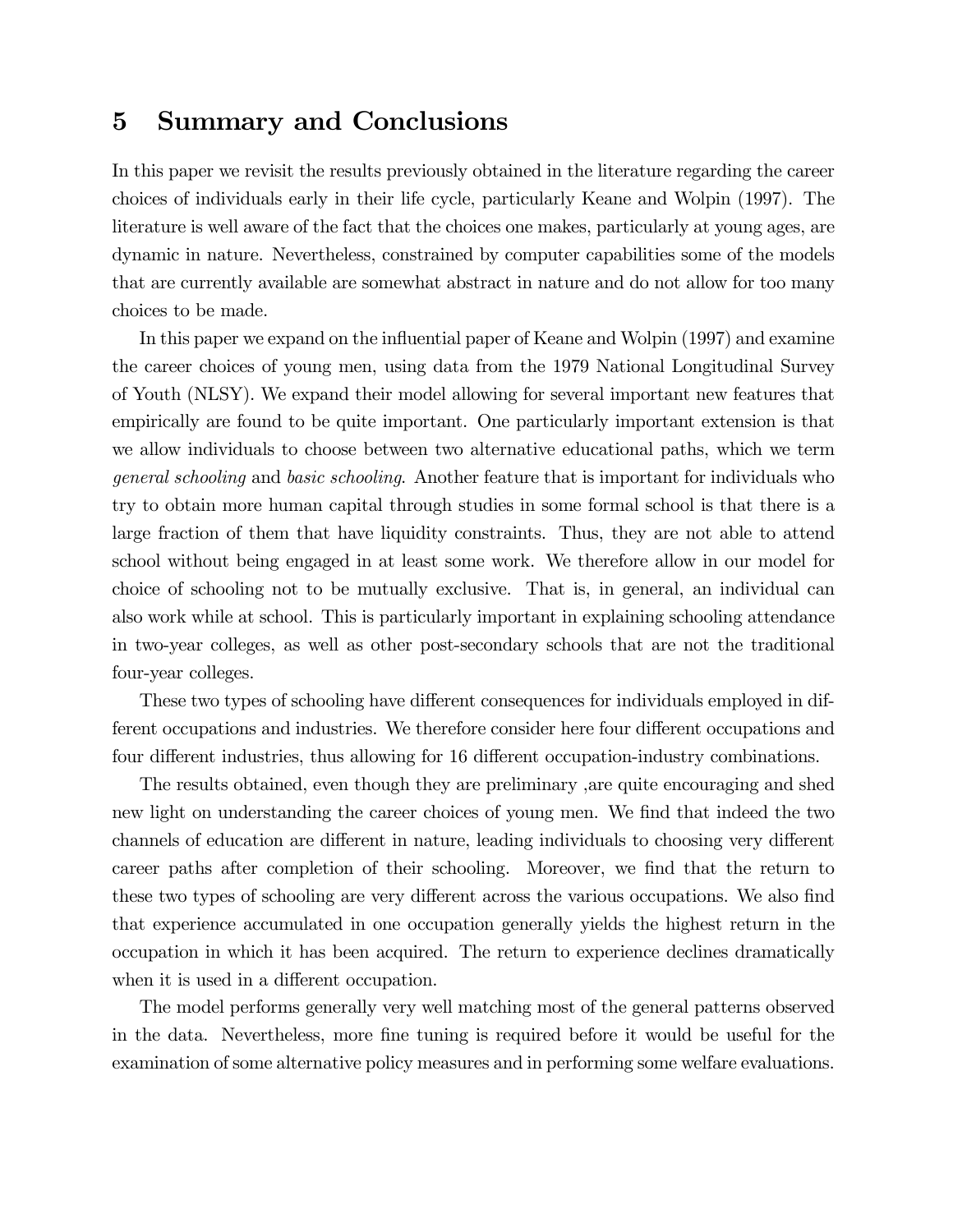# References

- Aedo, C. (1990): "The Schooling Decision: A Dynamic Model," Ph.D. Dissertation, University of Minnesota.
- Altonji, J.G. (1993): "The Demand for and Return to Education When Education Outcomes Are Uncertain," Journal of Labor Economics, 11, 48—83.
- Becker, G. (1964): *Human Capital*, New York: National Bureau of Economic Research.
- Belzil, C. and J. Hansen (1997a): "Estimating the Returns to Education from a Non-Stationary Dynamic Programming Model," mimeo.
- Belzil, C. and J. Hansen (1997b): "Subjective Discount Rates, Unobserved Ability, Family Background and the Return to Schooling," mimeo.
- Ben-Porath, Y. (1967): "The Production of Human Capital and Life Cycle Earnings," Journal of Political Economy, 75, 352—365.
- Berkovec, J. and S. Stern (1991): "Job Exit Behavior of Older Men," *Econometrica*, 59(1), 189—210.
- Blackburn, M., D. Bloom, and R. Freeman (1991): "Changes in Earning Differentials in the 1980's: Concordance, Convergence, Causes, and Consequences" (Discussion Paper Series No. 554, Department of Economics, Columbia University).
- Blau, F. and L. Kahn (1992a): "Race and Gender Pay Differential," NBER Working Paper No. 4120.
- Blau, F. and L. Kahn (1992b): "The Gender Earnings Gap: Some International Evidence," NBER Working Paper No. 4224.
- Blinder, A.S. and Y. Weiss (1976): "Human Capital and Labor Supply: A Synthesis," Journal of Political Economy, 84(3), 449—472.
- Buchinsky, M. (1998): "The Dynamic of Changes in Female Wage Distribution in the U.S.: A Quantile Regression Approach," Journal of Applied Econometrics, 13(1), 1—30.
- Buchinsky, M. (2001): "The Evolution of Women's 'Return to Education' in the U.S.," Empirical Economics.
- Buchinsky, M. (1994): "Changes in the U.S. Wage Structure 1963—1987: Application of Quantile Regression," Econometrica, 62, 405—458.
- Buchinsky, M. and J. Hunt (1999): "Wage Mobility in the United States," Review of Economics and Statistics.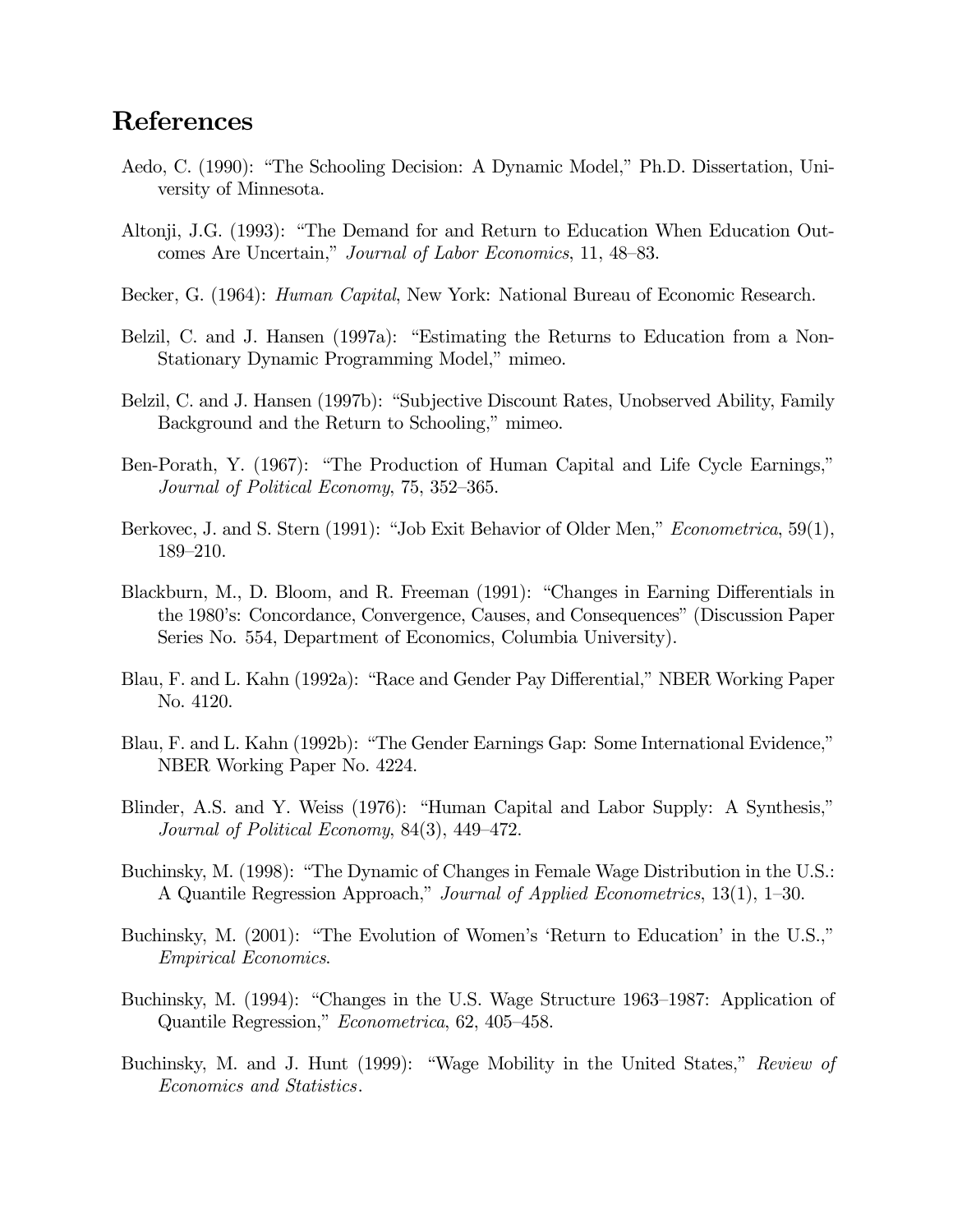- Buchinsky, M. and P, Leslie (2010): "Educational Attainments and the Changing U.S. Wage Structure: Some Dynamic Implications," The Journal of Labor Economics, forthcoming.
- Card, D. and A. Krueger (1992): "Does School Quality Matter? Returns to Education and the Characteristics of Public Schools in the United States," The Journal of Political Economy, 100, 1—40.
- Chow, G.C. and Y.K. Kwan (1997): "Rational Expectations Is Not Generally Valid for Econometric Models: Evidence from Stock Market Data," Pacific Economic Review, 2(3), 149—163.
- Comay, Y., Melnik, A. and M.A. Pollatschek (1977): "Option Values, Stipends and the Returns to Educational Investment," Journal of Econometrics, 6, 243—260.
- Comay, Y., Melnik, A. and M.A. Pollatschek (1976): "Dropout Risks, Option Values, and Returns to Investment in Schooling," Canadian Journal Review, 9, 45—55.
- Comay, Y., Melnik, A. and M.A. Pollatschek (1973): "The Option Value of Education and the Optimal Path for Investment in Human Capital," International Economic Review, 14, 421—435.
- Davis, S. and J. Haltiwanger (1991): "Wage Dispersion Between and Within U.S. Manufacturing Plants, 1962-1986," Brookings Papers on Economic Activity: Microeconomics, 115—180.
- Dominitz, J. and C.F. Manski (1997): "Using Expectations Data to Study Subjective Income Expectations," Journal of the American Statistical Association, 92(439), 855— 867.
- Dothan, U. and J. Williams (1981): "Education as an Option," Journal of Business, 54, 117—139.
- Eckstein, Z. and K. Wolpin (1995): "Duration to First Job and the Return to Schooling: Estimates from a Search-Matching Model," Review of Economic Studies, 62, 263—286.
- Farber, H. and R. Gibbons (1994): "Learning and Wage Dynamics," Princeton Industrial Relations Section Working Paper No. 328.
- Flinn, C. and J.J. Heckman (1982): "New Methods for Analyzing Structural Models of Labor Force Dynamics," Journal of Econometrics, 18, 115—168.
- Flyer, F. and S. Rosen (1997): "The New Economics of Teachers and Education," Journal of Labor Economics,  $15(1)$ , Part 2, S104-39.
- Fuller, D., Manski, C.F. and D. Wise (1982): "New Evidence on the Economic Determinants of Postsecondary Schooling Choices, Journal of Human Resources, 17, 477—495.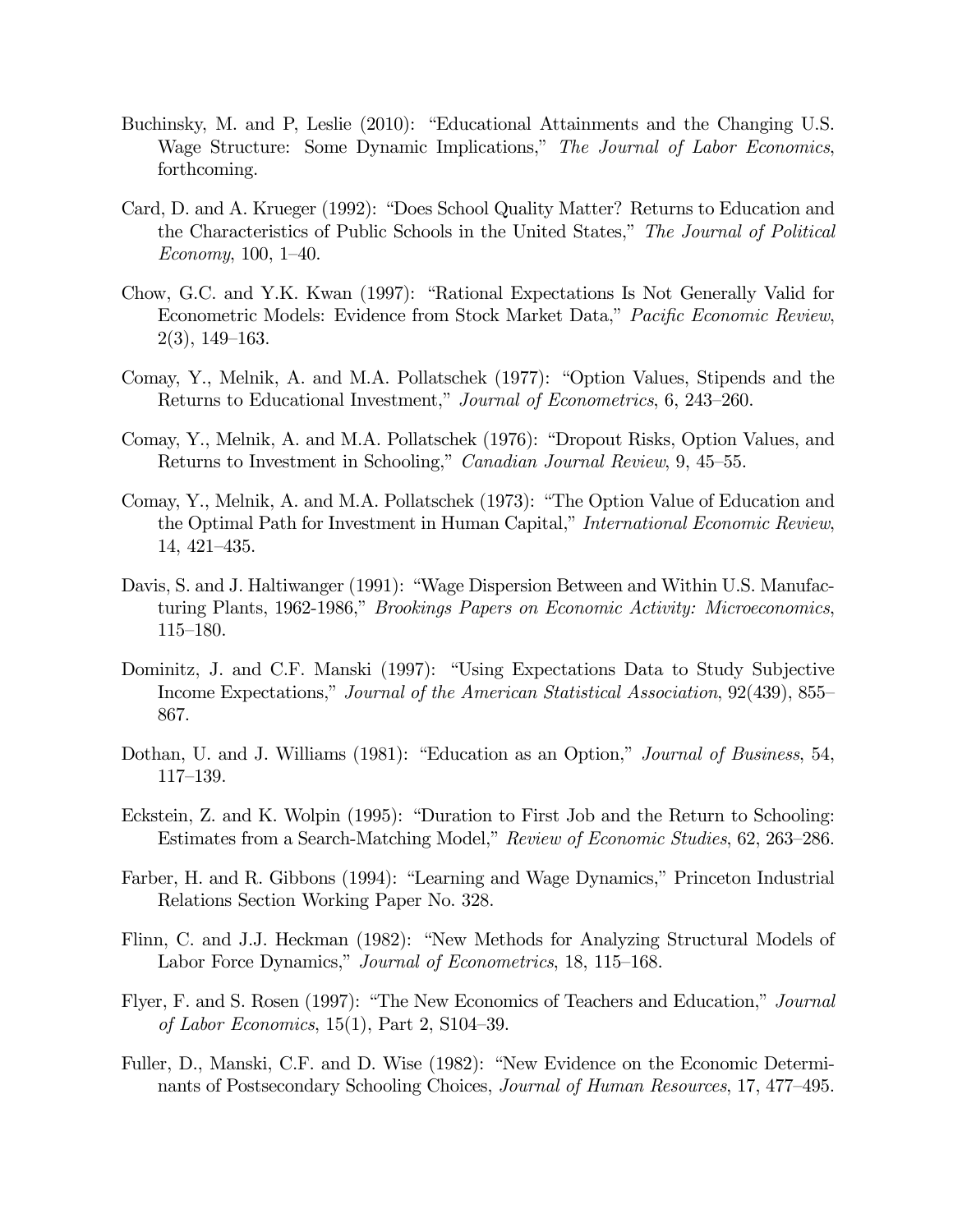- Griliches, Z. (1977): "Estimating the Returns to Schooling: Some Econometric Problems," Econometrica, 45, 1—21.
- Harvey A.C. (1993): Forecasting, Structural Time Series Models and the Kalman Filter, Cambridge University Press.
- Heckman, J.J. (1993): "Assessing Clinton's Program on Job Training, Workfare, and Education in the Workplace," National Bureau of Economic Research Working Paper: 4428.
- Heckman, J.J. and S. Cameron (1993): "Determinants of Young Male Schooling and Training Choices," NBER working paper series 4327.
- Heckman, J. and R. Robb (1985): "Alternative Methods For Estimating the Impact of Interventions," in Heckman, J. and B. Singer, (eds.) Longitudinal Analysis of Labor Market Data (Cambridge University Press: New York).
- Heckman, J.J., Roselius, R.L. and J.A. Smith (1994): "U.S. Education and Training Policy: A Re-evaluation of the Underlying Assumptions behind the 'New Consensus'," in Solomon, L.C. and A.R. Levenson (eds.) Labor Markets, Employment Policy, and Job Creation, Milkin Institute Series in Economics and Education, Westview Press.
- Heckman, J.J. and G. Sedlacek (1985): "Heterogeneity, Aggregation, and Market Wage Functions: An Empirical Model of Self-selection in the Labor Market," Journal of Political Economy, 93(6), 1077—1125.
- Hotz, V.J. and R.A. Miller (1993): "Conditional Choice Probabilities and the Estimation of Dynamic Models," Review of Economic Studies, 60, 497—529.
- Hotz, V.J., Miller, R.A., Sanders, S. and J. Smith (1994): "A Simulation Estimator for Dynamic Models of Discrete Choice," Review of Economic Studies, 61, 265—289.
- Juhn, C., K. Murphy and B. Pierce (1993): "Wage Inequality and the Rise in Returns to Skill," Journal of Political Economy, 101(3), 410—42.
- Kane, T.J. (1995): "Rising Public College Tuition and College Entry: How Well do Public Subsidies Promote Access to College?," NBER Working Paper No. 5164.
- Katz, L. and K. Murphy (1992): "Changes in the Relative Wages, 1963-87: Supply and Demand Factors," The Quarterly Journal of Economics, 107, 35–78.
- Keane, M. and K. Wolpin (1997): "The Career Decisions of Young Men," Journal of Political Economy, 105, 473—522.
- Keane, M. and K. Wolpin (1994): "The Solution and Estimation of Discrete Choice Dynamic Programming Model by Simulation: Monte Carlo Evidence," Review of Economics and Statistics, 76, 648—672.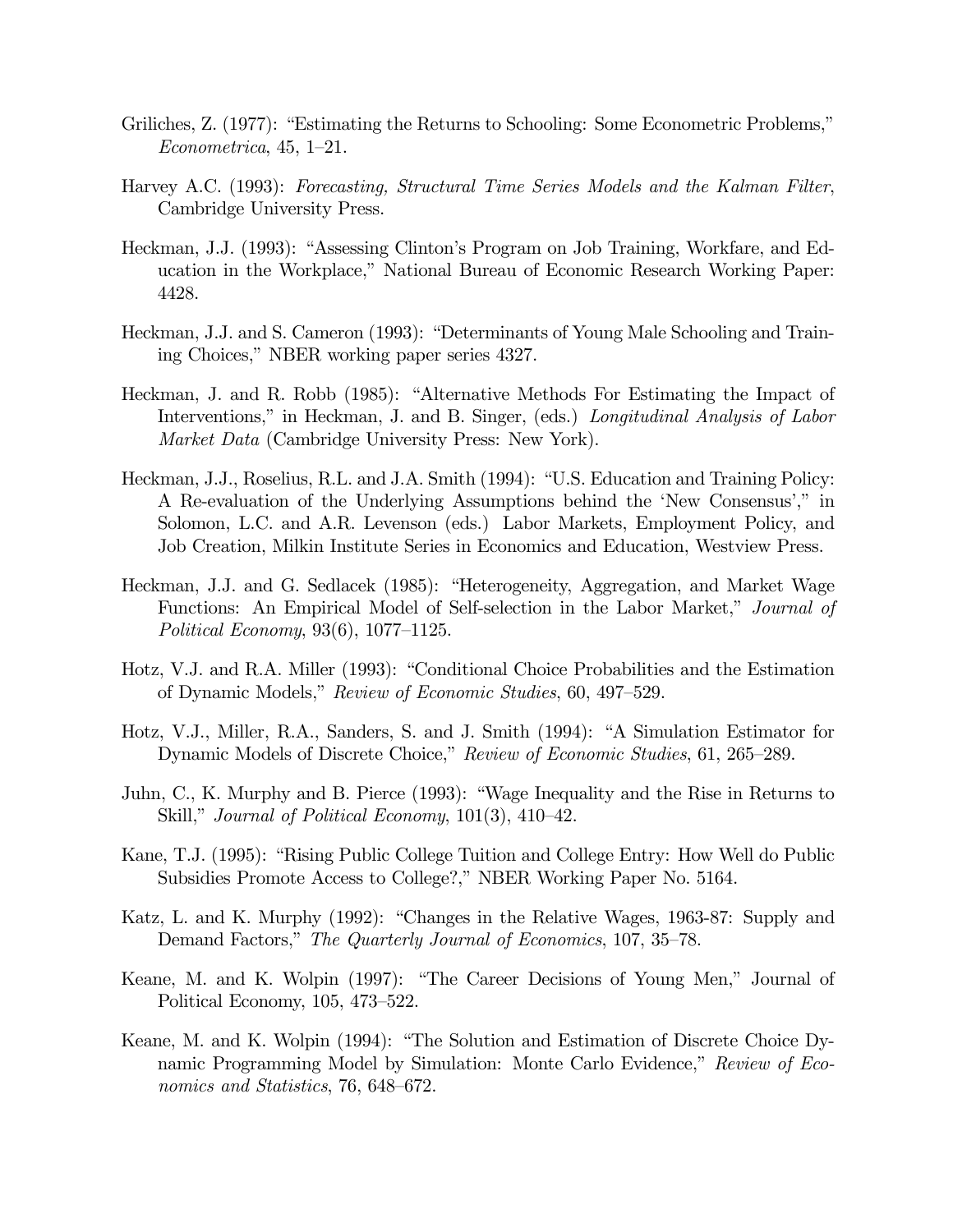- Levy, F. and R. Murnane (1992): "U.S. Earnings Levels and Earnings Inequality: A Review of Recent Trends and Proposed Explanation," Journal of Economic Literature, 30, 1333-1381.
- Manski, C.F. (1993a): "Adolescent Econometricians: How Do Youth Infer the Returns to Schooling?," in Clotfelter, C.T. and M. Rothschild (eds) Studies of Supply and Demand in Higher Education, NBER Research Report, Chicago: University of Chicago Press, 43—60.
- Manski, C.F. (1993b): "Dynamic Choice in Social Settings: Learning from the Experience of Others," Journal of Econometrics, 58, 121—136.
- Manski, C.F. (1989): "Schooling as Experimentation: A Reappraisal of the Postsecondary Dropout Phenomenon," Economics of Education Review, 8, 305—312.
- Mincer, J. (1974): Schooling, Experience and Earnings (NBER: New York).
- Jacob Mincer, 1958. "Investment in Human Capital and Personal Income Distribution," Journal of Political Economy, **66**, 281–302.
- Murphy, K. and F. Welch (1992): "The Structure of Wages," The Quarterly Journal of Economics, 107, 285—326.
- Pakes, A. (1991):"Dynamic Structural Models: Problems and Prospects, Mixed Continuous Discrete Controls and Market Interactions," in Sims C. (ed.) Advances in Econometrics, Proceeding of the Sixth World Congress of the Econometric Society, Vol.II, 171—259.
- Pakes, A. (1986): "Patents as Options: Some Estimates of the Value of Holding European Patent Stocks," Econometrica, 54, 755-784.
- Rosen, S. (1976): "A Theory of Life Earnings," Journal of Political Economy, 84, S45—S68.
- Rust, J. (1992): "Dynamic Structural Models; Problems and Prospects: Discrete Decision Processes," in Sims, C. (ed.) Advances in Econometrics, Proceeding of the Sixth World Congress of the Econometric Society, Vol. II, 119—170.
- Rust, J. (1987): "Optimal Replacement of GMC Bus Engine: An Empirical Model of Harold Zurcher," Econometrica, 55, 999—1033.
- Swenson, C.W. (1997): "Rational Expectations and Tax Policy: Experimental Market Evidence," Journal of Economic Behavior and Organization, 32(3), 433—55.
- Taber, C. (1998a): "The Rising College Premium in the Eighties: Return to College or Return to Ability?" mimeo, Northwestern University.
- Taber, C. (1998b): "Semiparametric Identification and Heterogeneity in Discrete Choice Dynamic Programming Models," mimeo, Northwestern University.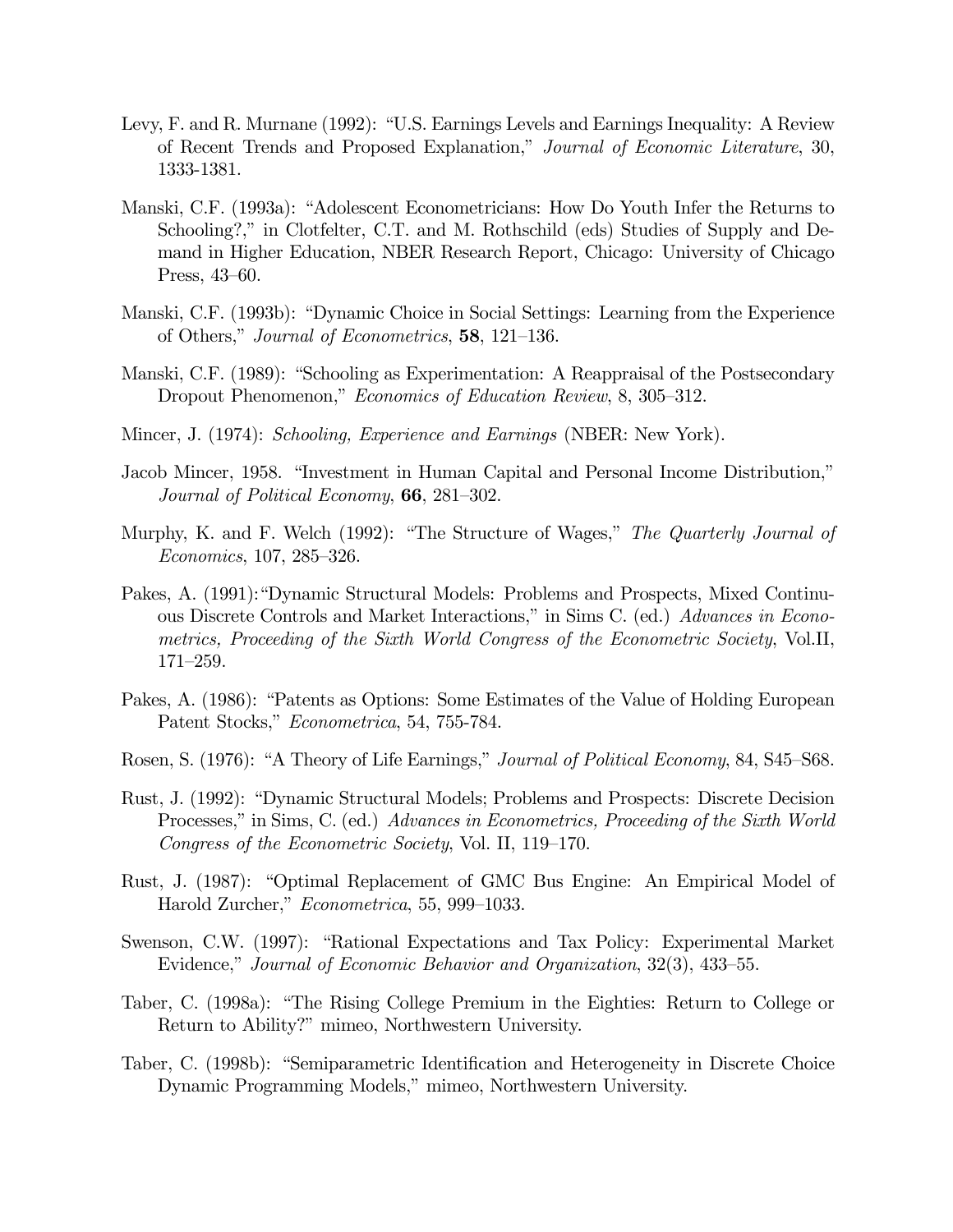Tinbergen, N. (1951): The Study of Instinct. Oxford: Clarendon Press.

- Welch, F. (1969): "Linear Synthesis of Skill Distributions," Journal of Human Resources, 311-329.
- Willis, R.J. (1986): "Wage Determinants: A Survey and Reinterpretation of Human Capital Functions," Handbook of Labor Economics, Vol. I, 525—602.
- Willis, R.J. and S. Rosen (1979): "Education and Self-Selection," Journal of Political Economy, 87, S7—S36.
- Wolpin, K. (1987): "Estimating a Structural Search Model: The Transition from School to Work," *Econometrica*, 55(4), 801–17.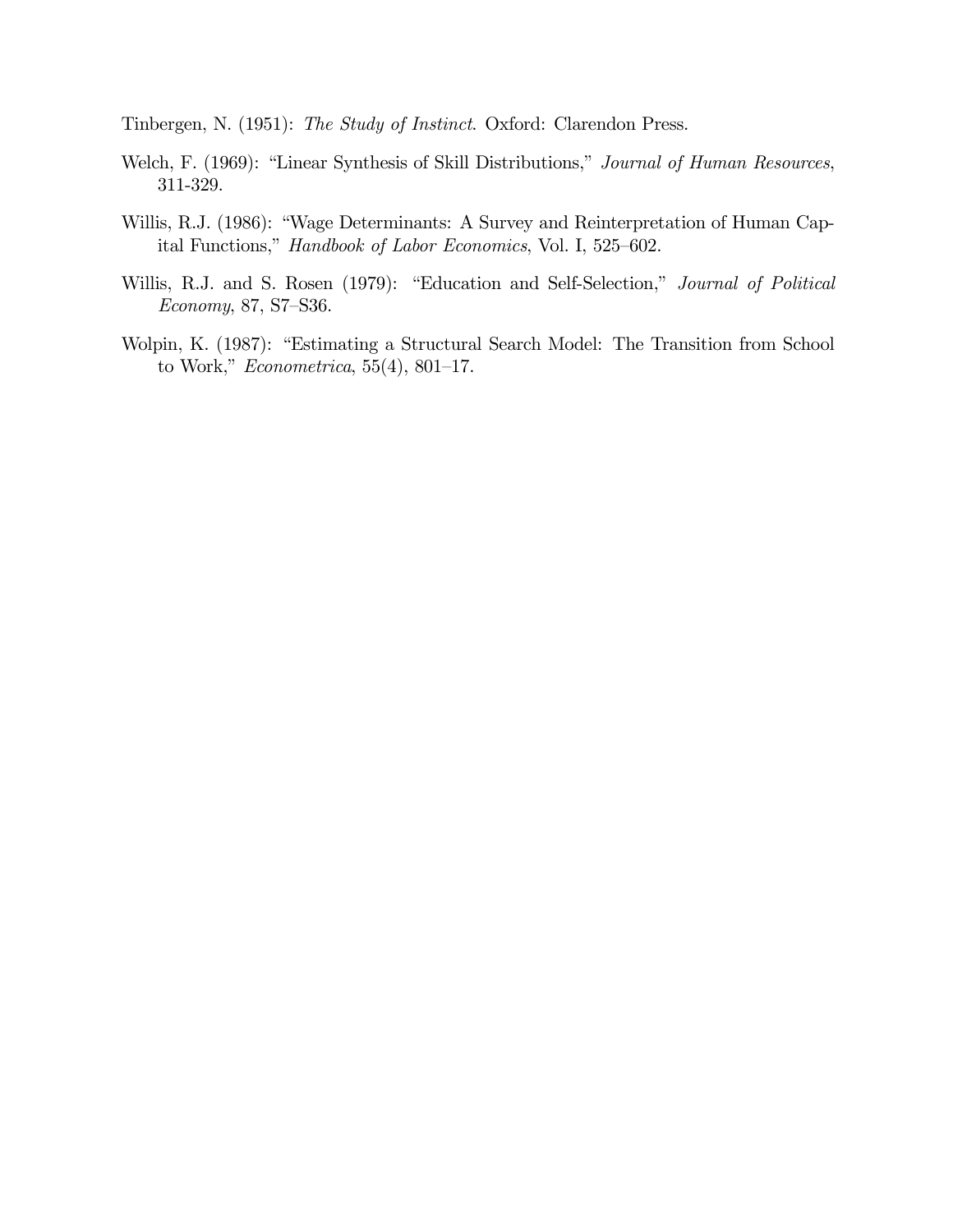Table 1: Number of Observations by Year and Age Table 1: Number of Observations by Year and Age

|      | $\rm{Total}$ | 1,939 | 2,598 | 3,292 | 3,935          | 4,549        | 5,137               | 5,102 | 4,959                        | 4,749             | 4,490                                                                       |     | $4,162$<br>3,983 |    |                                                                                                |             |    |    |                           | $\begin{array}{l} 3,798 \\ 3,288 \\ 2,676 \\ 2,676 \\ 3,565 \\ 1,565 \\ 1,71 \\ 1,73 \\ 3,73 \\ 2,9 \\ \end{array}$ |                | 64,534 |
|------|--------------|-------|-------|-------|----------------|--------------|---------------------|-------|------------------------------|-------------------|-----------------------------------------------------------------------------|-----|------------------|----|------------------------------------------------------------------------------------------------|-------------|----|----|---------------------------|---------------------------------------------------------------------------------------------------------------------|----------------|--------|
|      | 1993         |       |       |       |                |              |                     |       |                              |                   |                                                                             |     |                  |    | $\begin{array}{c} 373 \\ 468 \end{array}$                                                      | \$374383333 |    |    |                           |                                                                                                                     | $\mathbb{S}^2$ | 3,245  |
|      | 1992         |       |       |       |                |              |                     |       |                              |                   |                                                                             |     |                  |    | 2014446546<br>2014446546                                                                       |             |    |    |                           | $\mathbb{S}$                                                                                                        |                | 3,328  |
|      | <b>1991</b>  |       |       |       |                |              |                     |       |                              |                   |                                                                             | 394 |                  |    | $\begin{array}{c} 90 & 40 & 40 \\ 90 & 40 & 40 \\ 40 & 40 & 36 \\ 50 & 60 & 36 \\ \end{array}$ |             |    |    | $\overline{\mathfrak{S}}$ |                                                                                                                     |                | 3,396  |
|      | 1990         |       |       |       |                |              |                     |       |                              |                   | $\ddot{q}$                                                                  |     |                  |    | $99545371$<br>$99545371$                                                                       |             |    | 32 |                           |                                                                                                                     |                | 3,472  |
|      | 1989         |       |       |       |                |              |                     |       |                              |                   | 5<br>5<br>5<br>5<br>5<br>5<br>5<br>5<br>5<br>5<br>5<br>4<br>5<br>5<br>5<br> |     |                  |    |                                                                                                | 428         | 38 |    |                           |                                                                                                                     |                | 4,032  |
|      | 1988         |       |       |       |                |              |                     |       |                              | <b>4223334444</b> |                                                                             |     |                  |    |                                                                                                | $\ddot{z}$  |    |    |                           |                                                                                                                     |                | 4,186  |
| Year | 1987         |       |       |       |                |              |                     |       | 38553533343                  |                   |                                                                             |     |                  |    |                                                                                                |             |    |    |                           |                                                                                                                     |                | 4,292  |
|      | 1986         |       |       |       |                |              | 505                 |       | 55<br>53553857<br>45         |                   |                                                                             |     |                  |    |                                                                                                |             |    |    |                           |                                                                                                                     |                | 4,501  |
|      | 1985         |       |       |       |                |              |                     |       | 523655386                    |                   |                                                                             |     |                  | 47 |                                                                                                |             |    |    |                           |                                                                                                                     |                | 4,658  |
|      | 1984         |       |       |       |                |              |                     |       |                              |                   |                                                                             |     |                  |    |                                                                                                |             |    |    |                           |                                                                                                                     |                | 4,796  |
|      | 1983         |       |       |       |                |              |                     |       |                              |                   |                                                                             |     |                  |    |                                                                                                |             |    |    |                           |                                                                                                                     |                | 5,281  |
|      | 1982         |       |       |       |                |              |                     |       | 2272343888<br>2273534388     |                   |                                                                             |     |                  |    |                                                                                                |             |    |    |                           |                                                                                                                     |                | 5,281  |
|      | 1981         |       |       |       |                |              |                     |       | 525 934 938<br>525 934 938 5 |                   |                                                                             |     |                  |    |                                                                                                |             |    |    |                           |                                                                                                                     |                | 5,281  |
|      | 1980         |       |       |       |                |              |                     |       | 27<br>28534388<br>294388     |                   |                                                                             |     |                  |    |                                                                                                |             |    |    |                           |                                                                                                                     |                | 4,756  |
|      | 1979         | 587   |       |       | 59449888       |              |                     |       |                              |                   |                                                                             |     |                  |    |                                                                                                |             |    |    |                           |                                                                                                                     |                | 4,029  |
|      | Age          |       |       |       | $\overline{0}$ | $\mathbb{S}$ | $\overline{\Omega}$ | 22    | $\mathbb{S}^2$               | $\mathbb{Z}$      |                                                                             |     |                  |    | <b>222232323333</b>                                                                            |             |    |    | $\mathfrak{L}$            | $35^{\circ}$                                                                                                        | 36             | Total  |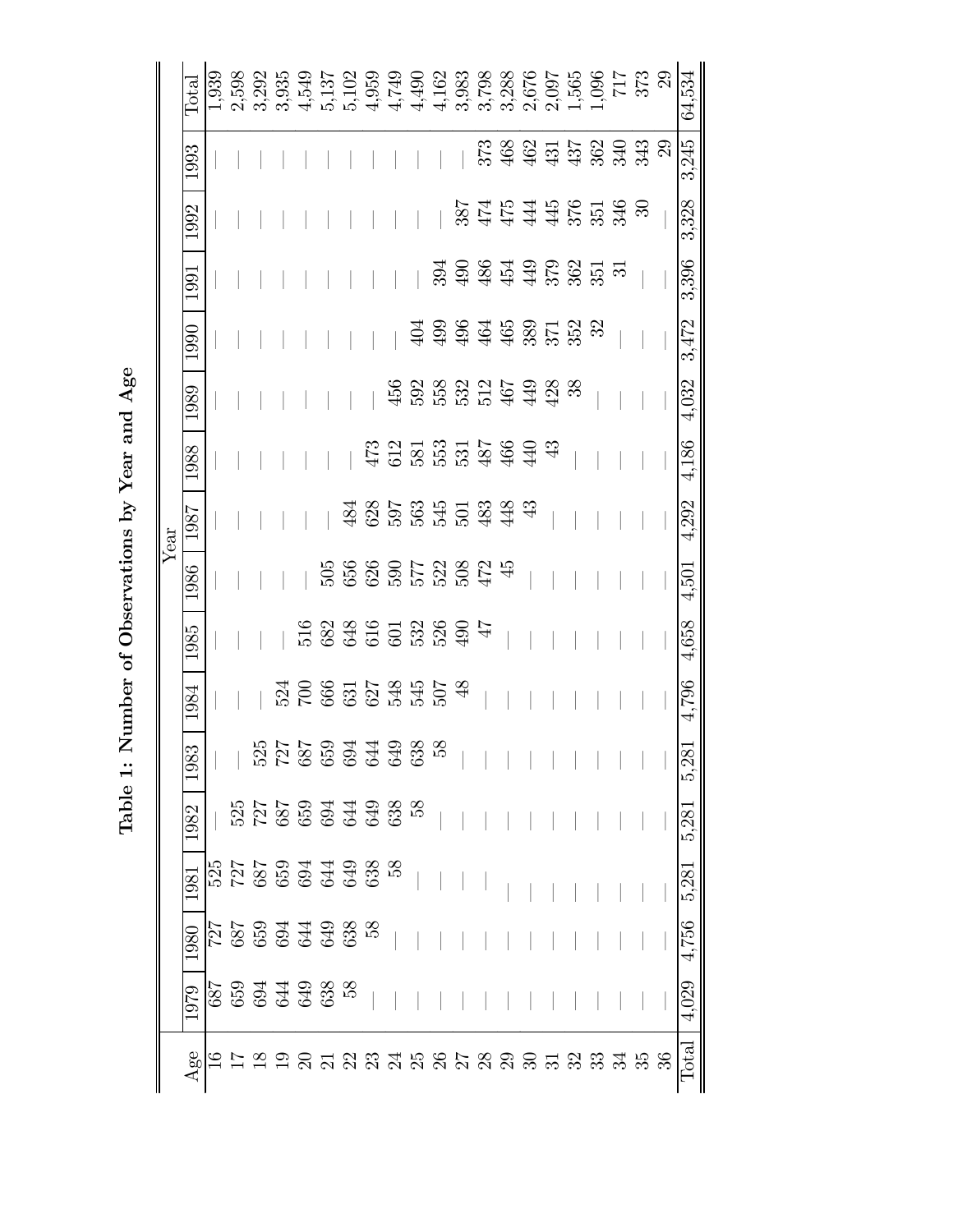|        |       | Work            |                 | School |       | Work & School |      | Home  | Total |
|--------|-------|-----------------|-----------------|--------|-------|---------------|------|-------|-------|
| Age    | Obs.  | $\overline{\%}$ | Obs.            | $\%$   | Obs.  | $\%$          | Obs. | $\%$  | Obs.  |
| 16     | 107   | 5.58            | 878             | 45.75  | 841   | 43.82         | 93   | 4.85  | 1,919 |
| 17     | 297   | 11.89           | 865             | 34.64  | 1,138 | 45.57         | 197  | 7.89  | 2,497 |
| 18     | 905   | 29.88           | 689             | 22.75  | 1,053 | 34.76         | 382  | 12.61 | 3,029 |
| 19     | 1,614 | 45.43           | 542             | 15.25  | 856   | 24.09         | 541  | 15.23 | 3,553 |
| 20     | 2,227 | 54.18           | 502             | 12.21  | 834   | 20.29         | 547  | 13.31 | 4,110 |
| 21     | 2,787 | 58.71           | 410             | 8.64   | 967   | 20.37         | 583  | 12.28 | 4,747 |
| 22     | 3,123 | 65.61           | 292             | 6.13   | 781   | 16.41         | 564  | 11.85 | 4,760 |
| 23     | 3,391 | 72.49           | 204             | 4.36   | 613   | 13.10         | 470  | 10.05 | 4,678 |
| 24     | 3,419 | 75.52           | 138             | 3.05   | 492   | 10.87         | 478  | 10.56 | 4,527 |
| $25\,$ | 3,379 | 78.40           | 89              | 2.06   | 426   | 9.88          | 416  | 9.65  | 4,310 |
| 26     | 3,191 | 79.56           | 80              | 1.99   | 355   | 8.85          | 385  | 9.60  | 4,011 |
| 27     | 3,102 | 80.07           | 60              | 1.55   | 320   | 8.26          | 392  | 10.12 | 3,874 |
| 28     | 3,048 | 82.00           | 55              | 1.48   | 258   | 6.94          | 356  | 9.58  | 3,717 |
| 29     | 2,640 | 81.89           | $39\,$          | 1.21   | 219   | 6.79          | 326  | 10.11 | 3,224 |
| 30     | 2,199 | 83.90           | 19              | 0.72   | 155   | 5.91          | 248  | 9.46  | 2,621 |
| 31     | 1,727 | 84.33           | 20              | 0.98   | 108   | 5.27          | 193  | 9.42  | 2,048 |
| 32     | 1,286 | 84.22           | 12              | 0.79   | 76    | 4.98          | 153  | 10.02 | 1,527 |
| 33     | 914   | 84.71           | $9\phantom{.0}$ | 0.83   | 40    | 3.71          | 116  | 10.75 | 1,079 |
| 34     | 603   | 85.65           | $\overline{7}$  | 0.99   | 32    | 4.55          | 62   | 8.81  | 704   |
| 35     | 308   | 84.38           | 3               | 0.82   | 16    | 4.38          | 38   | 10.41 | 365   |

Table 2: Number of Observations by Activity and Age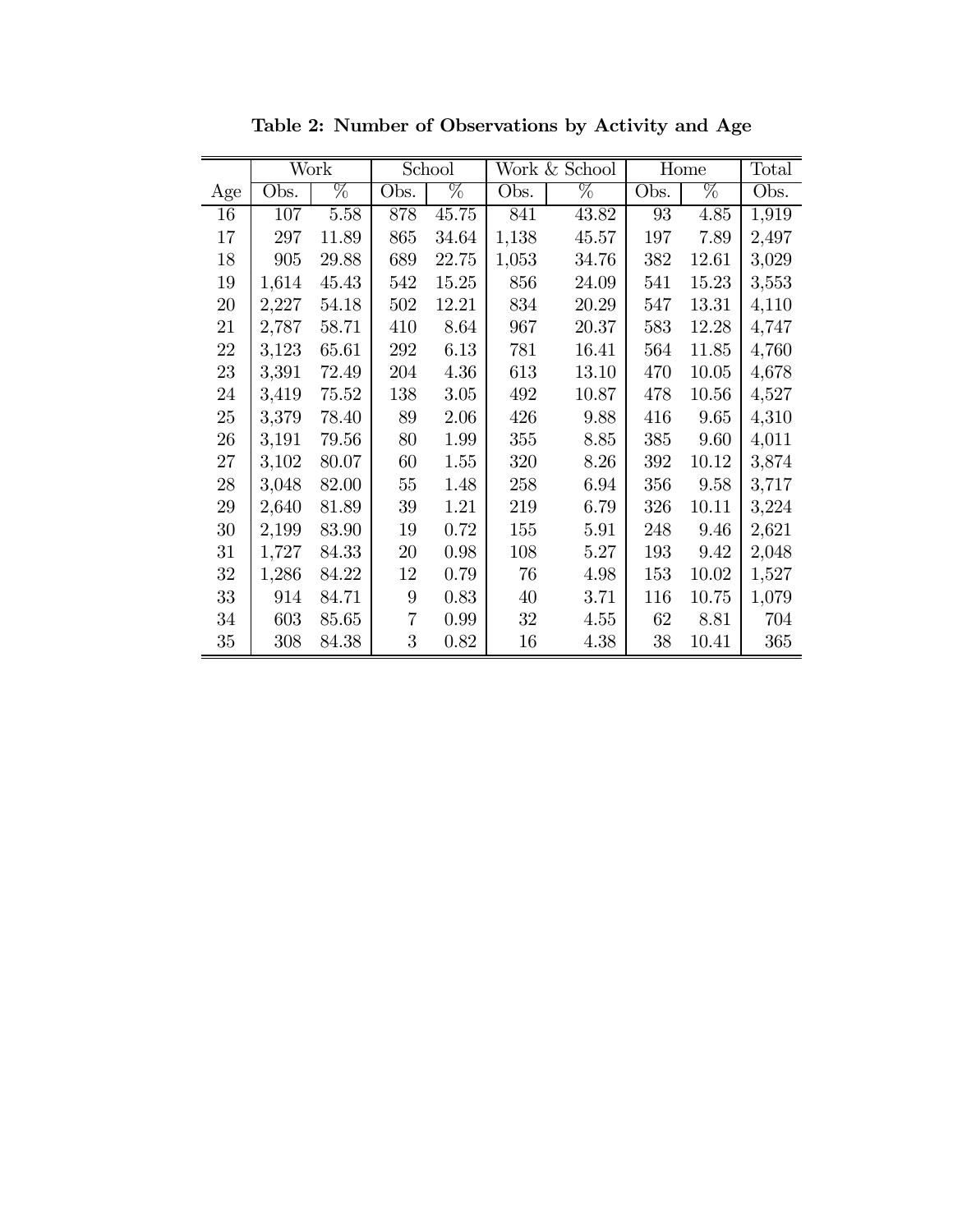|        |                |           | General Schooling |           |                |              |           | <b>Basic Schooling</b> |           |                |        |
|--------|----------------|-----------|-------------------|-----------|----------------|--------------|-----------|------------------------|-----------|----------------|--------|
| Age    |                | Part-Time |                   | Full-Time |                |              | Part-Time |                        | Full-Time |                | Total  |
|        | Obs.           | $\%$      | Obs.              | $\%$      | Total          | Obs.         | $\%$      | Obs.                   | $\%$      | Total          |        |
| 16     | $\overline{0}$ | 0.00      | $\overline{0}$    | 0.00      | $\overline{0}$ | 3            | 0.17      | 1,716                  | 99.83     | 1,719          | 1,719  |
| 17     | 6              | 0.30      | 10                | 0.50      | 16             | 9            | 0.45      | 1,978                  | 98.75     | 1,987          | 2,003  |
| 18     | 97             | 5.57      | 333               | 19.12     | 430            | 111          | 6.37      | 1,201                  | 68.94     | 1,312          | 1,742  |
| 19     | 169            | 12.09     | 536               | 38.34     | 705            | 200          | 14.31     | 493                    | 35.26     | 693            | 1,398  |
| 20     | 230            | 17.22     | 645               | 48.28     | 875            | 193          | 14.45     | 268                    | 20.06     | 461            | 1,336  |
| 21     | 347            | 25.20     | 657               | 47.71     | 1,004          | 180          | 13.07     | 193                    | 14.02     | 373            | 1,377  |
| 22     | 270            | 25.09     | 496               | 46.10     | 766            | 166          | 15.43     | 144                    | 13.38     | 310            | 1,076  |
| $23\,$ | 233            | 28.55     | 326               | $39.95\,$ | 559            | 125          | 15.32     | 132                    | 16.18     | 257            | 816    |
| 24     | 174            | 27.75     | 259               | 41.31     | 433            | 96           | 15.31     | 98                     | 15.63     | 194            | 627    |
| $25\,$ | 157            | 30.60     | 201               | 39.18     | 358            | 75           | 14.62     | 80                     | 15.59     | 155            | 513    |
| $26\,$ | 127            | 29.33     | 177               | 40.88     | 304            | 61           | 14.09     | 68                     | 15.70     | 129            | 433    |
| 27     | 112            | 29.71     | 132               | 35.01     | 244            | 69           | 18.30     | 64                     | 16.98     | 133            | 377    |
| $28\,$ | 96             | 30.97     | 119               | 38.39     | 215            | 39           | 12.58     | 56                     | 18.06     | 95             | 310    |
| 29     | 86             | 33.46     | 81                | 31.52     | 167            | 41           | 15.95     | 49                     | 19.07     | 90             | 257    |
| $30\,$ | 45             | 26.01     | 60                | 34.68     | 105            | 32           | 18.50     | 36                     | 20.81     | 68             | 173    |
| 31     | 33             | 25.78     | 47                | 36.72     | 80             | 22           | 17.19     | 26                     | 20.31     | 48             | 128    |
| $32\,$ | 31             | 35.23     | 21                | 23.86     | 52             | 14           | 15.91     | 22                     | 25.00     | 36             | 88     |
| $33\,$ | 9              | 18.37     | 13                | 26.53     | 22             | 8            | 16.33     | 19                     | 38.78     | 27             | 49     |
| $34\,$ | 10             | 25.64     | 9                 | 23.08     | 19             | 12           | 30.77     | 8                      | $20.51\,$ | 20             | $39\,$ |
| 35     | 9              | 47.37     | 3                 | 15.79     | 12             | $\mathbf{1}$ | 5.26      | 6                      | 31.58     | $\overline{7}$ | 19     |

Table 3: Number of Observations by Schooling Type and Age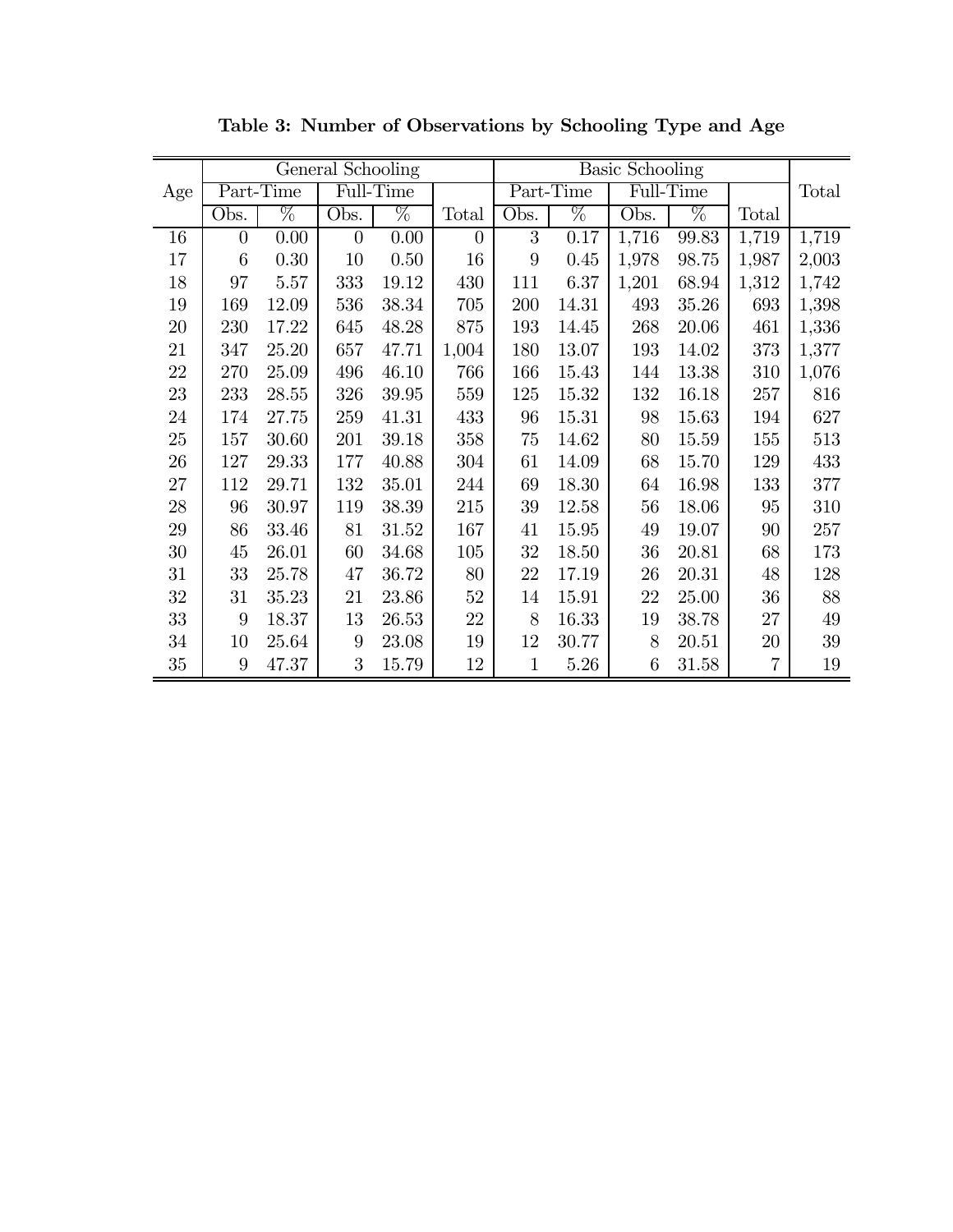|                |        | Activity at $t$    |        |               |              |  |  |  |  |  |
|----------------|--------|--------------------|--------|---------------|--------------|--|--|--|--|--|
| Activity       | Work   | School             | Home   | Work &        | <b>Total</b> |  |  |  |  |  |
| at $t-1$       |        |                    |        | <b>School</b> |              |  |  |  |  |  |
|                |        |                    |        |               |              |  |  |  |  |  |
|                |        | A. Age group 16-25 |        |               |              |  |  |  |  |  |
| Work           | 18,053 | 131                | 1387   | 773           | 20,344       |  |  |  |  |  |
| $\%$ of row    | 88.74  | 0.64               | 6.82   | 3.80          | 100.00       |  |  |  |  |  |
| $%$ of column  | 78.94  | 4.06               | 33.17  | 12.11         | 55.49        |  |  |  |  |  |
| School         | 540    | 2,110              | 419    | 1,380         | 4,449        |  |  |  |  |  |
| $\%$ of row    | 12.14  | 47.43              | 9.42   | 31.02         | 100.00       |  |  |  |  |  |
| $%$ of column  | 2.36   | 65.41              | 10.02  | 21.61         | 12.14        |  |  |  |  |  |
| Home           | 1,718  | 162                | 2,133  | 88            | 4,101        |  |  |  |  |  |
| $\%$ of row    | 41.89  | 3.95               | 52.01  | 2.15          | 100.00       |  |  |  |  |  |
| $%$ of column  | 7.51   | 5.02               | 51.02  | 1.38          | 11.19        |  |  |  |  |  |
| Work & School  | 2,559  | 823                | 242    | 4,144         | 7,768        |  |  |  |  |  |
| $\%$ of row    | 32.94  | 10.59              | 3.12   | 53.35         | 100.00       |  |  |  |  |  |
| $\%$ of column | 11.19  | 25.51              | 5.79   | 64.90         | 21.19        |  |  |  |  |  |
| <b>Total</b>   | 22,870 | 3,226              | 4,181  | 6,385         | 36,662       |  |  |  |  |  |
| $\%$ of row    | 62.38  | 8.80               | 11.40  | 17.42         | 100.00       |  |  |  |  |  |
| $\%$ of column | 100.00 | 100.00             | 100.00 | 100.00        | 100.00       |  |  |  |  |  |

Table 4: Transition Probabilities between Activities, by Age

|                |        | $B.$ Age group 26-35 |        |        |        |
|----------------|--------|----------------------|--------|--------|--------|
| Work           | 9,470  | 40                   | 741    | 408    | 10,659 |
| $\%$ of row    | 88.85  | 0.38                 | 6.95   | 3.83   | 100.00 |
| $%$ of column  | 87.64  | 18.02                | 40.01  | 33.69  | 75.65  |
| School         | 45     | 84                   | 52     | 77     | 258    |
| $\%$ of row    | 17.44  | 32.56                | 20.16  | 29.84  | 100.00 |
| $%$ of column  | 0.42   | 37.84                | 2.81   | 6.36   | 1.83   |
| Home           | 716    | 48                   | 1,023  | 17     | 1,804  |
| $\%$ of row    | 39.69  | 2.66                 | 56.71  | 0.94   | 100.00 |
| $\%$ of column | 6.63   | 21.62                | 55.24  | 1.40   | 12.80  |
| Work & School  | 574    | 50                   | 36     | 709    | 1,369  |
| $\%$ of row    | 41.93  | 3.65                 | 2.63   | 51.79  | 100.00 |
| $\%$ of column | 5.31   | 22.52                | 1.94   | 58.55  | 9.72   |
| <b>Total</b>   | 10,805 | 222                  | 1,852  | 1,211  | 14,090 |
| $\%$ of row    | 76.69  | 1.58                 | 13.14  | 8.59   | 100.00 |
| $%$ of column  | 100.00 | 100.00               | 100.00 | 100.00 | 100.00 |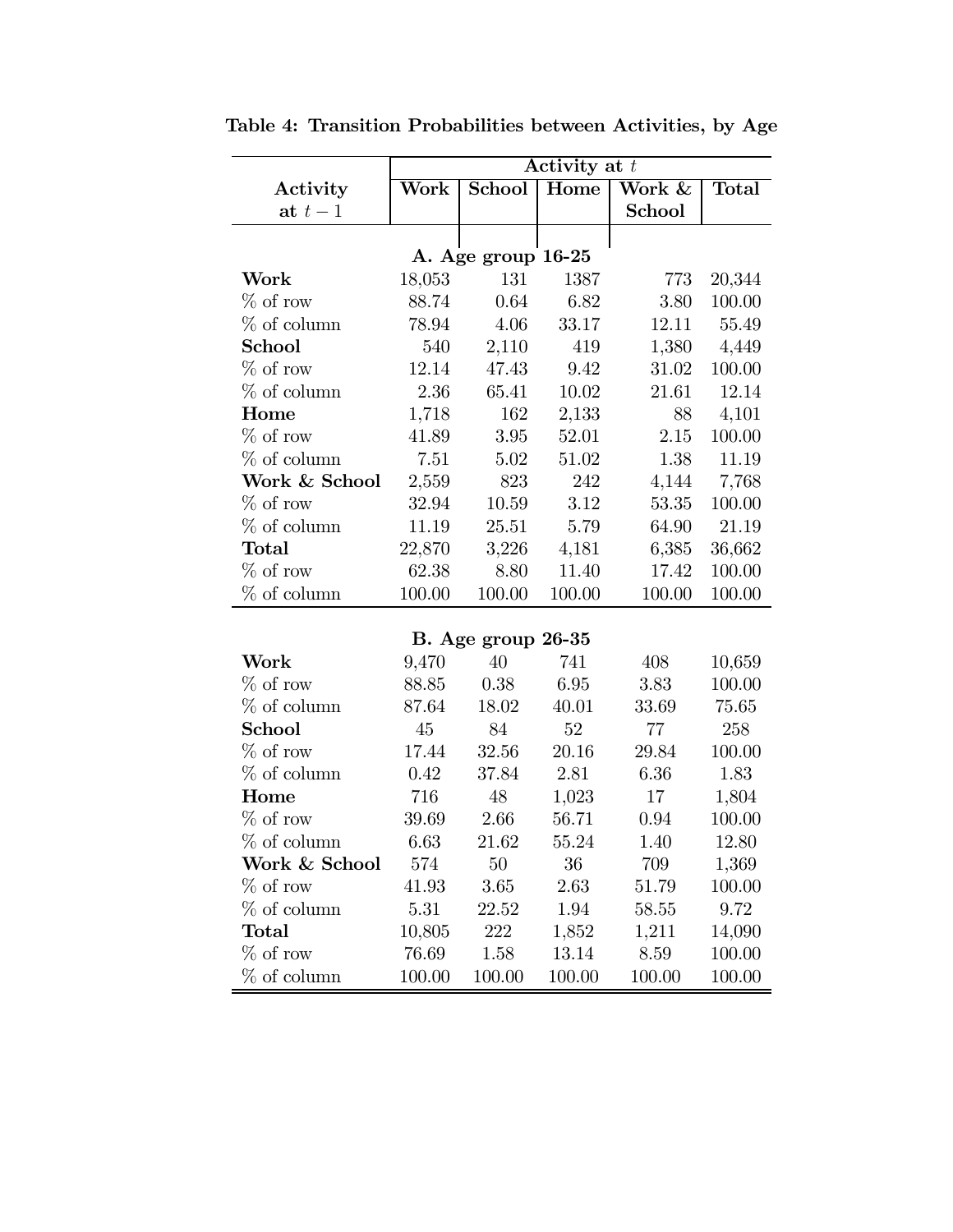|        |       |                | Basic Schooling |                |                |                |                | General Schooling |                |                |
|--------|-------|----------------|-----------------|----------------|----------------|----------------|----------------|-------------------|----------------|----------------|
| Age    | Prod. | Trade          | <b>Services</b> | Prof.          | Total          | Prod.          | Trade          | Services          | Prof.          | Total          |
| 16     | 1     | $\overline{0}$ | 1               | $\overline{0}$ | $\overline{2}$ | $\overline{0}$ | $\overline{0}$ | $\overline{0}$    | $\overline{0}$ | $\overline{0}$ |
| 17     | 8     | $\mathbf{1}$   | 12              | 7              | $28\,$         | $\overline{5}$ | $\overline{0}$ | 3                 | $\mathbf 1$    | 9              |
| 18     | 161   | 30             | 343             | 99             | 633            | 114            | 11             | 109               | 13             | 247            |
| 19     | 319   | 56             | 648             | 230            | 1,253          | 218            | 24             | 198               | 31             | 471            |
| 20     | 364   | 87             | 817             | 322            | 1,590          | 300            | $53\,$         | 261               | 63             | 677            |
| 21     | 437   | 97             | 922             | 452            | 1,908          | 466            | 91             | 334               | 93             | 984            |
| 22     | 438   | 126            | 932             | 441            | 1,937          | 553            | 131            | 327               | 104            | 1,115          |
| 23     | 446   | 129            | 910             | 462            | 1,947          | 537            | 164            | 320               | 112            | 1,133          |
| 24     | 458   | 152            | 823             | 459            | 1,892          | 528            | 161            | 275               | 119            | 1,083          |
| $25\,$ | 414   | 164            | 805             | 445            | 1,828          | 488            | 187            | 262               | 120            | 1,057          |
| $26\,$ | 362   | 158            | 728             | 411            | 1,659          | 437            | 194            | 268               | 107            | 1,006          |
| 27     | 336   | 172            | 680             | 419            | 1,607          | 427            | 190            | 234               | 101            | 952            |
| $28\,$ | 326   | 176            | 673             | 373            | 1,548          | 417            | 193            | 219               | 109            | 938            |
| 29     | 306   | 145            | 559             | 321            | 1,331          | 349            | 192            | 179               | 84             | 804            |
| 30     | 265   | 141            | 449             | 249            | 1,104          | 273            | 160            | 159               | 77             | 669            |
| 31     | 192   | 116            | 354             | 201            | 863            | 215            | 144            | 111               | 67             | 537            |
| $32\,$ | 142   | 99             | 268             | 151            | 660            | 178            | 98             | 77                | 42             | 395            |
| 33     | 106   | 61             | 200             | 102            | 469            | 111            | 69             | 57                | 30             | 267            |
| 34     | 70    | 45             | 121             | 63             | 299            | 80             | $45\,$         | 37                | 22             | 184            |
| 35     | 31    | 20             | 69              | 36             | 156            | 33             | 31             | 18                | 14             | 96             |

Table 5: Number of Observations in Each Industry by Schooling Type and Age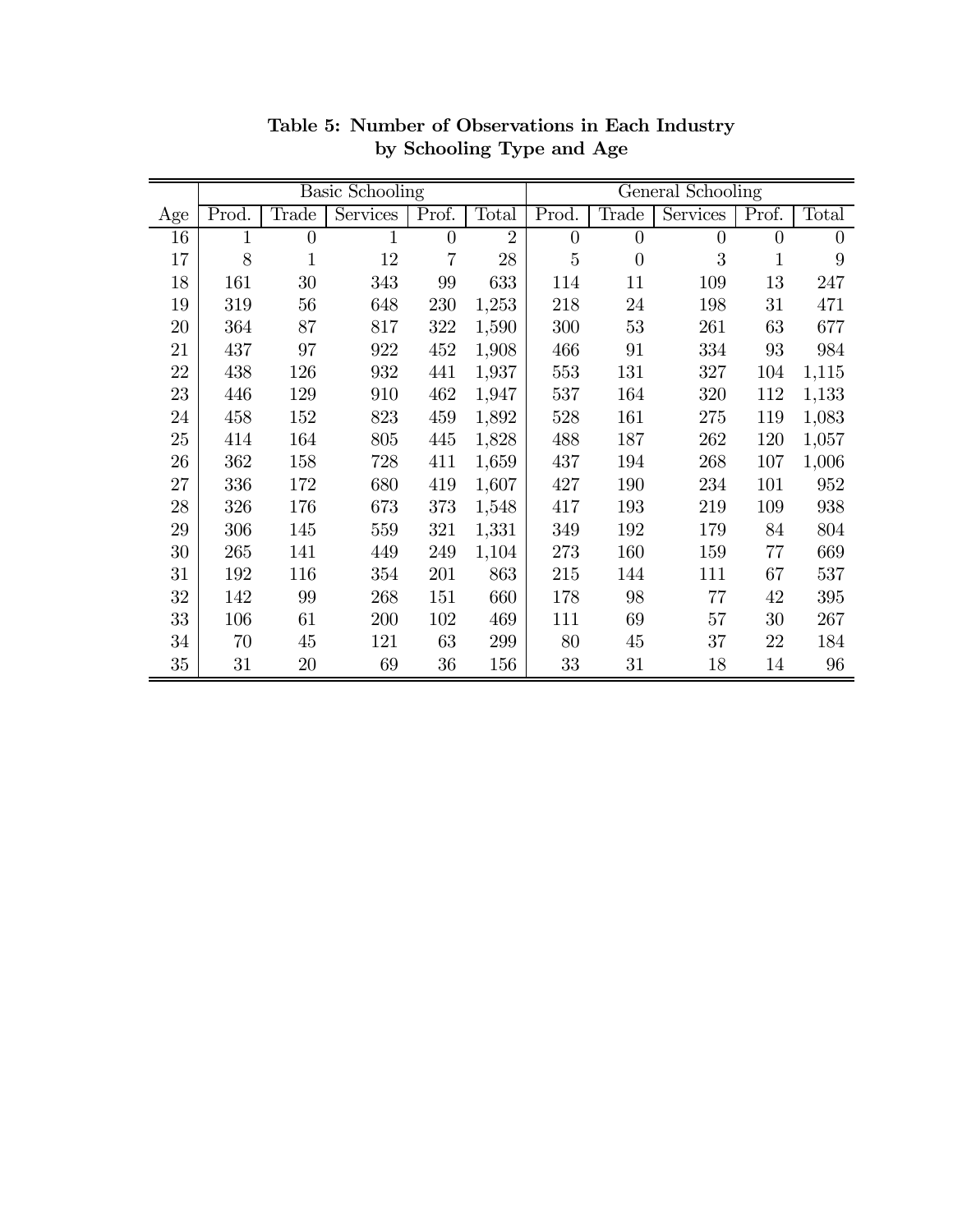| A. 10-20 Age Group    |        |        |                 |        |              |  |  |  |  |
|-----------------------|--------|--------|-----------------|--------|--------------|--|--|--|--|
|                       |        |        | Industry        |        |              |  |  |  |  |
| Occupation            | Prod.  | Trade  | <b>Services</b> | Prof.  | <b>Total</b> |  |  |  |  |
| <b>Technical</b>      | 1,407  | 2,776  | 2,033           | 2,469  | 8,685        |  |  |  |  |
| $\%$ of row           | 16.20  | 31.96  | 23.41           | 28.43  | 100.00       |  |  |  |  |
| $%$ of column         | 10.75  | 37.49  | 41.69           | 63.60  | 29.69        |  |  |  |  |
| Managerial            | 439    | 971    | 354             | 136    | 1,900        |  |  |  |  |
| $\%$ of row           | 23.11  | 51.11  | 18.63           | 7.16   | 100.00       |  |  |  |  |
| $%$ of column         | 3.35   | 13.11  | 7.26            | 3.50   | 6.50         |  |  |  |  |
| Laborers              | 7,668  | 3,007  | 1,497           | 1,068  | 13,240       |  |  |  |  |
| $\%$ of row           | 57.92  | 22.71  | 11.31           | 8.07   | 100.00       |  |  |  |  |
| $%$ of column         | 58.59  | 40.61  | 30.70           | 27.51  | 45.26        |  |  |  |  |
| <b>Expert Workers</b> | 3,573  | 651    | 992             | 209    | 5,425        |  |  |  |  |
| $\%$ of row           | 65.86  | 12.00  | 18.29           | 3.85   | 100.00       |  |  |  |  |
| $%$ of column         | 27.30  | 8.79   | 20.34           | 5.38   | 18.55        |  |  |  |  |
| <b>Total</b>          | 13,087 | 7,405  | 4,876           | 3,882  | 29,250       |  |  |  |  |
| $\%$ of row           | 44.74  | 25.32  | 16.67           | 13.27  | 100.00       |  |  |  |  |
| $\%$ of column        | 100.00 | 100.00 | 100.00          | 100.00 | 100.00       |  |  |  |  |

Table 6: Joint Distribution of Industry-Occupation by Age Group

 $A$  16-25 Age Group

B. 26-35 Age Group

|                |        |        | Industry        |        |              |
|----------------|--------|--------|-----------------|--------|--------------|
| Occupation     | Prod.  | Trade  | <b>Services</b> | Prof.  | <b>Total</b> |
| Technical      | 1,430  | 1025   | 1,431           | 2,431  | 6,317        |
| $%$ of row     | 22.64  | 16.23  | 22.65           | 38.48  | 100.00       |
| $%$ of column  | 14.04  | 30.12  | 41.12           | 68.93  | 30.67        |
| Managerial     | 1,059  | 980    | 593             | 305    | 2,937        |
| $%$ of row     | 36.06  | 33.37  | 20.19           | 10.38  | 100.00       |
| $%$ of column  | 10.40  | 28.80  | 17.04           | 8.65   | 14.26        |
| Laborers       | 4,800  | 1012   | 837             | 611    | 7,260        |
| $%$ of row     | 66.12  | 13.94  | 11.53           | 8.42   | 100.00       |
| $%$ of column  | 47.12  | 29.74  | 24.05           | 17.32  | 35.25        |
| Expert workers | 2,898  | 386    | 619             | 180    | 4,083        |
| $%$ of row     | 70.98  | 9.45   | 15.16           | 4.41   | 100.00       |
| $%$ of column  | 28.45  | 11.34  | 17.79           | 5.10   | 19.82        |
| <b>Total</b>   | 10,187 | 3403   | 3,480           | 3,527  | 20,597       |
| $%$ of row     | 49.46  | 16.52  | 16.90           | 17.12  | 100.00       |
| $%$ of column  | 100.00 | 100.00 | 100.00          | 100.00 | 100.00       |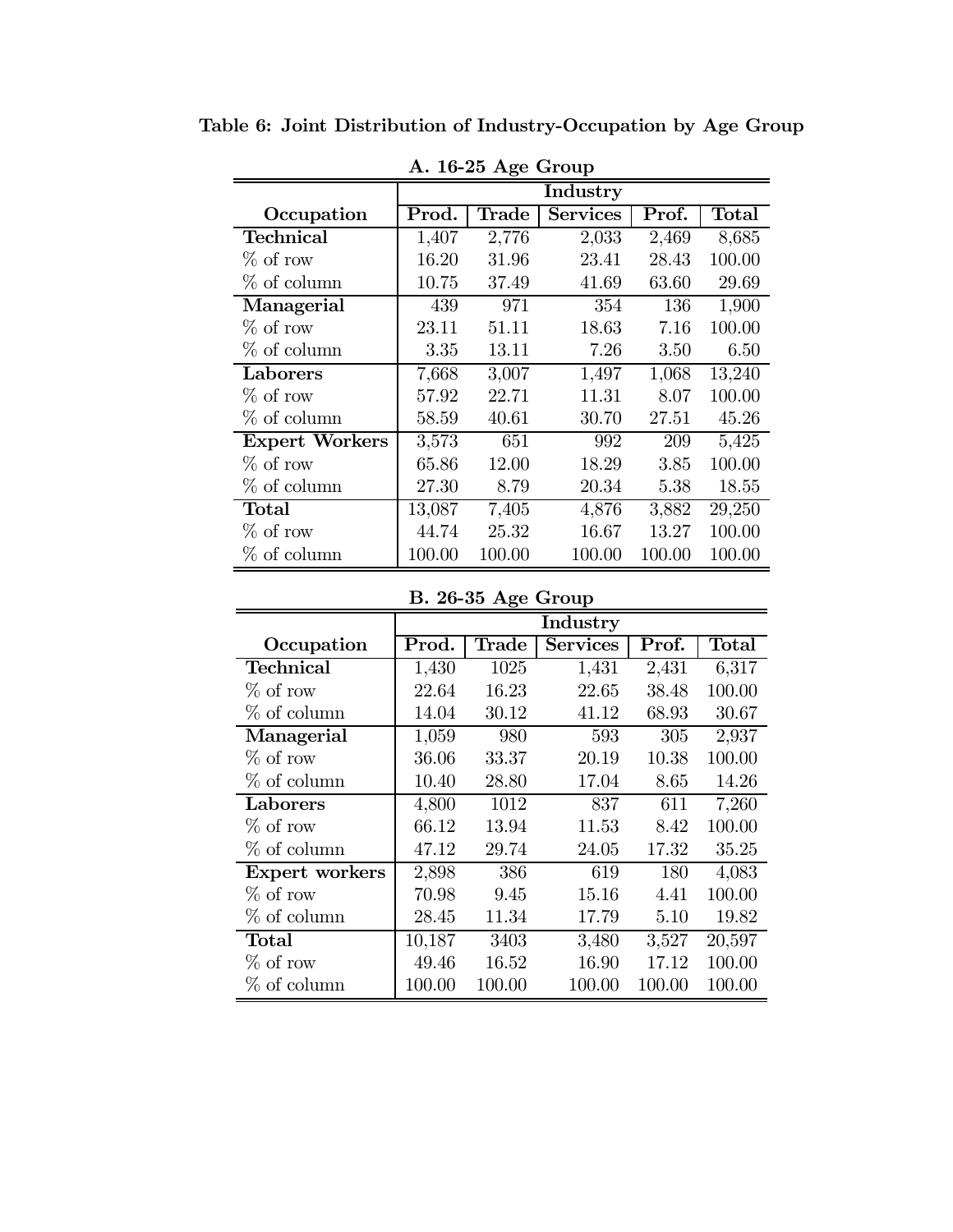| $A$ . 10-40 $A_{\rm sc}$ uroup |                  |            |                   |        |        |  |  |  |  |
|--------------------------------|------------------|------------|-------------------|--------|--------|--|--|--|--|
|                                |                  |            | Occupation at $t$ |        |        |  |  |  |  |
| Occupation at $t-1$            | <b>Technical</b> | Managerial | Laborers          | Expert | Total  |  |  |  |  |
| <b>Technical</b>               | 5,113            | 544        | 1,424             | 459    | 7,540  |  |  |  |  |
| $\%$ of row                    | 67.81            | 7.21       | 18.89             | 6.09   | 100.00 |  |  |  |  |
| $%$ of column                  | 69.10            | 26.19      | 12.95             | 9.08   | 29.54  |  |  |  |  |
| Managerial                     | 389              | 880        | 349               | 149    | 1,767  |  |  |  |  |
| $\%$ of row                    | 22.01            | 49.80      | 19.75             | 8.43   | 100.00 |  |  |  |  |
| $%$ of column                  | 5.26             | 42.37      | 3.17              | 2.95   | 6.92   |  |  |  |  |
| Laborers                       | 1,499            | 460        | 7,885             | 1,548  | 11,392 |  |  |  |  |
| $\%$ of row                    | 13.16            | 4.04       | 69.22             | 13.59  | 100.00 |  |  |  |  |
| $%$ of column                  | 20.26            | 22.15      | 71.69             | 30.63  | 44.62  |  |  |  |  |
| Expert                         | 398              | 193        | 1,341             | 2,898  | 4,830  |  |  |  |  |
| $%$ of row                     | 8.24             | 4.00       | 27.76             | 60.00  | 100.00 |  |  |  |  |
| $%$ of column                  | 5.38             | 9.29       | 12.19             | 57.34  | 18.92  |  |  |  |  |
| Total                          | 7,399            | 2,077      | 10,999            | 5,054  | 25,529 |  |  |  |  |
| $\%$ of row                    | 28.98            | 8.14       | 43.08             | 19.80  | 100.00 |  |  |  |  |
| $%$ of column                  | 100.00           | 100.00     | 100.00            | 100.00 | 100.00 |  |  |  |  |

Table 7: Occupational Transition by Age Group

 $A$  16-25 Age Group

# B. 26-35 Age Group

|                     |                  |            | Occupation at $t$ |        |              |
|---------------------|------------------|------------|-------------------|--------|--------------|
| Occupation at $t-1$ | <b>Technical</b> | Managerial | Laborers          | Expert | <b>Total</b> |
| <b>Technical</b>    | 3,839            | 428        | 500               | 191    | 4,958        |
| $\%$ of row         | 77.43            | 8.63       | 10.08             | 3.85   | 100.00       |
| $%$ of column       | 77.13            | 17.41      | 9.11              | 6.10   | 30.88        |
| Managerial          | 409              | 1,478      | 260               | 182    | 2,329        |
| $\%$ of row         | 17.56            | 63.46      | 11.16             | 7.81   | 100.00       |
| $%$ of column       | 8.22             | 60.13      | 4.74              | 5.81   | 14.51        |
| Laborers            | 534              | 331        | 4,062             | 696    | 5,623        |
| $\%$ of row         | 9.50             | 5.89       | 72.24             | 12.38  | 100.00       |
| $%$ of column       | 10.73            | 13.47      | 74.02             | 22.23  | 35.03        |
| Expert              | 195              | 221        | 666               | 2,062  | 3,144        |
| $\%$ of row         | 6.20             | 7.03       | 21.18             | 65.59  | 100.00       |
| $%$ of column       | 3.92             | 8.99       | 12.14             | 65.86  | 19.58        |
| $\rm Total$         | 4,977            | 2,458      | 5,488             | 3,131  | 16,054       |
| $\%$ of row         | 31.00            | 15.31      | 34.18             | 19.50  | 100.00       |
| $%$ of column       | 100.00           | 100.00     | 100.00            | 100.00 | 100.00       |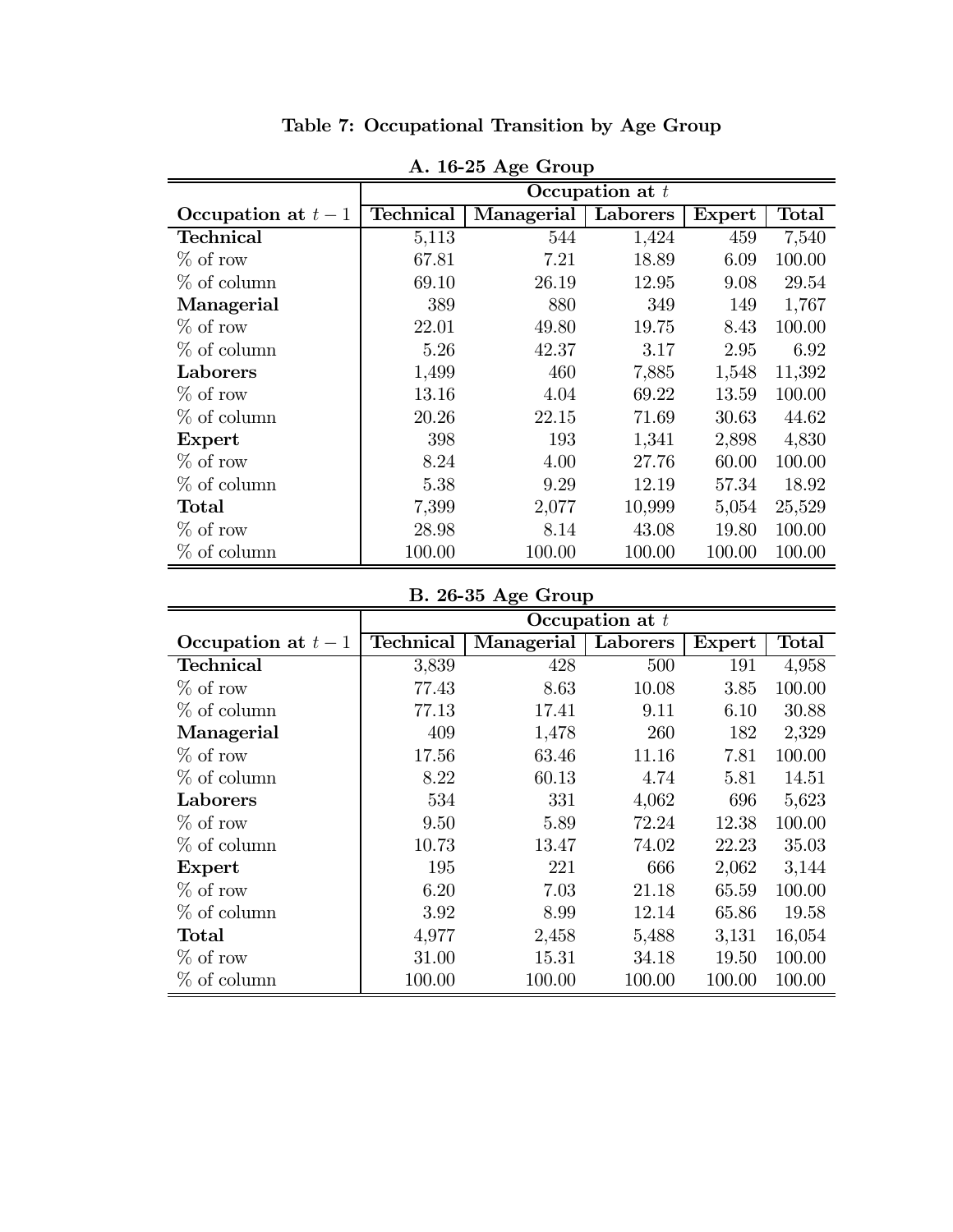| $A$ . 10-40 $A_{\rm sc}$ uroup |        |        |                 |        |        |  |  |  |  |
|--------------------------------|--------|--------|-----------------|--------|--------|--|--|--|--|
|                                |        |        | Industry at $t$ |        |        |  |  |  |  |
| Industry at $t-1$              | Prod.  | Trade  | <b>Services</b> | Prof.  | Total  |  |  |  |  |
| Prod.                          | 9,277  | 1,033  | 815             | 404    | 11,529 |  |  |  |  |
| $\%$ of row                    | 80.47  | 8.96   | 7.07            | 3.50   | 100.00 |  |  |  |  |
| $%$ of column                  | 77.46  | 17.41  | 19.07           | 12.08  | 45.16  |  |  |  |  |
| Trade                          | 1,320  | 4,115  | 692             | 291    | 6,418  |  |  |  |  |
| $\%$ of row                    | 20.57  | 64.12  | 10.78           | 4.53   | 100.00 |  |  |  |  |
| $%$ of column                  | 11.02  | 69.33  | 16.19           | 8.70   | 25.14  |  |  |  |  |
| <b>Services</b>                | 940    | 551    | 2,443           | 331    | 4,265  |  |  |  |  |
| $\%$ of row                    | 22.04  | 12.92  | 57.28           | 7.76   | 100.00 |  |  |  |  |
| $%$ of column                  | 7.85   | 9.28   | 57.17           | 9.90   | 16.71  |  |  |  |  |
| Prof.                          | 439    | 236    | 323             | 2319   | 3,317  |  |  |  |  |
| $\%$ of row                    | 13.23  | 7.11   | 9.74            | 69.91  | 100.00 |  |  |  |  |
| $%$ of column                  | 3.67   | 3.98   | 7.56            | 69.33  | 12.99  |  |  |  |  |
| Total                          | 11,976 | 5,935  | 4,273           | 3,345  | 25,529 |  |  |  |  |
| $\%$ of row                    | 46.91  | 23.25  | 16.74           | 13.10  | 100.00 |  |  |  |  |
| $%$ of column                  | 100.00 | 100.00 | 100.00          | 100.00 | 100.00 |  |  |  |  |

Table 8: Industrial Transition by Age Group

A. 16-25 Age Group

# B. 26-35 Age Group

|                   |        | Industry at $t$ |                 |        |             |  |  |  |  |  |  |
|-------------------|--------|-----------------|-----------------|--------|-------------|--|--|--|--|--|--|
| Industry at $t-1$ | Prod.  | Trade           | <b>Services</b> | Prof.  | $\rm Total$ |  |  |  |  |  |  |
| Prod.             | 6,799  | 458             | 433             | 238    | 7,928       |  |  |  |  |  |  |
| $\%$ of row       | 85.76  | 5.78            | 5.46            | 3.00   | 100.00      |  |  |  |  |  |  |
| $\%$ of column    | 85.57  | 17.48           | 16.16           | 8.48   | 49.38       |  |  |  |  |  |  |
| Trade             | 506    | 1,891           | 212             | 94     | 2,703       |  |  |  |  |  |  |
| $\%$ of row       | 18.72  | 69.96           | 7.84            | 3.48   | 100.00      |  |  |  |  |  |  |
| $\%$ of column    | 6.37   | 72.18           | 7.91            | 3.35   | 16.84       |  |  |  |  |  |  |
| <b>Services</b>   | 405    | 215             | 1,849           | 182    | 2,651       |  |  |  |  |  |  |
| $\%$ of row       | 15.28  | 8.11            | 69.75           | 6.87   | 100.00      |  |  |  |  |  |  |
| $\%$ of column    | 5.10   | 8.21            | 68.99           | 6.48   | 16.51       |  |  |  |  |  |  |
| Prof.             | 236    | 56              | 186             | 2,294  | 2,772       |  |  |  |  |  |  |
| $\%$ of row       | 8.51   | 2.02            | 6.71            | 82.76  | 100.00      |  |  |  |  |  |  |
| $\%$ of column    | 2.97   | 2.14            | 6.94            | 81.70  | 17.27       |  |  |  |  |  |  |
| Total             | 7,946  | 2,620           | 2,680           | 2,808  | 16,054      |  |  |  |  |  |  |
| $\%$ of row       | 49.50  | 16.32           | 16.69           | 17.49  | 100.00      |  |  |  |  |  |  |
| $\%$ of column    | 100.00 | 100.00          | 100.00          | 100.00 | 100.00      |  |  |  |  |  |  |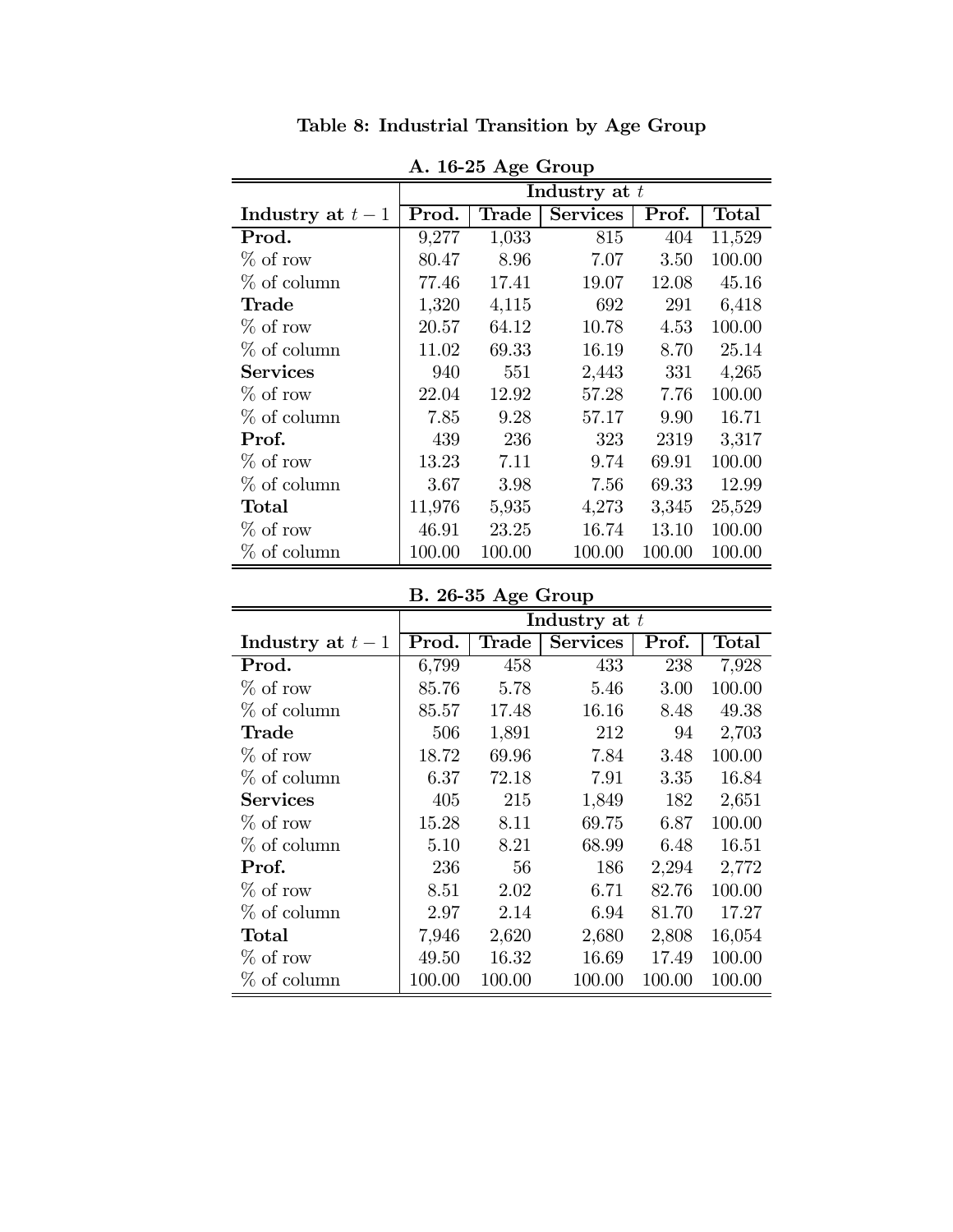| Variable                   | Industry 2                            | Industry 3 | Industry 4 |  |  |  |  |  |  |
|----------------------------|---------------------------------------|------------|------------|--|--|--|--|--|--|
| Constant                   | 0.6527                                | $-1.7507$  | $-3.5323$  |  |  |  |  |  |  |
|                            | (0.1698)                              | (0.1824)   | (0.2154)   |  |  |  |  |  |  |
| Experience in:             |                                       |            |            |  |  |  |  |  |  |
| Occupation 1               | 0.0166                                | 0.0347     | 0.2015     |  |  |  |  |  |  |
|                            | (0.0123)                              | (0.0106)   | (0.0098)   |  |  |  |  |  |  |
| Occupation 2               | 0.0522                                | 0.0063     | 0.1259     |  |  |  |  |  |  |
|                            | (0.0148)                              | (0.0142)   | (0.0167)   |  |  |  |  |  |  |
| Occupation 3               | 0.0056                                | 0.0121     | 0.1903     |  |  |  |  |  |  |
|                            | (0.0127)                              | (0.0113)   | (0.0108)   |  |  |  |  |  |  |
| Occupation 4               | $-0.0129$                             | 0.0019     | 0.1634     |  |  |  |  |  |  |
|                            | (0.0135)                              | (0.0120)   | (0.0125)   |  |  |  |  |  |  |
| Industry 1                 | $-0.0806$                             | $-0.1235$  | $-0.2878$  |  |  |  |  |  |  |
|                            | (0.0126)                              | (0.0111)   | (0.0107)   |  |  |  |  |  |  |
| Industry 2                 | 0.1439                                | 0.0136     | $-0.1647$  |  |  |  |  |  |  |
|                            | (0.0124)                              | (0.0114)   | (0.0114)   |  |  |  |  |  |  |
| Industry 3                 | 0.0434                                | 0.1363     | $-0.1690$  |  |  |  |  |  |  |
|                            | (0.0140)                              | (0.0117)   | (0.0128)   |  |  |  |  |  |  |
|                            | Dummy variable for being at $t-1$ in: |            |            |  |  |  |  |  |  |
| Industry 1                 | $-1.2198$                             | $-1.0522$  | $-1.5774$  |  |  |  |  |  |  |
|                            | (0.0471)                              | (0.0520)   | (0.0639)   |  |  |  |  |  |  |
| Industry 2                 | 1.1876                                | 0.0678     | $-0.5897$  |  |  |  |  |  |  |
|                            | (0.0466)                              | (0.0601)   | (0.0754)   |  |  |  |  |  |  |
| Industry 3                 | $-0.0963$                             | 1.3981     | $-0.1049$  |  |  |  |  |  |  |
|                            | (0.0627)                              | (0.0541)   | (0.0752)   |  |  |  |  |  |  |
| Industry 4                 | $-0.2185$                             | 0.4256     | 1.8966     |  |  |  |  |  |  |
|                            | (0.0871)                              | (0.0789)   | (0.0666)   |  |  |  |  |  |  |
| Age                        | $-0.0650$                             | 0.0154     | 0.0168     |  |  |  |  |  |  |
|                            | (0.0071)                              | (0.0072)   | (0.0086)   |  |  |  |  |  |  |
| <b>Years of Education:</b> |                                       |            |            |  |  |  |  |  |  |
| General                    | $-0.0010$                             | 0.0188     | 0.0763     |  |  |  |  |  |  |
|                            | (0.0047)                              | (0.0050)   | (0.0061)   |  |  |  |  |  |  |
| Low                        | $-0.0003$                             | 0.0154     | 0.0761     |  |  |  |  |  |  |
|                            | (0.0058)                              | (0.0062)   | (0.0078)   |  |  |  |  |  |  |
| Part-time                  | 0.8553                                | 0.7244     | 1.1983     |  |  |  |  |  |  |
|                            | (0.0398)                              | (0.0437)   | (0.0475)   |  |  |  |  |  |  |

Table 9: Multinomial Logistic Regression for Industry Allocation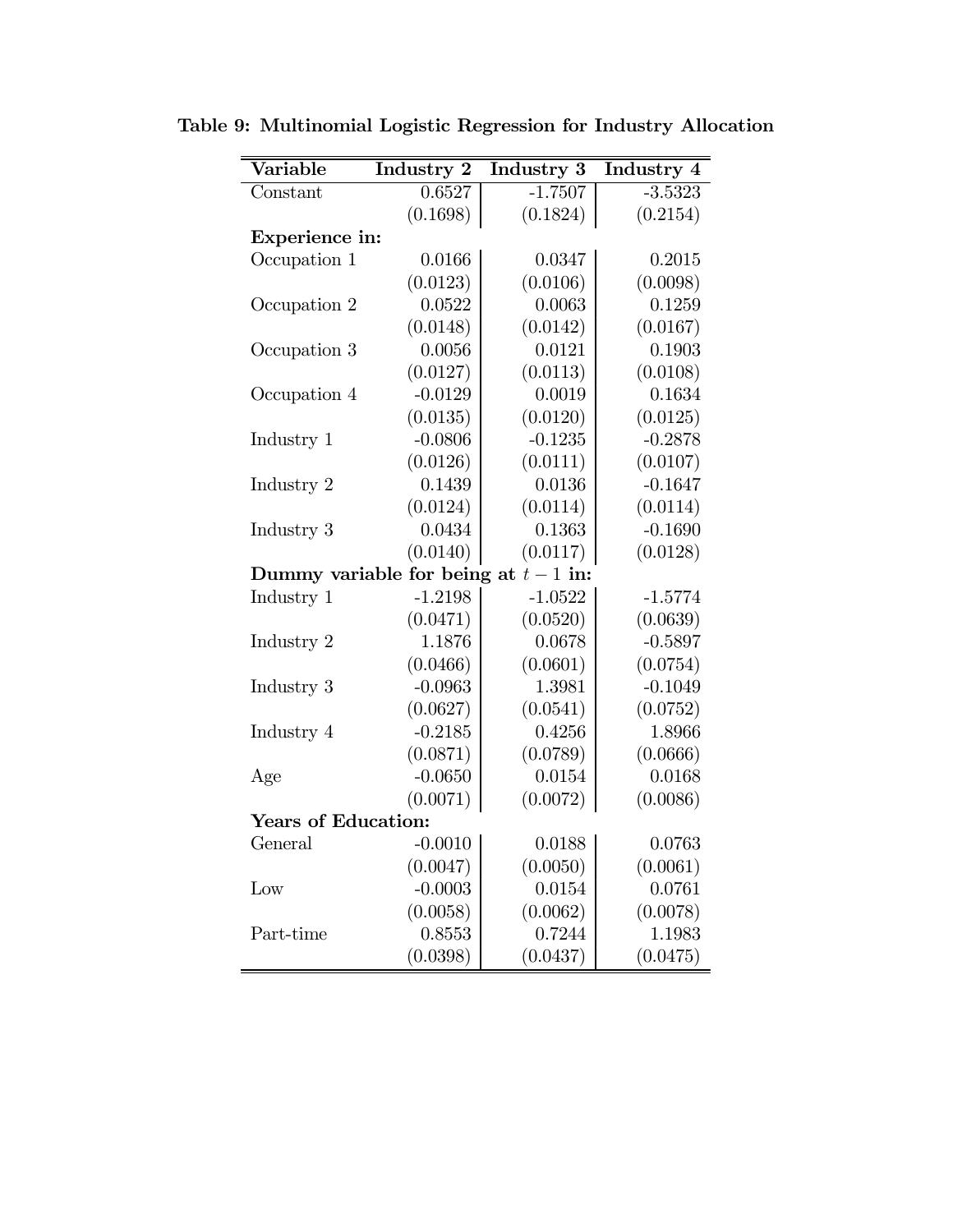|                          | Parameter | <b>Standard</b> |
|--------------------------|-----------|-----------------|
|                          | estimate  | error           |
| Consumption $(\alpha_c)$ | 0.560     | (0.021)         |
| Leisure $(\alpha_l)$     | 0.767     | (0.312)         |
| General education        |           |                 |
| Constant $(\gamma_{11})$ | 0.507     | (0.011)         |
| Slope $(\gamma_{12})$    | 0.122     | (0.010)         |
| Low education            |           |                 |
| Constant $(\gamma_{21})$ | $-0.051$  | (0.061)         |
| Slope $(\gamma_{22})$    | 0.175     | (0.009)         |
| Min. Consumption         | 962.4     | (188.7)         |

Table 10: Utility Function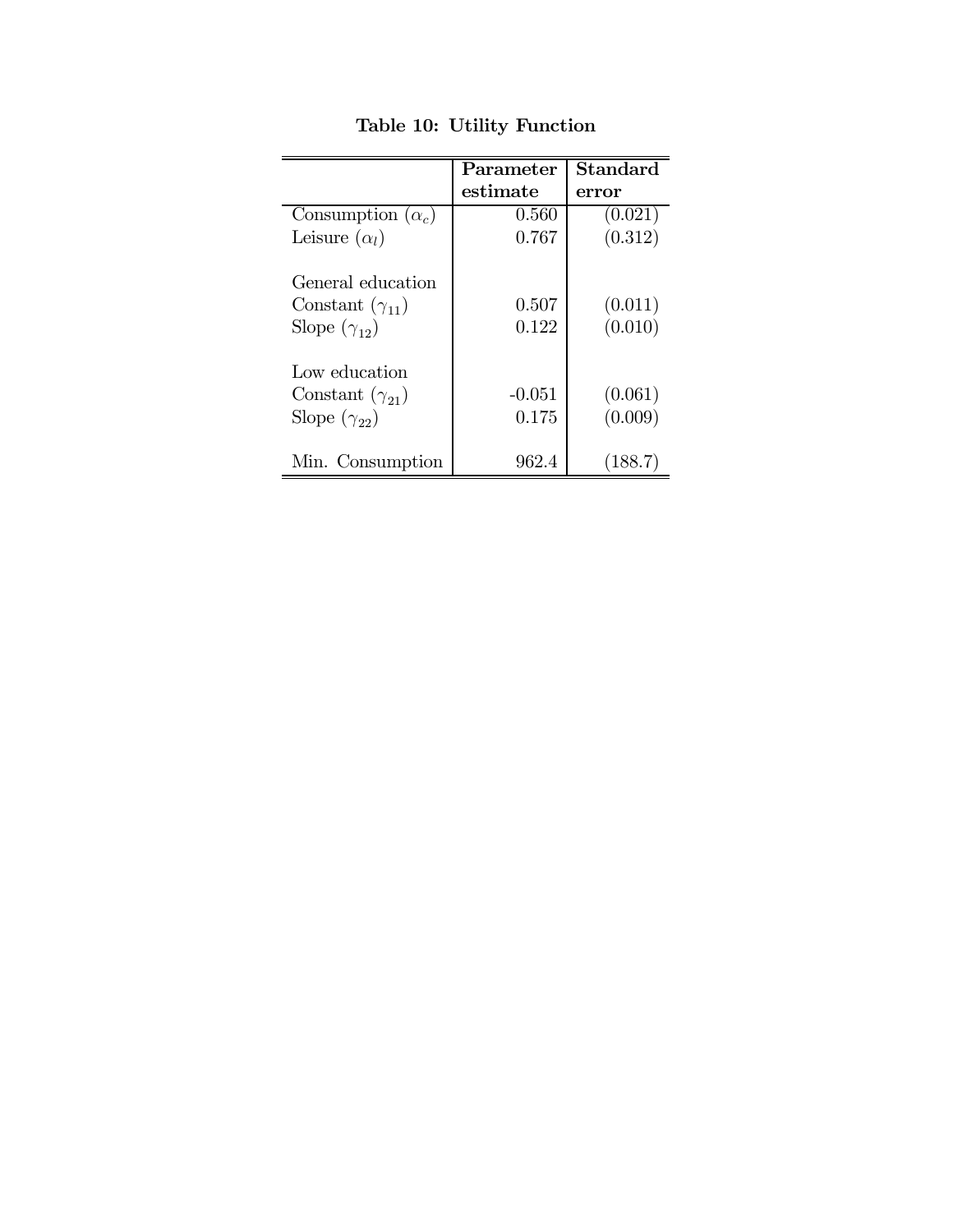|                           | Occupation 1 |          | Occupation 2 |          | Occupation 3 |          | Occupation $\overline{4}$ |          |
|---------------------------|--------------|----------|--------------|----------|--------------|----------|---------------------------|----------|
| Variable                  | Est.         | St. err. | Est.         | St. err. | Est.         | St. err. | Est.                      | St. err. |
| Constant                  | 0.4120       | (.0811)  | 0.2923       | 0.0551)  | 0.7706       | (.0818)  | 0.8063                    | (.0719)  |
| Experience in occupation: |              |          |              |          |              |          |                           |          |
| 1. Technical              | 0.0556       | (.0092)  | 0.0479       | 0.0081)  | 0.0434       | (.0011)  | 0.0357                    | 0.0055)  |
| 2. Managerial             | 0.0166       | (.0011)  | 0.0547       | .0172)   | 0.0496       | (.0072)  | 0.0015                    | 0.0005)  |
| 3. Laborer                | 0.0276       | (.0071)  | 0.0465       | 0.0094)  | 0.0743       | (.0083)  | 0.0168                    | (.0022)  |
| 4. Experts                | 0.0117       | (.0033)  | 0.0566       | 0.0082)  | 0.0521       | 0.0094)  | 0.0677                    | 0066     |
| Experience in industry:   |              |          |              |          |              |          |                           |          |
| 1. Production             | 0.0045       | (.0007)  | 0.0043       | (.0063)  | 0.0004       | (.0002)  | 0.0286                    | (.0031)  |
| 2. Trade                  | 0.0000       | (0000)   | $-0.0001$    | 0000     | $-0.0003$    | (.0000)  | $-0.0006$                 | .0002)   |
| 3. Services               | 0.0075       | (.0021)  | 0.0172       | .0021)   | $-0.0165$    | (.0011)  | $-0.0060$                 | (.0016)  |
| Education:                |              |          |              |          |              |          |                           |          |
| General                   | 0.0740       | (.0023)  | 0.0755       | 0032)    | 0.0348       | (.0045)  | 0.0313                    | (.0042)  |
| $_{\text{Low}}$           | 0.0706       | (0311)   | 0.0705       | .0291)   | 0.0404       | 0067     | 0.0370                    | 0.0034)  |

Table 11: Wage Functions by Occupation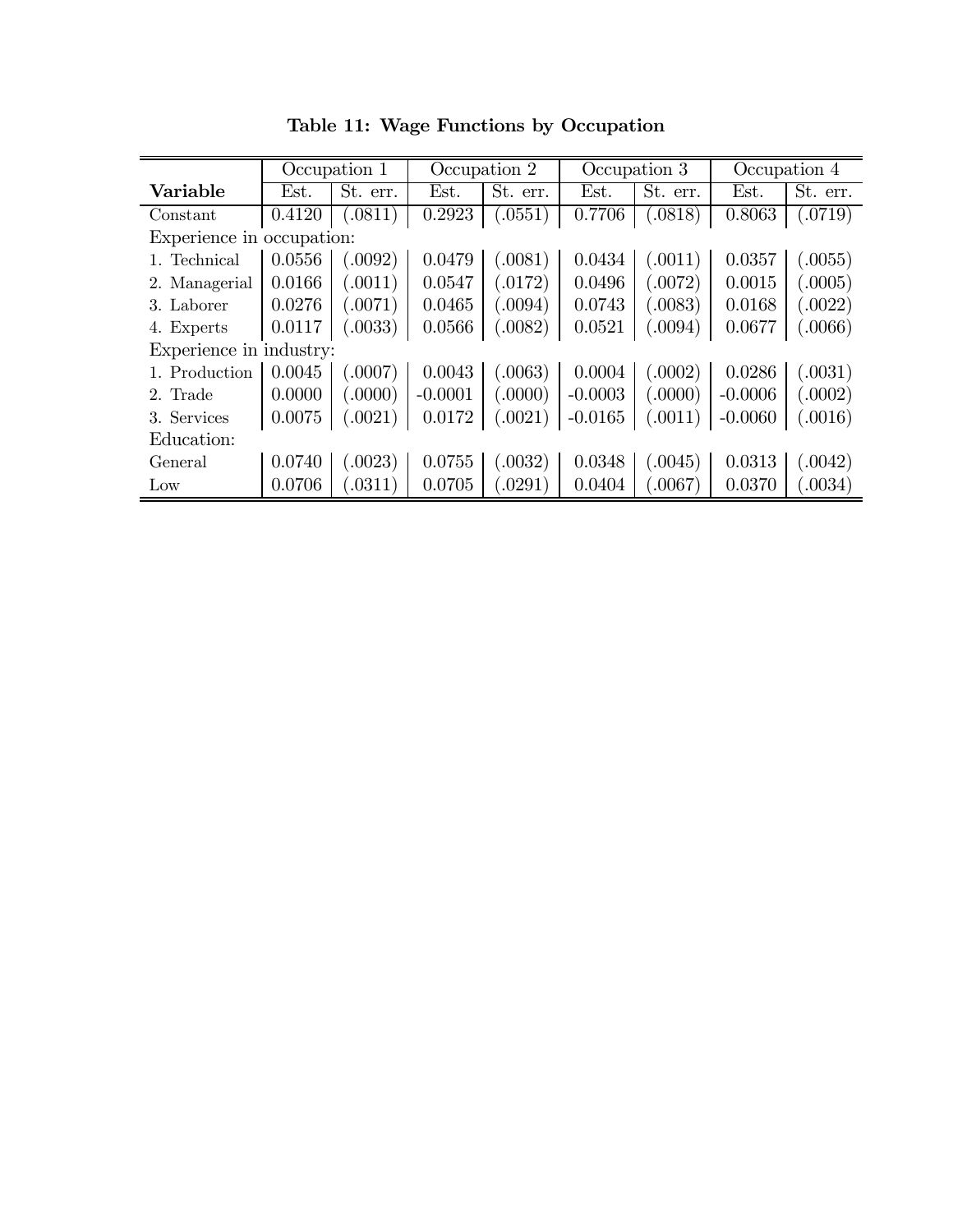| <b>Variable</b>              | Est.  | St. err. |  |  |  |  |  |
|------------------------------|-------|----------|--|--|--|--|--|
| Pecuniary cost of schooling: |       |          |  |  |  |  |  |
| Basic (2-year college)       | 2,559 | (514.3)  |  |  |  |  |  |
| General (college)            | 2,420 | (481.2)  |  |  |  |  |  |
| General (graduate)           | 2,701 | (389.9)  |  |  |  |  |  |
| Hours cost of schooling:     |       |          |  |  |  |  |  |
| Additional Hours after       | 350.7 | (112.1)  |  |  |  |  |  |
| dropping out (basic)         |       |          |  |  |  |  |  |
| Additional Hours after       | 400.0 | (123.4)  |  |  |  |  |  |
| dropping out (general)       |       |          |  |  |  |  |  |

Table 12: Cost of Schooling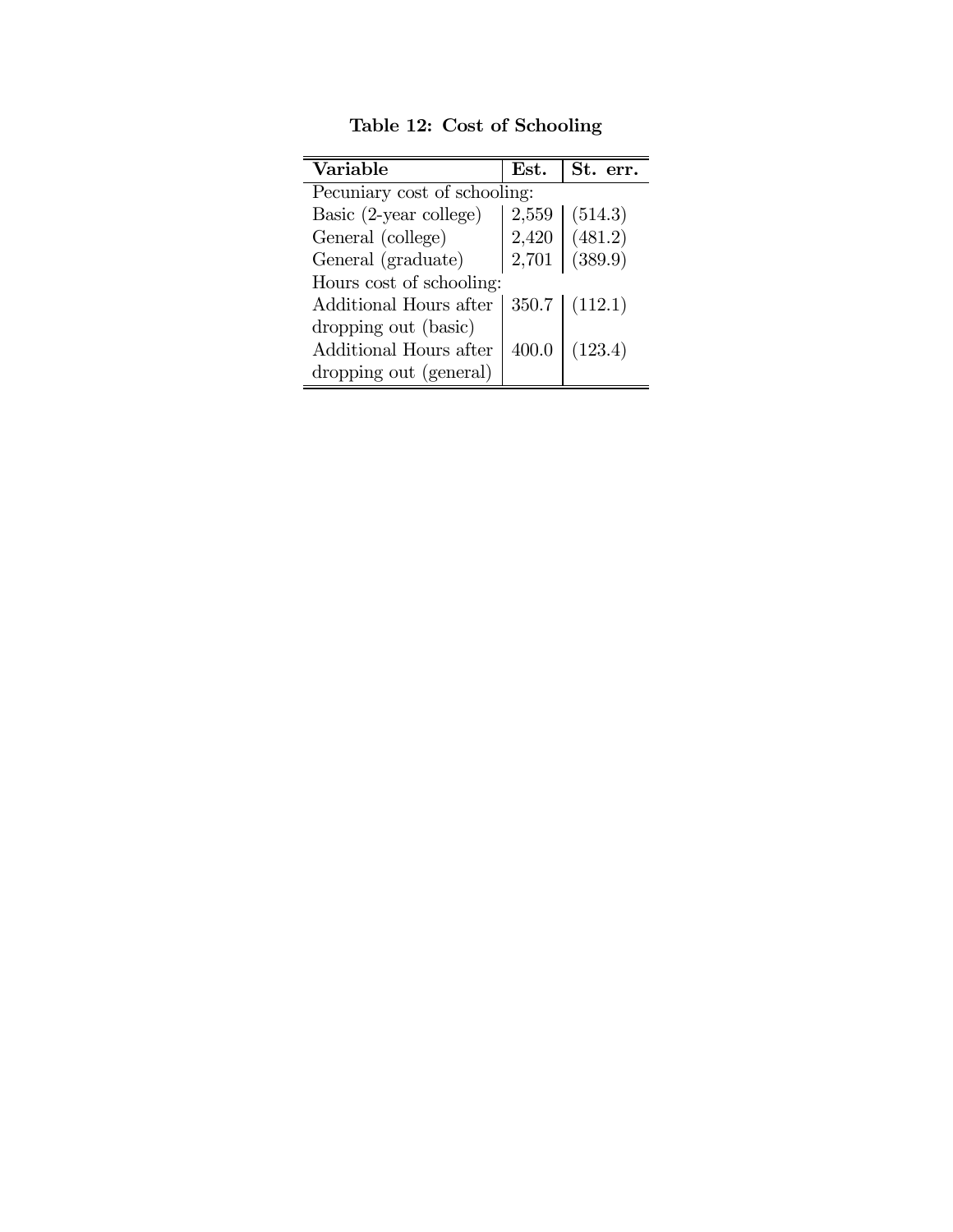| Parameter                                    | Est.   | St.<br>err. |
|----------------------------------------------|--------|-------------|
| Occupation:                                  |        |             |
| $\sigma_1^O$                                 | 0.2203 | (.0812)     |
|                                              | 0.2000 | (.0801)     |
|                                              | 0.2255 | (.0891)     |
| $\sigma_2^O$<br>$\sigma_3^O$<br>$\sigma_4^O$ | 0.1988 | (.0798)     |
| Industry:                                    |        |             |
| $\sigma_1^I$                                 | 0.5227 | (.1232)     |
| $\sigma_2^{\prime}$                          | 0.6578 | (.1343)     |
|                                              | 0.5889 | (.1256)     |
| $\sigma_3^I \ \sigma_4^I$                    | 0.8016 | (.1378)     |
| Education:                                   |        |             |
| $\sigma^G$                                   | 3061.3 | (409.1)     |
| $\tau_{PT}^G$                                | 0.5551 | (.1113)     |
|                                              | 2475.3 | (367.4)     |
| $\tau^.$                                     | 0.5642 | (.2110)     |

Table 13: Stochastic Terms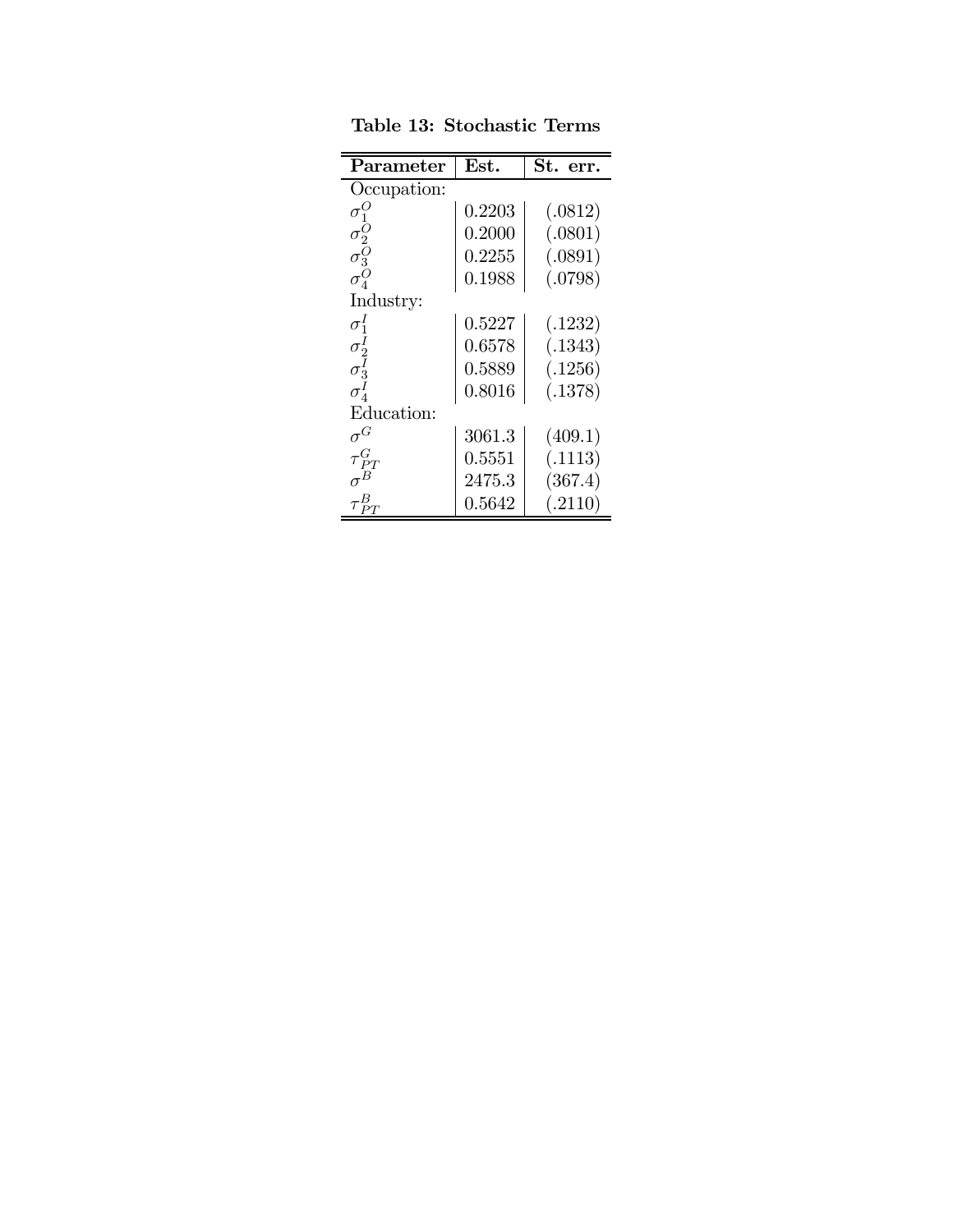| Param.er                                                                                                                                                                                                                                                                                | Est.      | $\overline{St}$ . err. | Param.                                                                                          | Est.      | St. err. | Param.                | Est.      | $\overline{S}t.$ err. |
|-----------------------------------------------------------------------------------------------------------------------------------------------------------------------------------------------------------------------------------------------------------------------------------------|-----------|------------------------|-------------------------------------------------------------------------------------------------|-----------|----------|-----------------------|-----------|-----------------------|
| $\rho_{1,2}^{OO}$                                                                                                                                                                                                                                                                       | 0.0000    | (0.0000)               | $\rho_{3,1}^{OI}$                                                                               | 0.0000    | (0.0000) | $\rho_{G,1}^O$        | 0.0000    | (0.0000)              |
| $\rho_{1,3}^{\vec{O}O} \ \rho_{1,4}^{\vec{O}O}$                                                                                                                                                                                                                                         | 0.0000    | (0.0000)               | $\rho_{3,2}^{\vec{O}I}$                                                                         | 0.0000    | (0.0000) | $\rho_{G,2}^O$        | 0.0500    | (0.0221)              |
|                                                                                                                                                                                                                                                                                         | 0.0000    | (0.0000)               |                                                                                                 | 0.0000    | (0.0000) | $\rho_{G,3}^O$        | $-0.0281$ | (0.0189)              |
| $\rho_{1,1}^{\vec{O}I}$                                                                                                                                                                                                                                                                 | $-0.0231$ | (0.0110)               | $\rho_{3,3}^{\tilde{O}\tilde{I}} \rho_{3,4}^{\tilde{O}\tilde{I}}$                               | 0.1100    | (0.0000) | $\rho_{G,4}^O$        | 0.0028    | (0.0013)              |
| $\rho_{1,2}^{O_I}$ $\rho_{1,3}^{O_I}$ $\rho_{2,0}^{O_{I,3}O_{I,4}^{O_{I,3}O_{I,4}^{O_{I,3}O_{I,4}^{O_{I,3}O_{I,4}^{O_{I,3}O_{I,4}^{O_{I,3}O_{I,4}^{O_{I,3}O_{I,4}^{O_{I,3}O_{I,4}^{O_{I,3}O_{I,4}^{O_{I,3}O_{I,4}^{O_{I,3}O_{I,4}^{O_{I,3}O_{I,4}^{O_{I,3}O_{I,4}^{O_{I,3}O_{I,4}^{O_{$ | 0.0000    | (0.0000)               | $\rho_{4,1}^{\vec{O}I} \ \rho_{4,2}^{\vec{O}I} \ \rho_{4,3}^{\vec{O}I} \ \rho_{4,4}^{\vec{O}I}$ | 0.0275    | (0.0113) | $\rho_{G,1}^{\prime}$ | 0.0000    | (0.0000)              |
|                                                                                                                                                                                                                                                                                         | 0.0247    | (0.0101)               |                                                                                                 | 0.0000    | (0.0000) | $\rho_{G,2}^{\prime}$ | 0.0000    | (0.0000)              |
|                                                                                                                                                                                                                                                                                         | 0.0250    | (0.0109)               |                                                                                                 | 0.0000    | (0.0000) | $\rho_{G,3}^{\prime}$ | 0.0000    | (0.0000)              |
|                                                                                                                                                                                                                                                                                         | 0.0000    | (0.0000)               |                                                                                                 | 0.0000    | (0.0000) | $\rho_{G,4}^{\prime}$ | 0.0000    | (0.0000)              |
|                                                                                                                                                                                                                                                                                         | 0.0000    | (0.0000)               | $\rho_{1,2}^{I\bar I}$                                                                          | 0.1238    | (0.0334) | $\rho_{B,1}^O$        | $-0.0923$ | (0.0413)              |
|                                                                                                                                                                                                                                                                                         | 0.0000    | (0.0000)               | $\rho_{1,3}^{II}$                                                                               | 0.0000    | (0.0000) | $\rho_{B,2}^O$        | 0.0212    | (0.0157)              |
|                                                                                                                                                                                                                                                                                         | 0.0000    | (0.0000)               | $\rho_{1,4}^{I\bar I}$                                                                          | 0.1107    | (0.0344) | $\rho_{B,3}^O$        | 0.0000    | (0.0000)              |
|                                                                                                                                                                                                                                                                                         | 0.0000    | (0.0000)               | $\rho^{I\overline{I}}_{2,3}$                                                                    | 0.0000    | (0.0000) | $\rho_{B,4}^{O^{'} }$ | $-0.0033$ | (0.0016)              |
|                                                                                                                                                                                                                                                                                         | 0.0000    | (0.0000)               | $\rho_{2,4}^{II} \ \rho_{3,4}^{II}$                                                             | $-0.0063$ | (0.0412) | $\rho'_{B,1}$         | 0.0000    | (0.0000)              |
|                                                                                                                                                                                                                                                                                         | 0.0000    | (0.0000)               |                                                                                                 | 0.0000    | (0.0000) | $\rho_{B,2}^{\prime}$ | $-0.0031$ | (0.0021)              |
|                                                                                                                                                                                                                                                                                         |           |                        |                                                                                                 |           |          | $\rho_{B,3}^{\prime}$ | 0.0000    | (0.0000)              |
| $\rho_{GB}$                                                                                                                                                                                                                                                                             | 0.1186    | (0.0331)               |                                                                                                 |           |          | $\rho_{B,4}^{\prime}$ | $-0.0993$ | (0.0313)              |
|                                                                                                                                                                                                                                                                                         |           |                        |                                                                                                 |           |          |                       |           |                       |

Table 14: Stochastic Terms–Correlations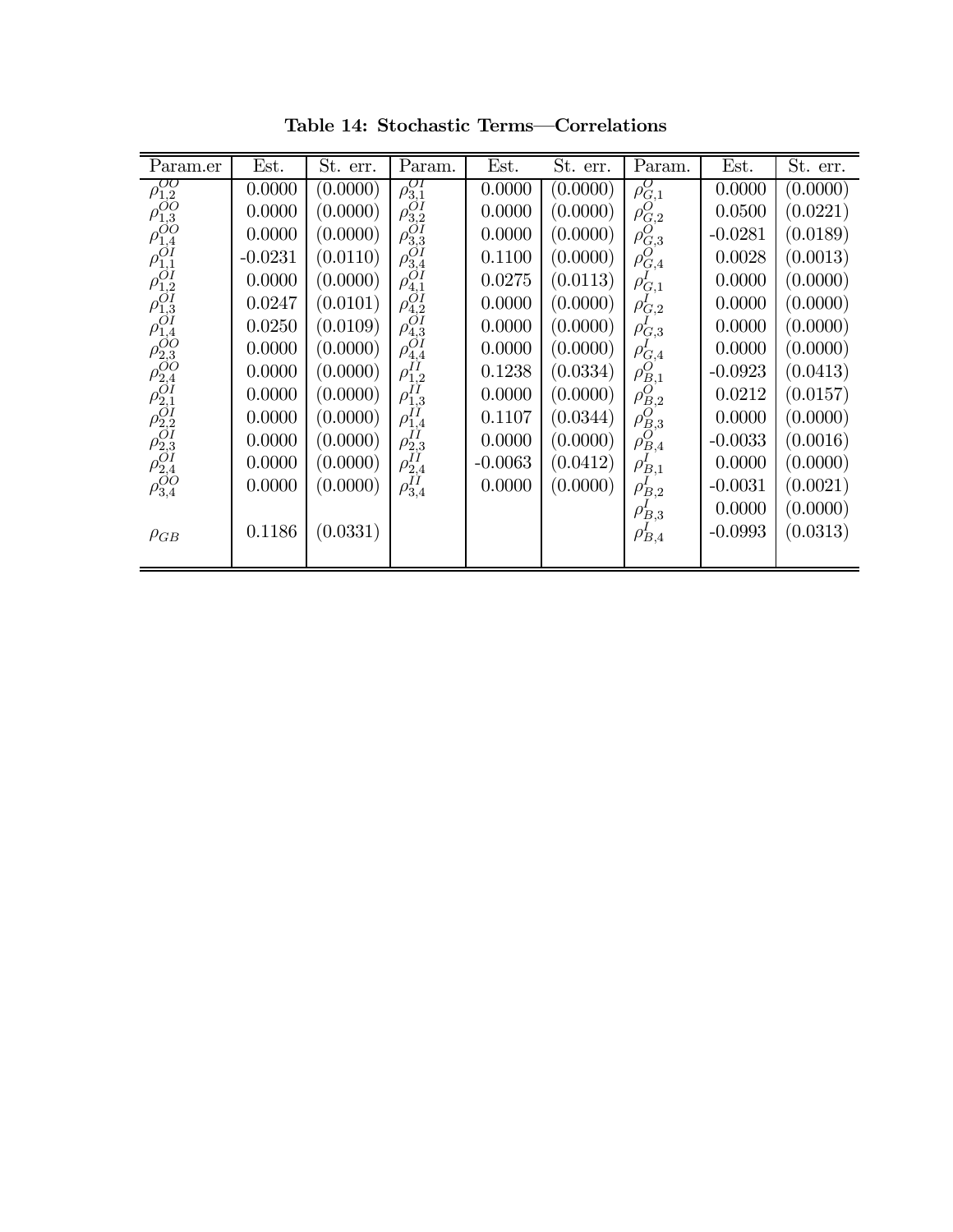



Figure 2a: Fractions in General and Basic Schooling All Population

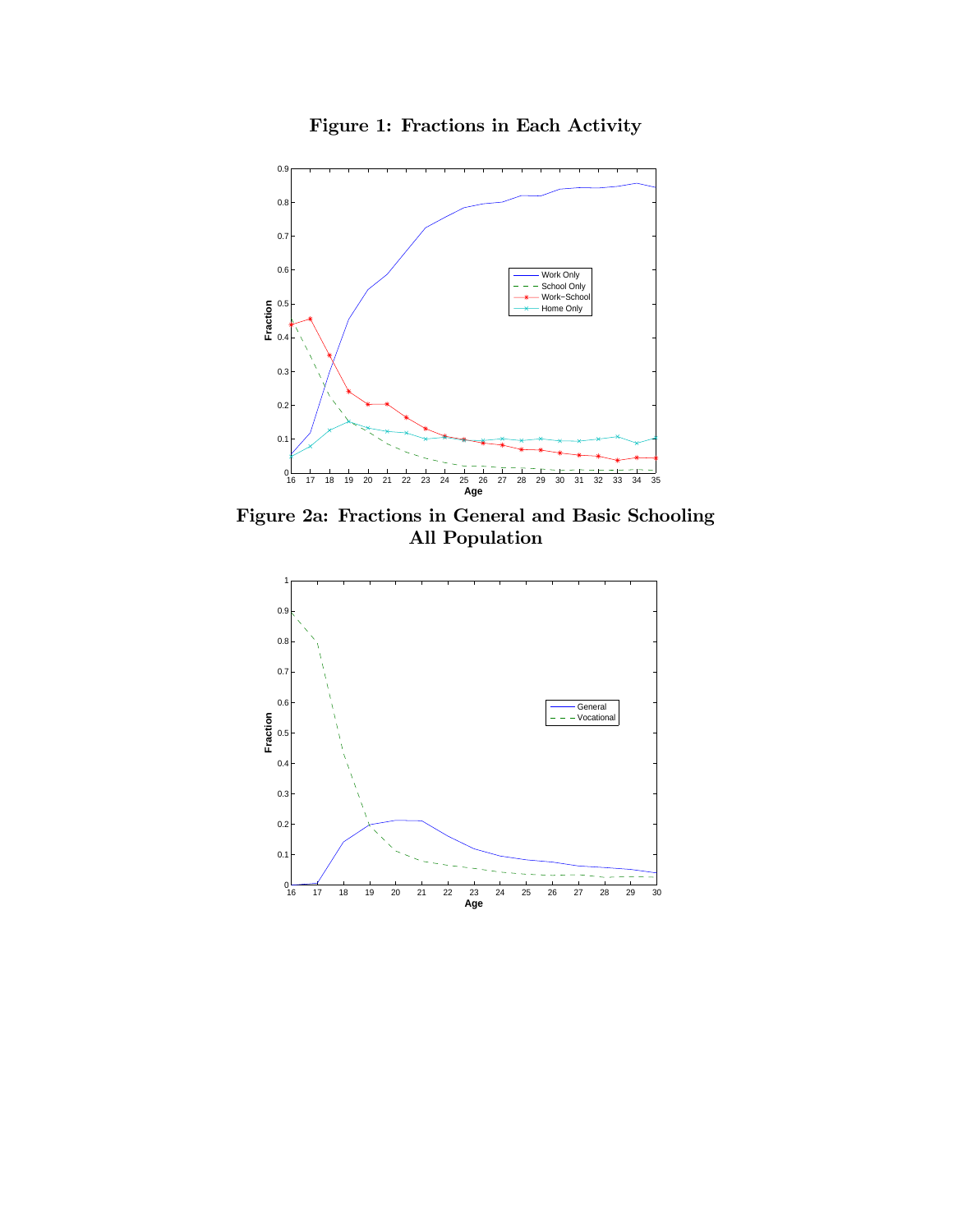Figure 2b: Fractions in General and Basic Schooling For Individuals Attending School



Figure 2c: Fractions in General and Basic Schooling For Individuals with More than 12 Years of education

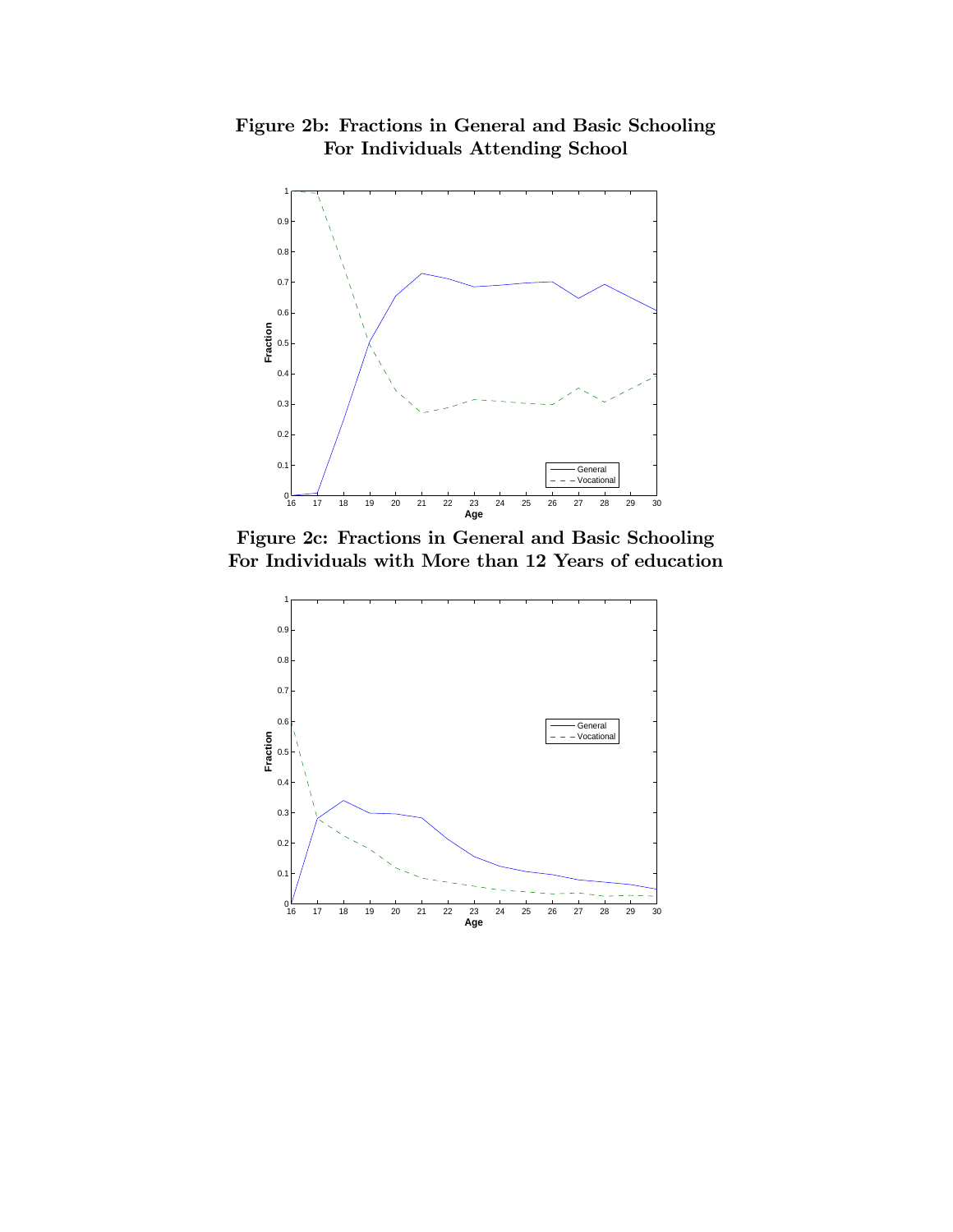Figure 3: General and Basic Schooling by Part- and Full-Time Status



Figure 4: Work by Part- and Full-Time Status

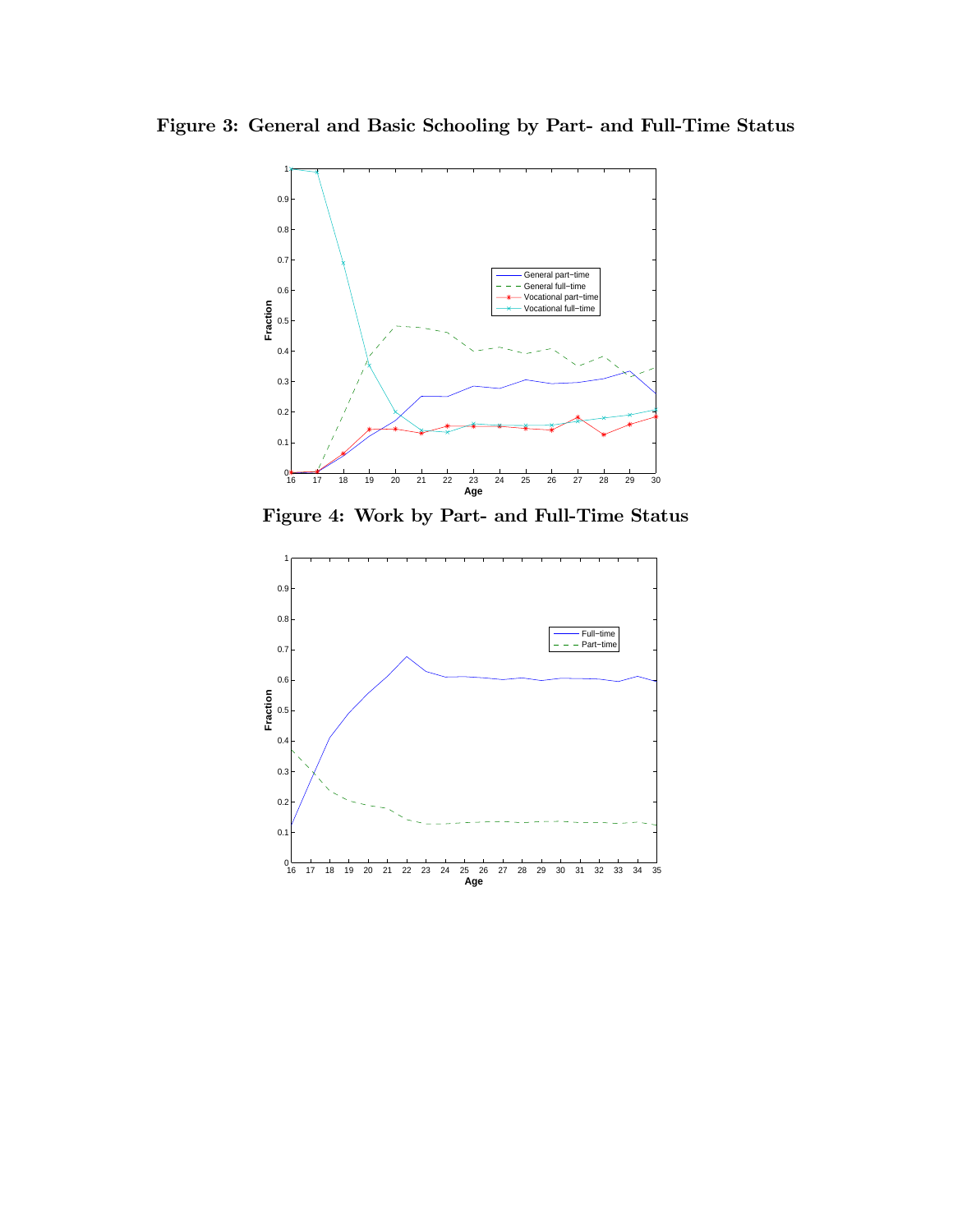

Figure 5: Real Average Hourly Wages by Type of Schooling

Figure 6a: Distribution Across Industries by Type of Schooling All

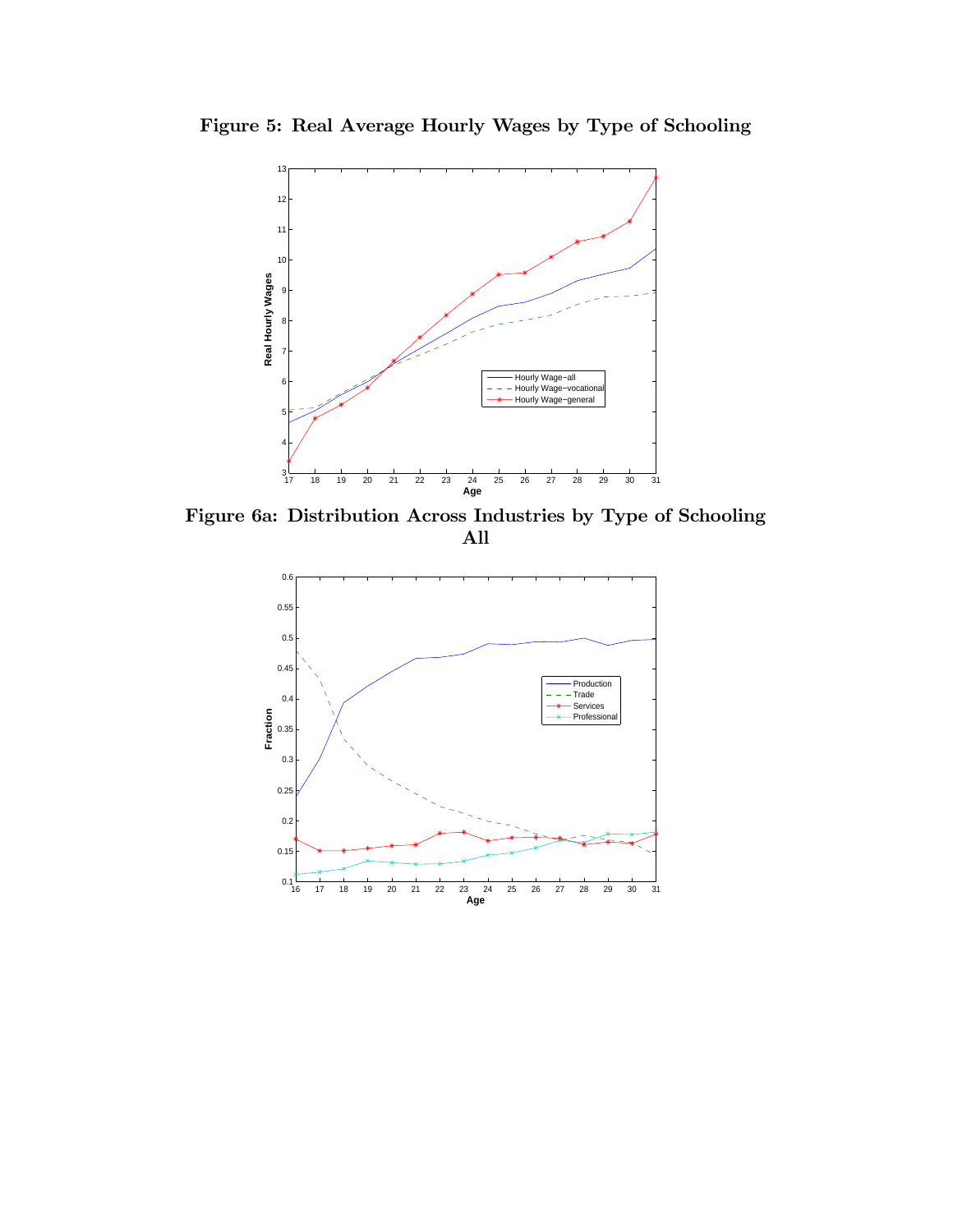Figure 6b: Distribution Across Industries by Type of Schooling General



Figure 6c: Distribution Across Industries by Type of Schooling Basic

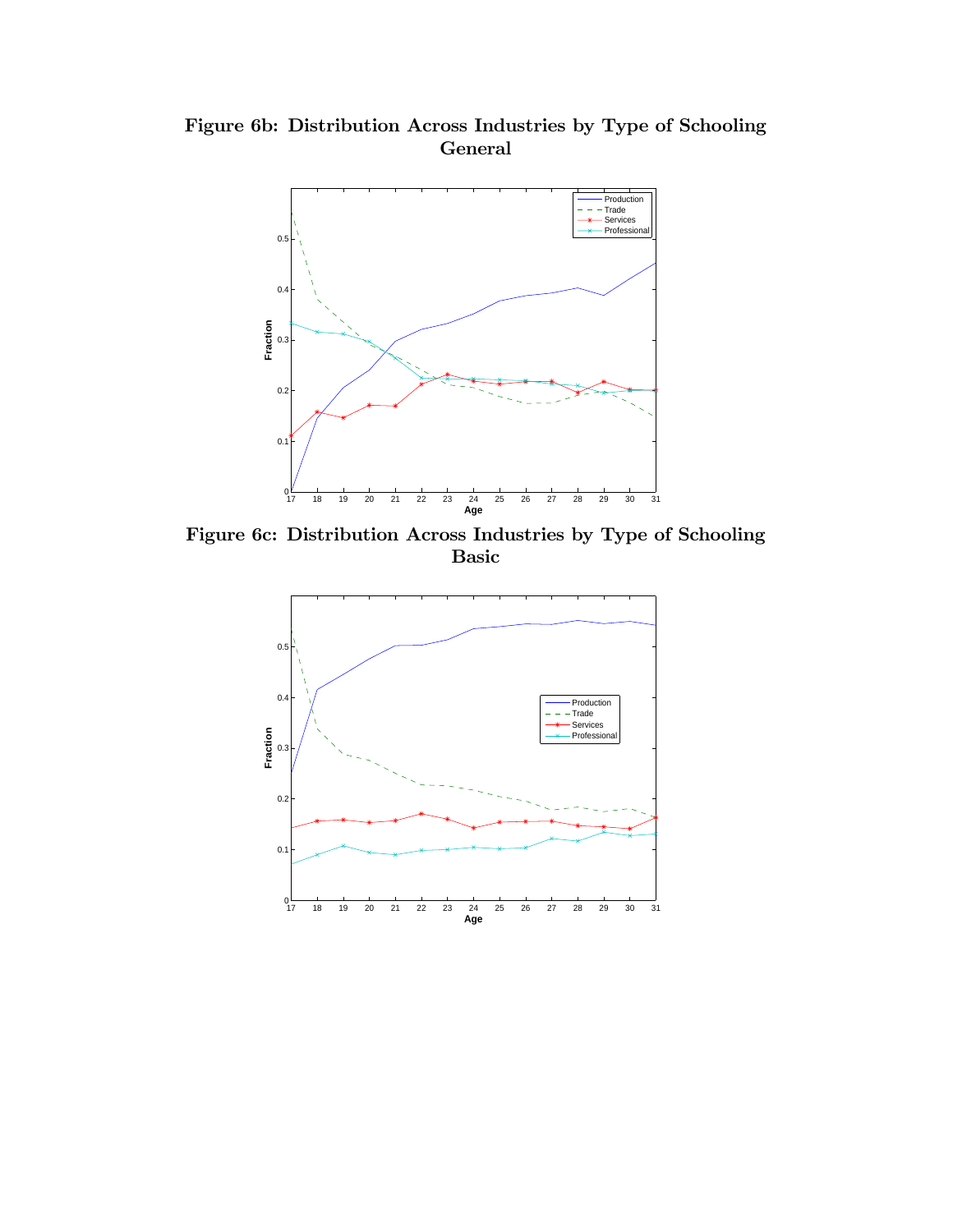Figure 7a: Distribution Across Occupations by Type of Schooling All



Figure 7b: Distribution Across Occupations by Type of Schooling General

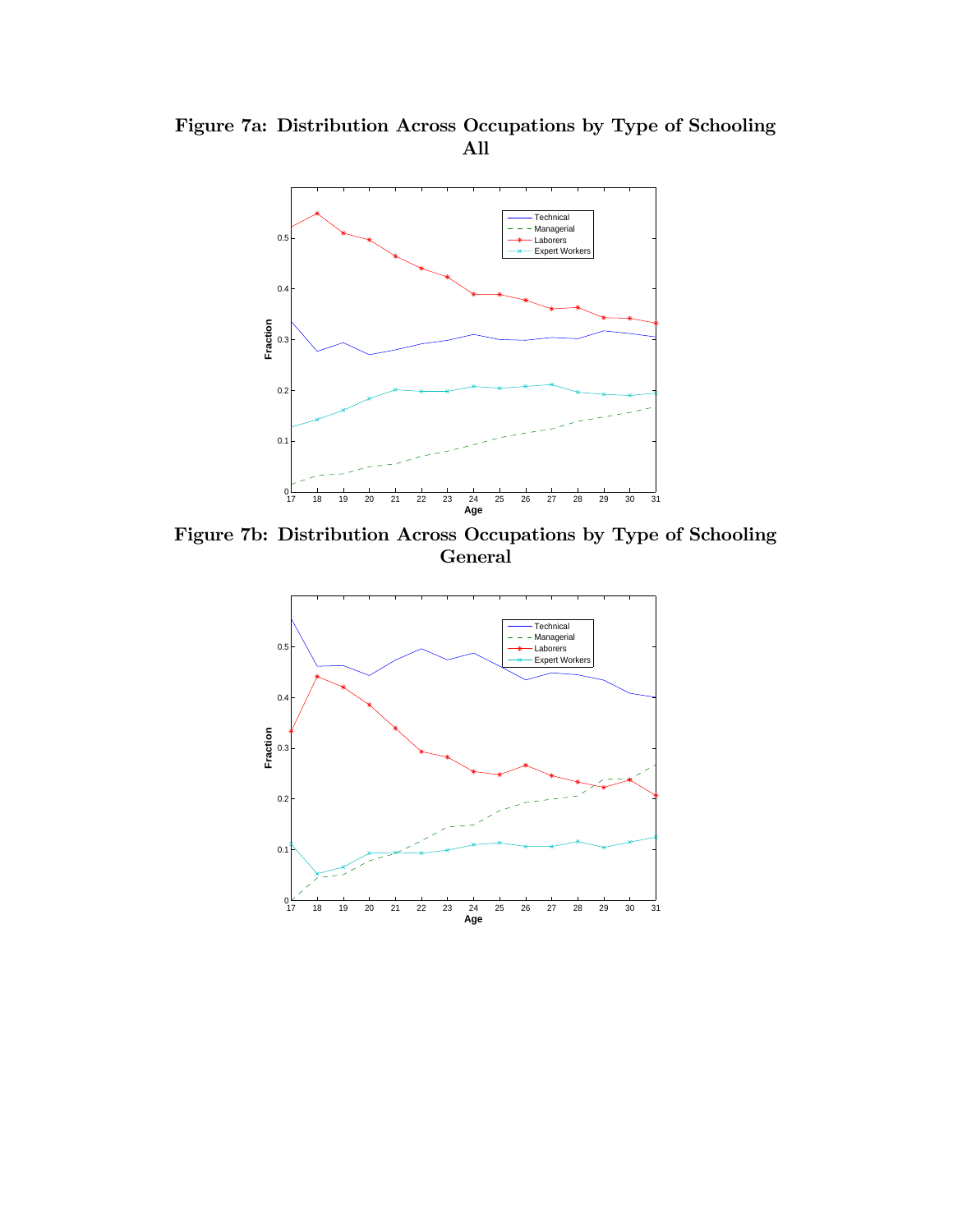

Figure 7c: Distribution Across Occupations by Type of Schooling Basic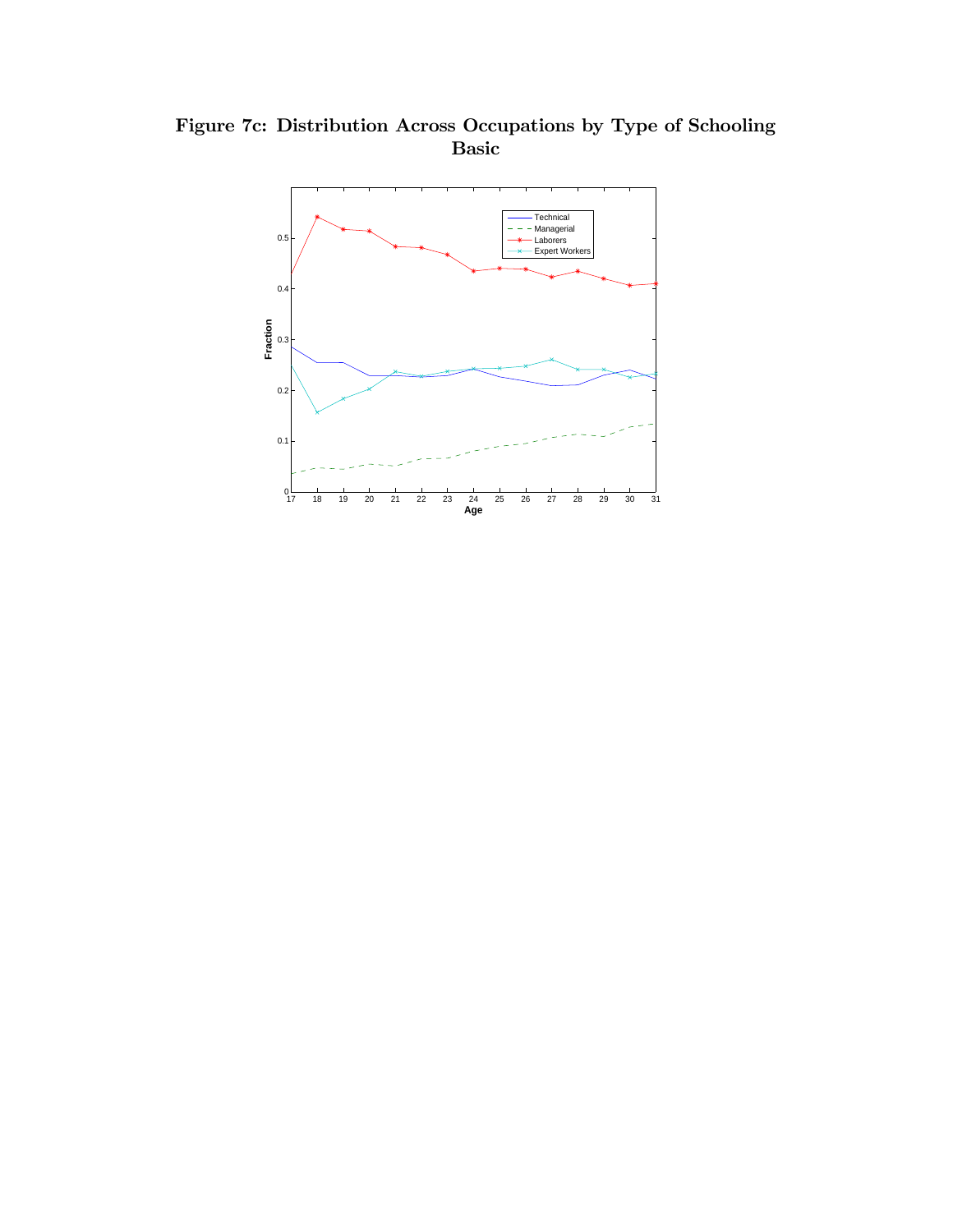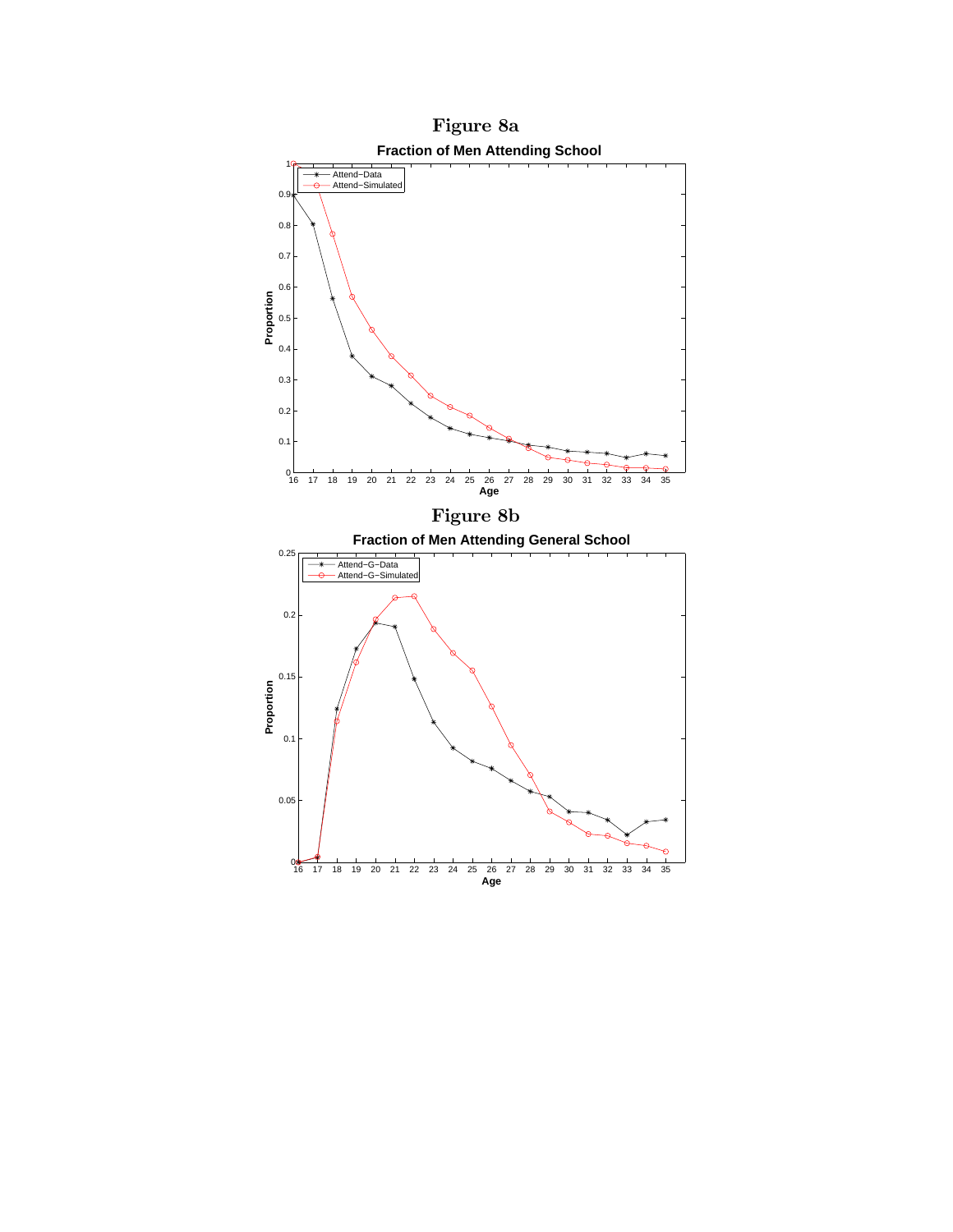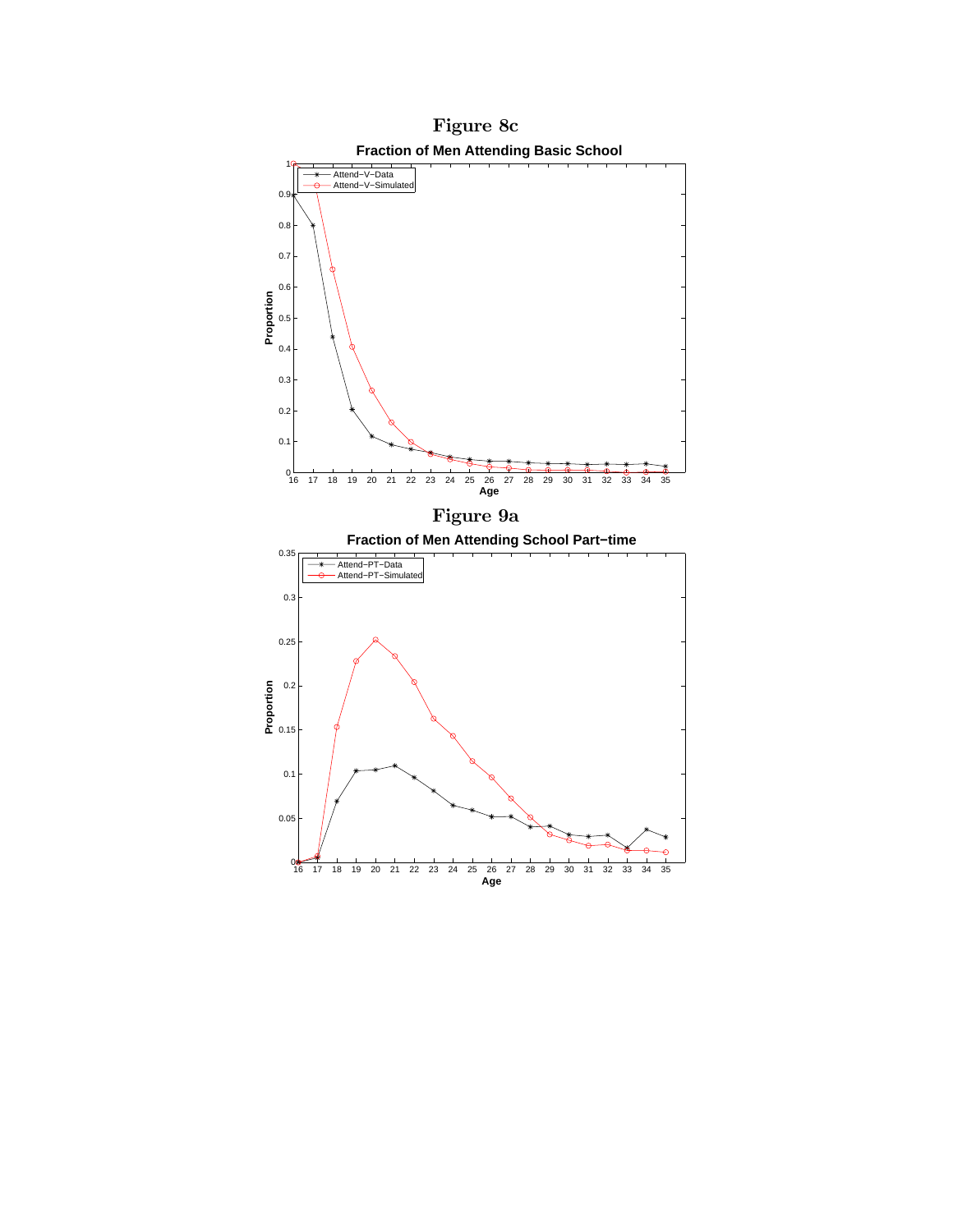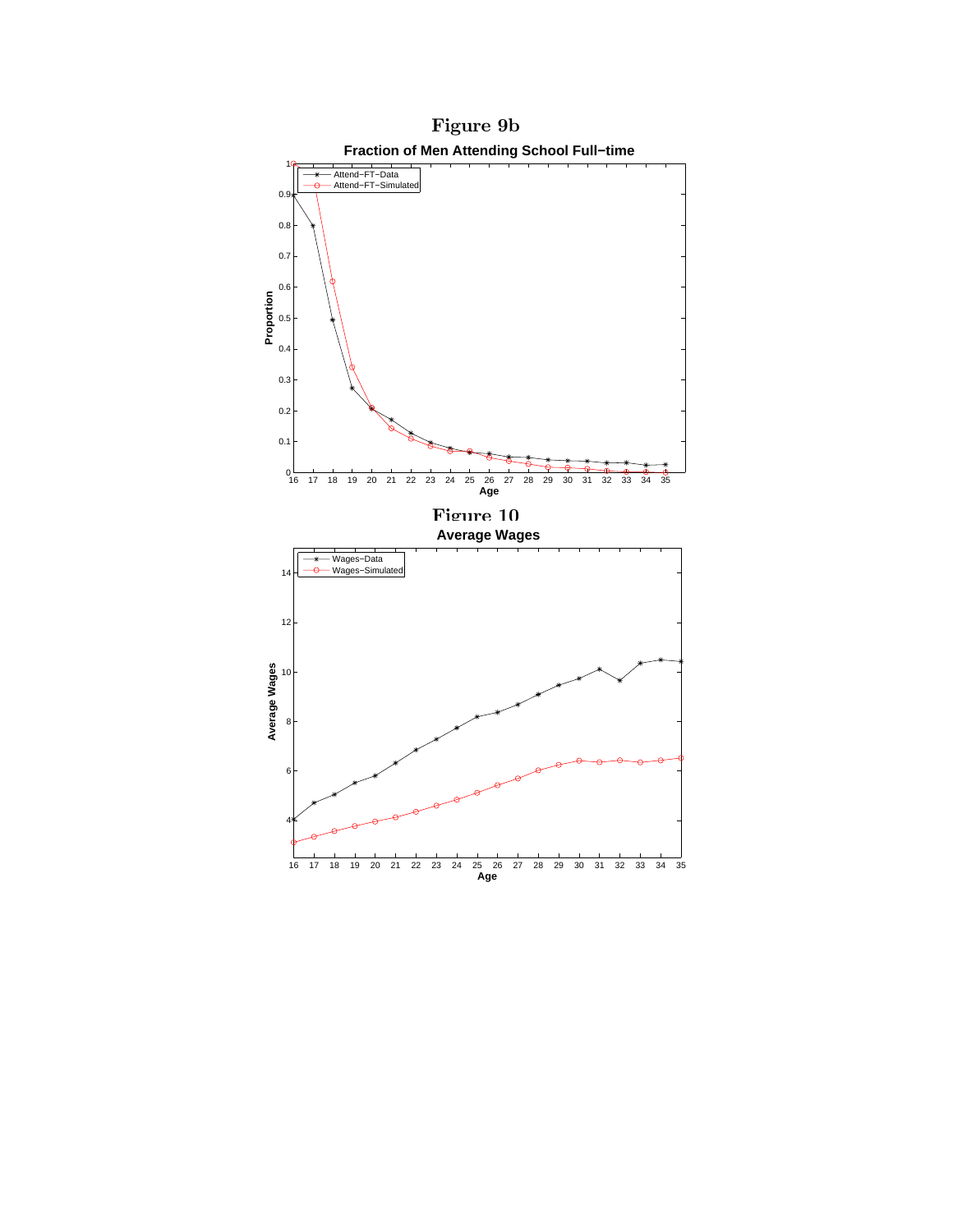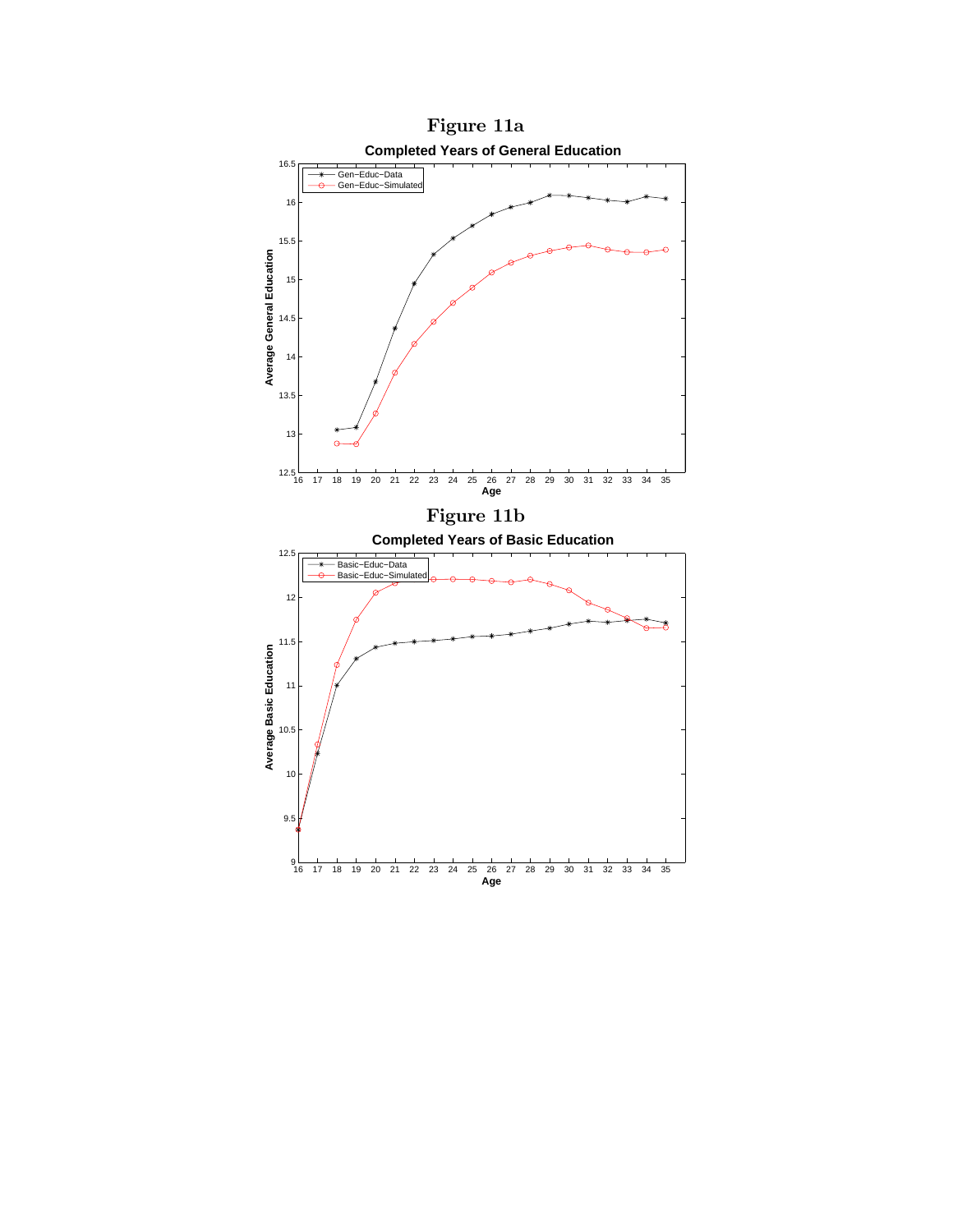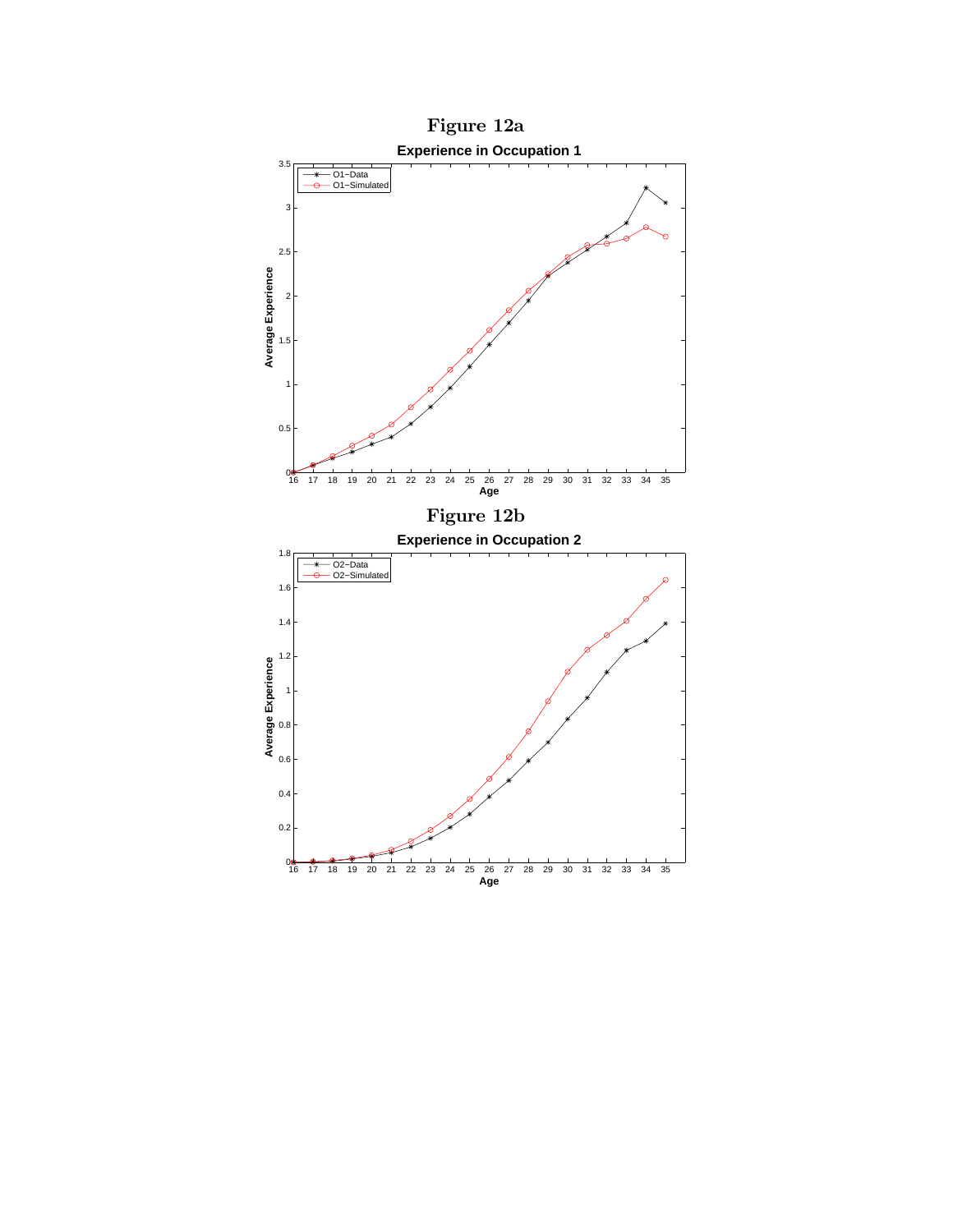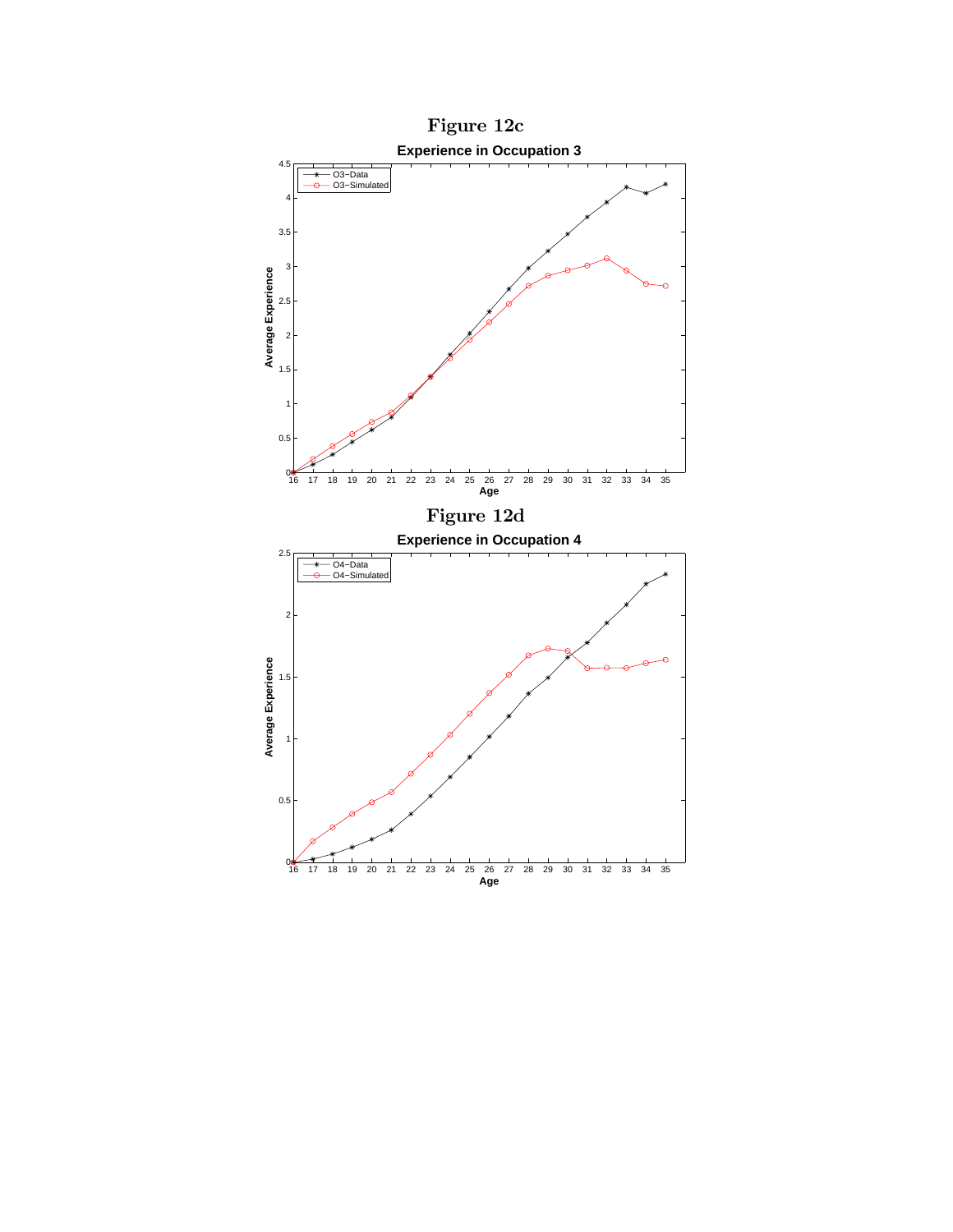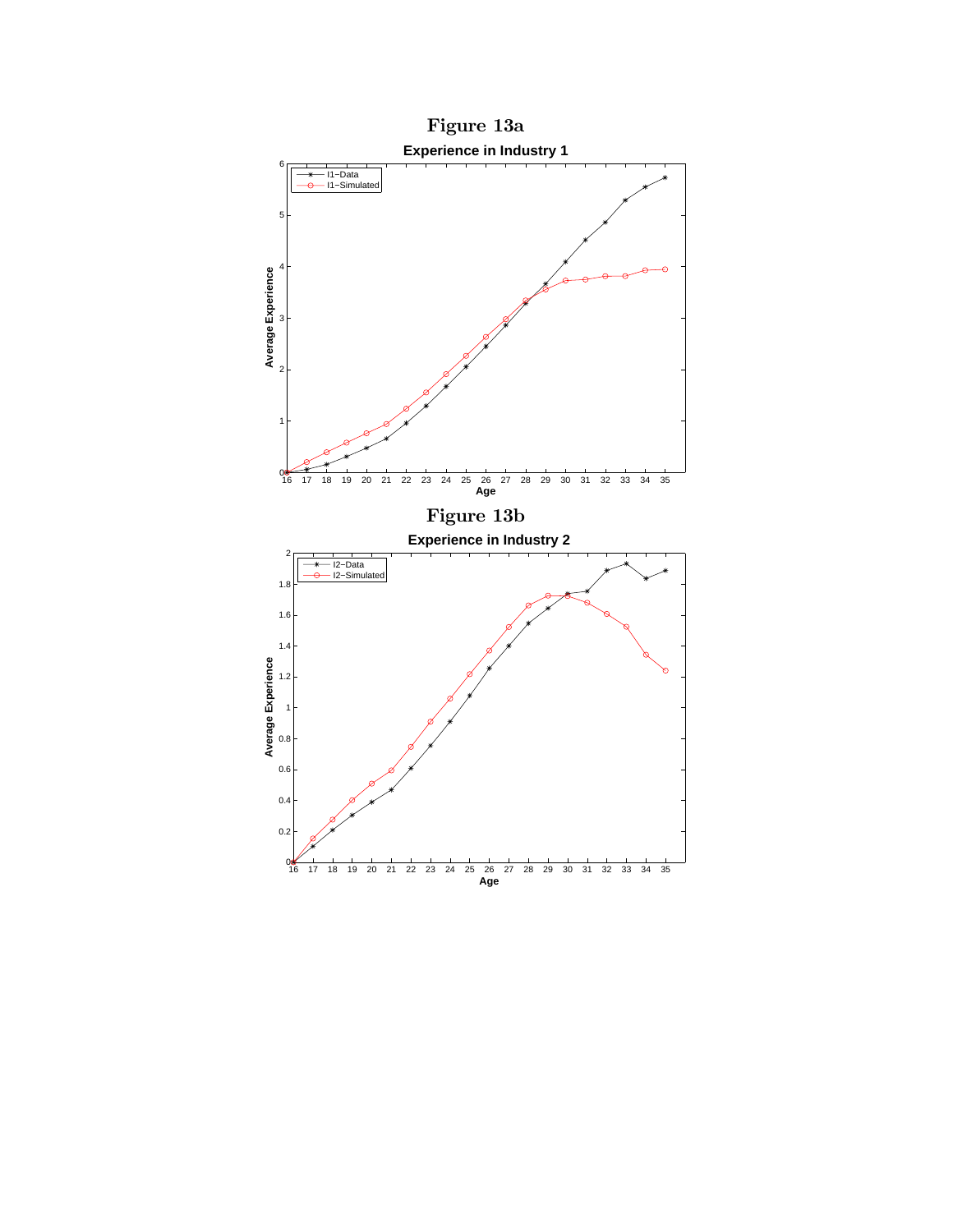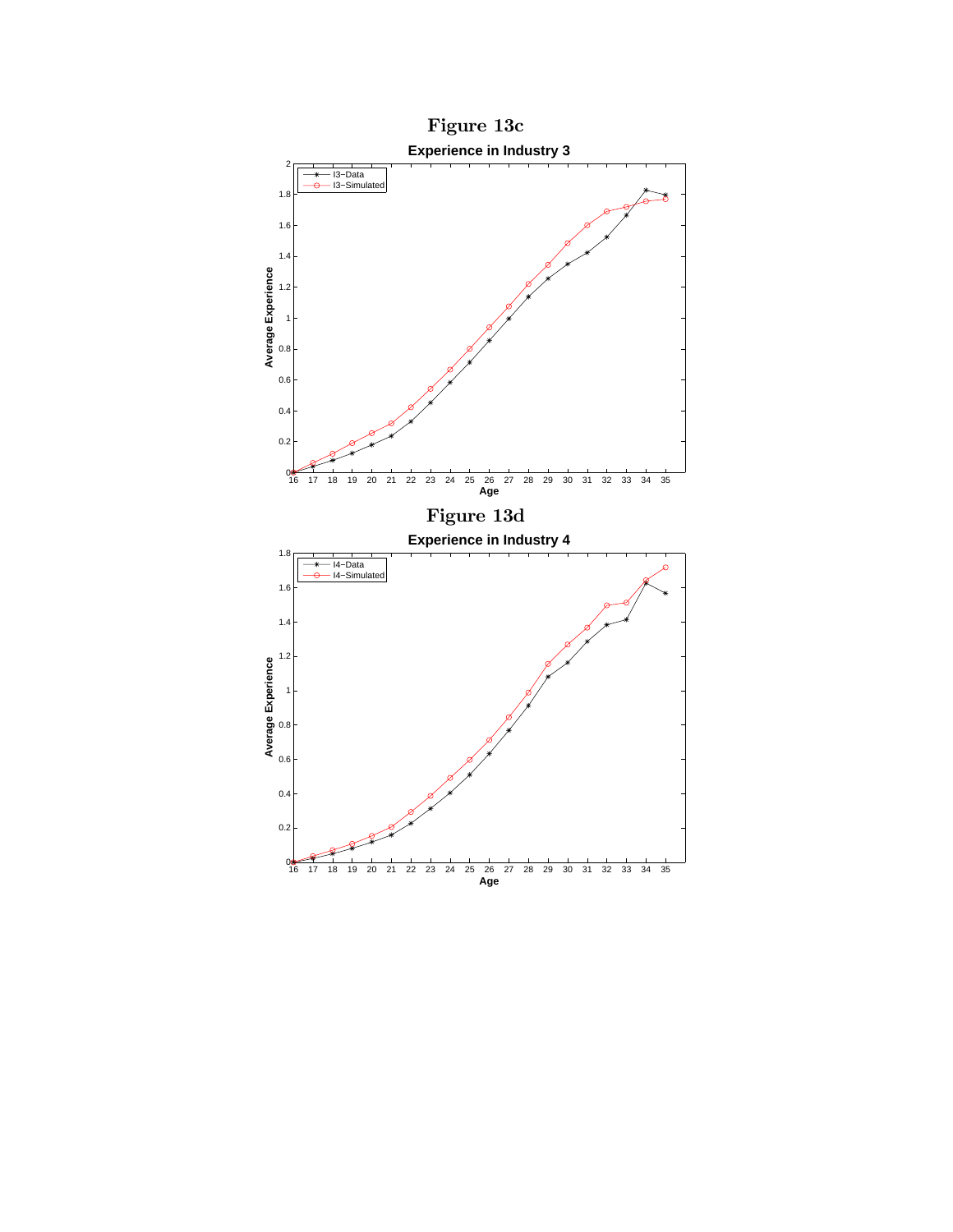